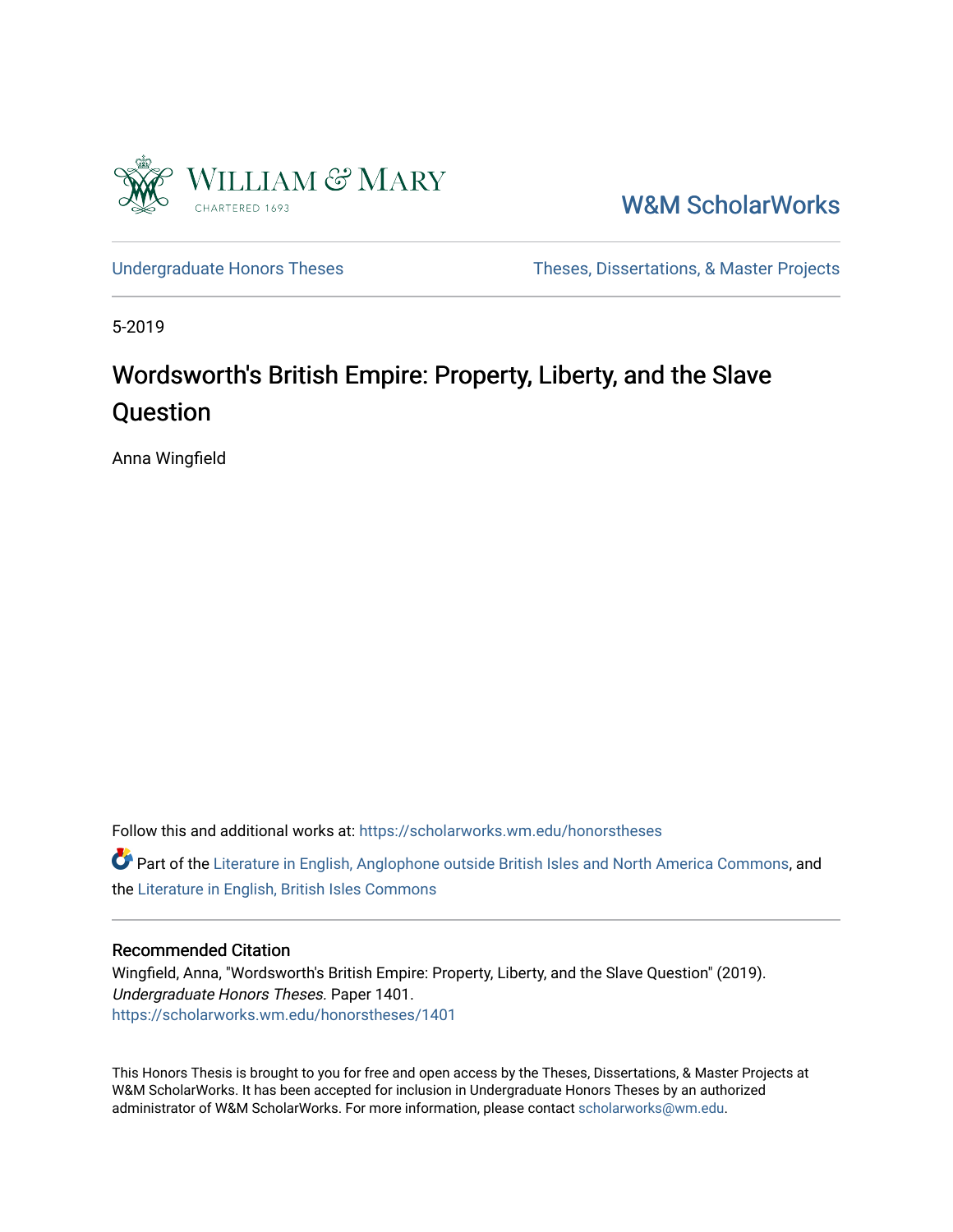College of William & Mary

Wordsworth's British Empire

Property, Liberty, and the Slave Question

Anna Wingfield

English Departmental Honors Thesis

Professors Levitan, Potkay, Webster, and Wheatley

April 12, 2019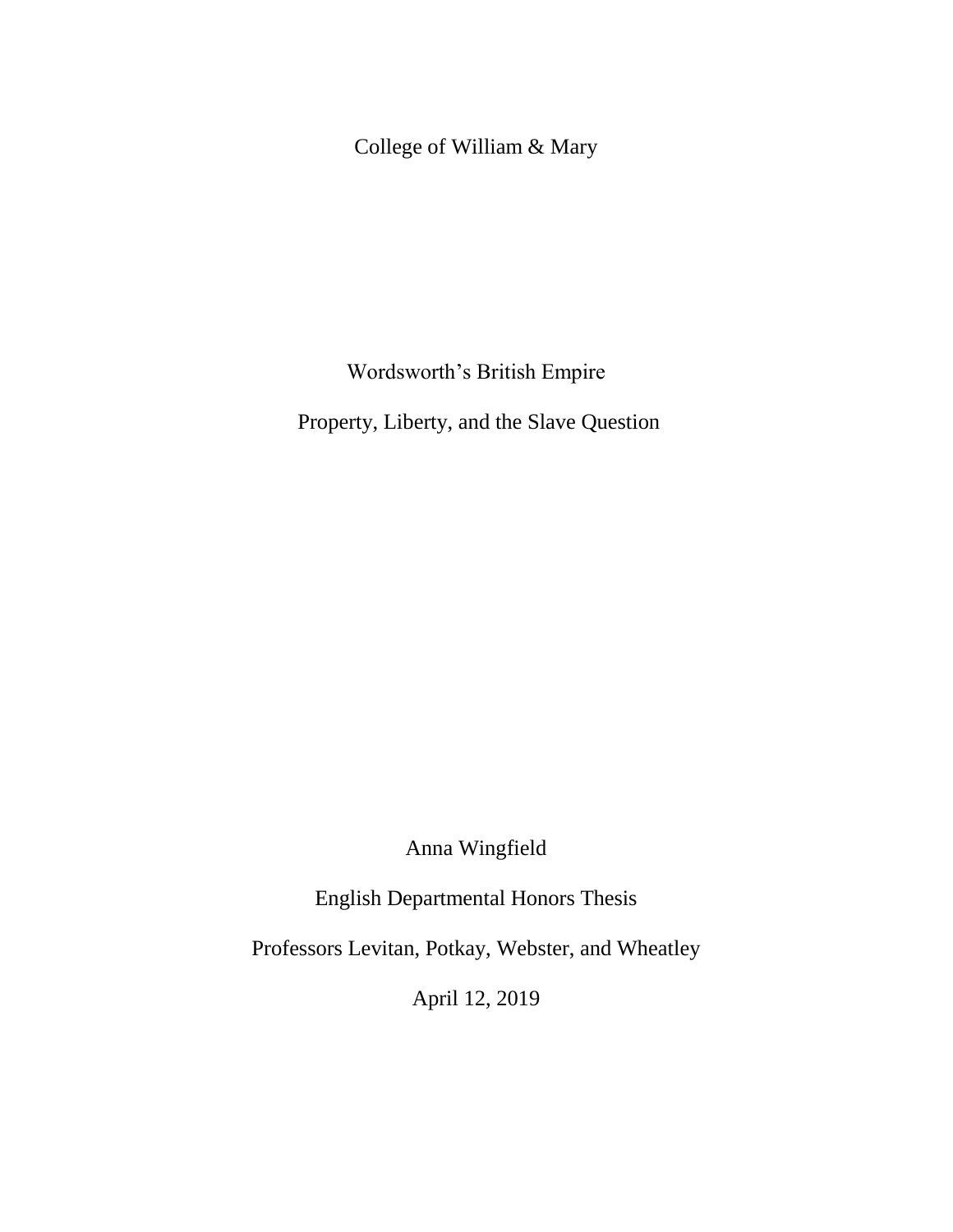## **Table of Contents**

## **Introduction**

## **Section I: Rural Labor and English Virtue**

Background: Property and Moral Inheritance (p. 4) Plough and Hearth as Protectors of National Integrity *Salisbury Plain* (p. 8) *The Ruined Cottage* (p. 12) "Michael" (p. 14) "Home at Grasmere" (p. 17)

## **Section II: Limitations of Wordsworthian Liberty**

Background: The Makings of a Conservative Nationalist (p. 21) Liberty and its Restricted Application "Composed By the Seaside, near Calais, August 1802" (p. 27) "There is a bondage which is worse to bear" (p. 30) "Liberty"  $(p. 32)$ *The Prelude* (p. 36)

## **Section III: Colonial Emancipation and Wordsworth's Gradualism**

Background: Abolitionist and Romantic Circles (p. 40) Problematic Slave Tropes and Anti-Interference Philosophy "To Toussaint L'Ouverture" (p. 44) "To Thomas Clarkson" (47) "September 1 $\rm{^{st}}$ , 1802" (p. 50) "Humanity" (p. 54) *The Prelude* (p. 57) Letter to Benjamin Dockray, April 1833 (p. 60)

## **Conclusion**

I would like to acknowledge the members of my honors committee, Professors Kathrin Levitan, Adam Potkay, Erin Webster, and Kim Wheatley for their guidance and encouragement this year. Another special thanks to Kim Wheatley as my honors advisor for her patience, diligence, and support throughout my career at William & Mary.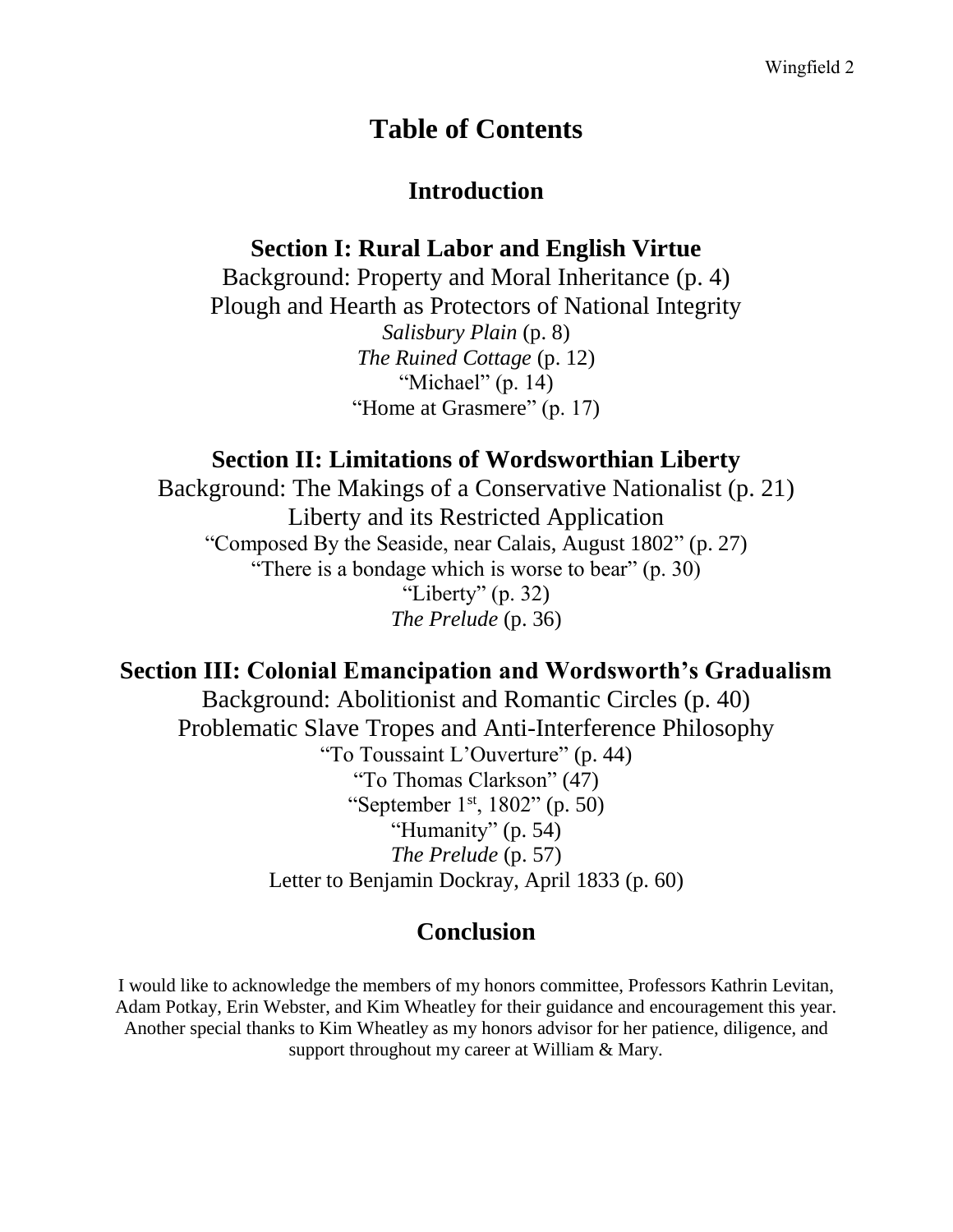## **Introduction**

 $\overline{a}$ 

William Wordsworth provided the world with poetic expressions of a generation influenced by political upheaval, social disorder, and war. As the future of the British identity grew ambiguous amidst the rapid changes associated with industrialization, Wordsworth interwove nostalgia for a bucolic past with anxiety towards a modern future. Certain national debates on labor and the French Revolution nudged Wordsworth in the conservative direction much earlier than some of his contemporaries, and by later life his fervors for nationalism and for the protection of strict English values announced his emergence as a true Tory. Property stands at the center of Wordsworth's traditionalism, and his later transformation into a conservative was encouraged by his belief that rural English labor reinforced virtues such as selfreliance and humility that gave meaning to life.

Wordsworth's love of land inevitably brings into question his perspective on the abolition of human property; a letter written to Benjamin Dockray in 1833 most accurately conveys the poet's conservative political opinions, as he insisted that "slavery is not in itself at all times and under all circumstances to be deplored."<sup>1</sup> While Wordsworth's growing conservatism was not simply some anomalous phenomenon (indeed many Romantics grew less liberal over time), his personal maturation into a traditionalist deserves research because the nature of his traditionalism is so difficult to trace to one influence. By bringing together letters, political and historical backgrounds, and Wordsworth's poetry, I hope to show that Wordsworth's opinion on the emancipation of British colonial slaves was inextricably linked to his fear of immediate change within the empire itself, and how he specifically sought to preserve the rights of landowners. My research investigates the development of Wordsworth's definition of property over time,

<sup>&</sup>lt;sup>1</sup> The Letters of William and Dorothy Wordsworth: The Later Years, ed. E. de Selincourt, p. 648.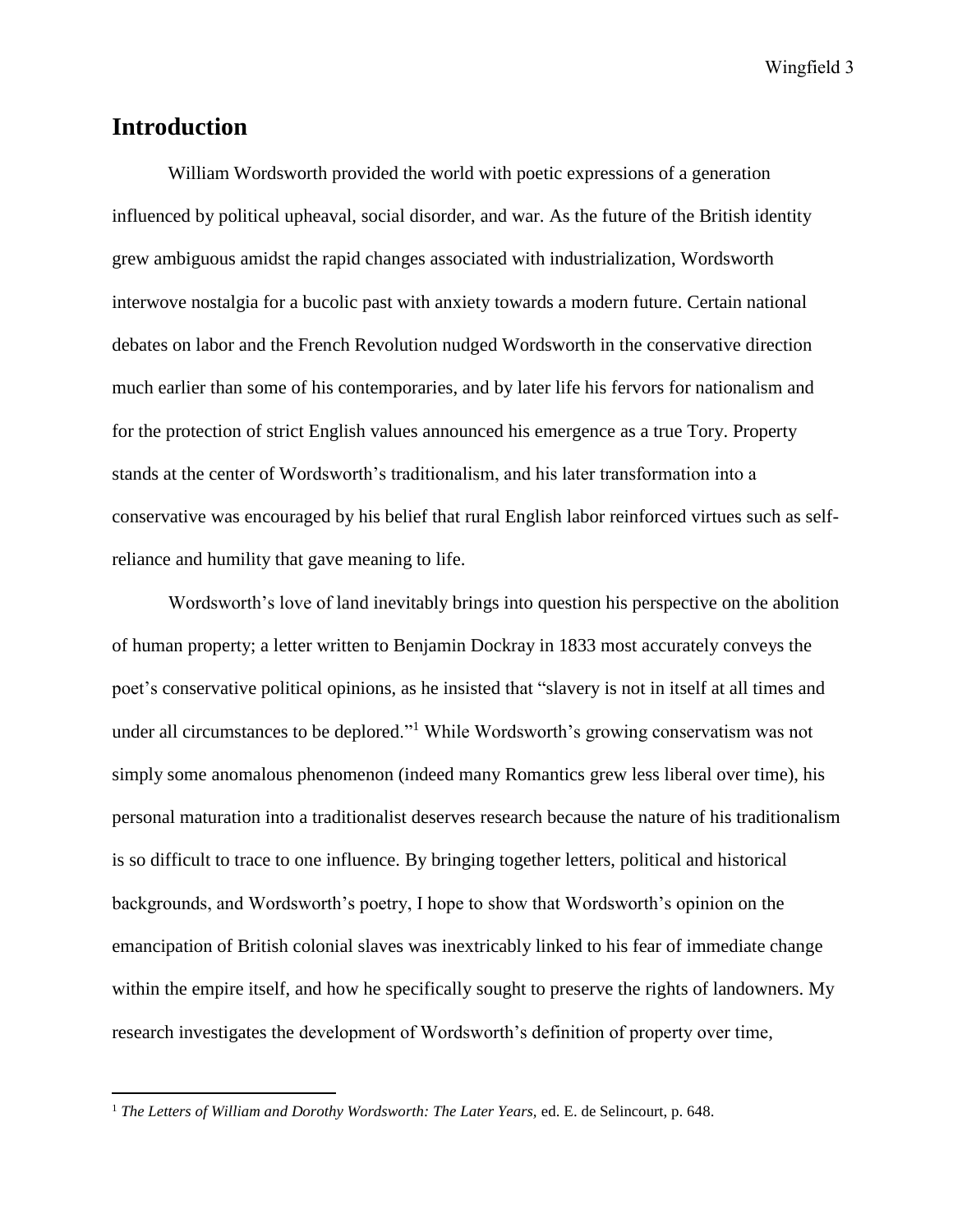addressing specifically how this definition related to slavery in Wordsworth's published works. The main goal of my thesis is to prove that Wordsworth's culminating view on slavery was an extension of his belief that protecting English property equated to protecting the traditions and virtues of the nation.

The first section on property explains how Wordsworth connected agricultural labor to personal development, and more closely investigates how his poems utilize images of rural land as symbols for a traditional, virtuous English nation. The second section discusses Wordsworth's transformation from a self-proclaimed republican into a conservative, and how limited the definitions of freedom in his poetry are. The third section on transatlantic slavery and British colonialism will more closely connect readers to the abolitionist influences around Wordsworth; I will then examine his racialized poems that address the theme of slavery implicitly or explicitly, with the hope of revealing a narrative of his platform on the continuation of the British tradition as a farming nation. Wordsworth's response to colonial slavery in 1833 was not manufactured out of one vein of belief; philosophies on land ownership, personal freedom, and national identity all shaped his culminating conservative stance.

## **Section I: Rural Labor and English Virtue**

## **Background: Property and Moral Inheritance**

It is no secret that Wordsworth loved land; almost all of his major works incorporate the natural landscape as a representation of or a force fused with humanity. However, studying the particular influence of land ownership on the abolitionist debate provides a context for his sympathies towards slave owners in the 1833 letter. Despite John Locke's seventeenth-century definition of property as something every man has the natural right to acquire, Wordsworth's nineteenth-century England did not allow every man the equal opportunity to possess land;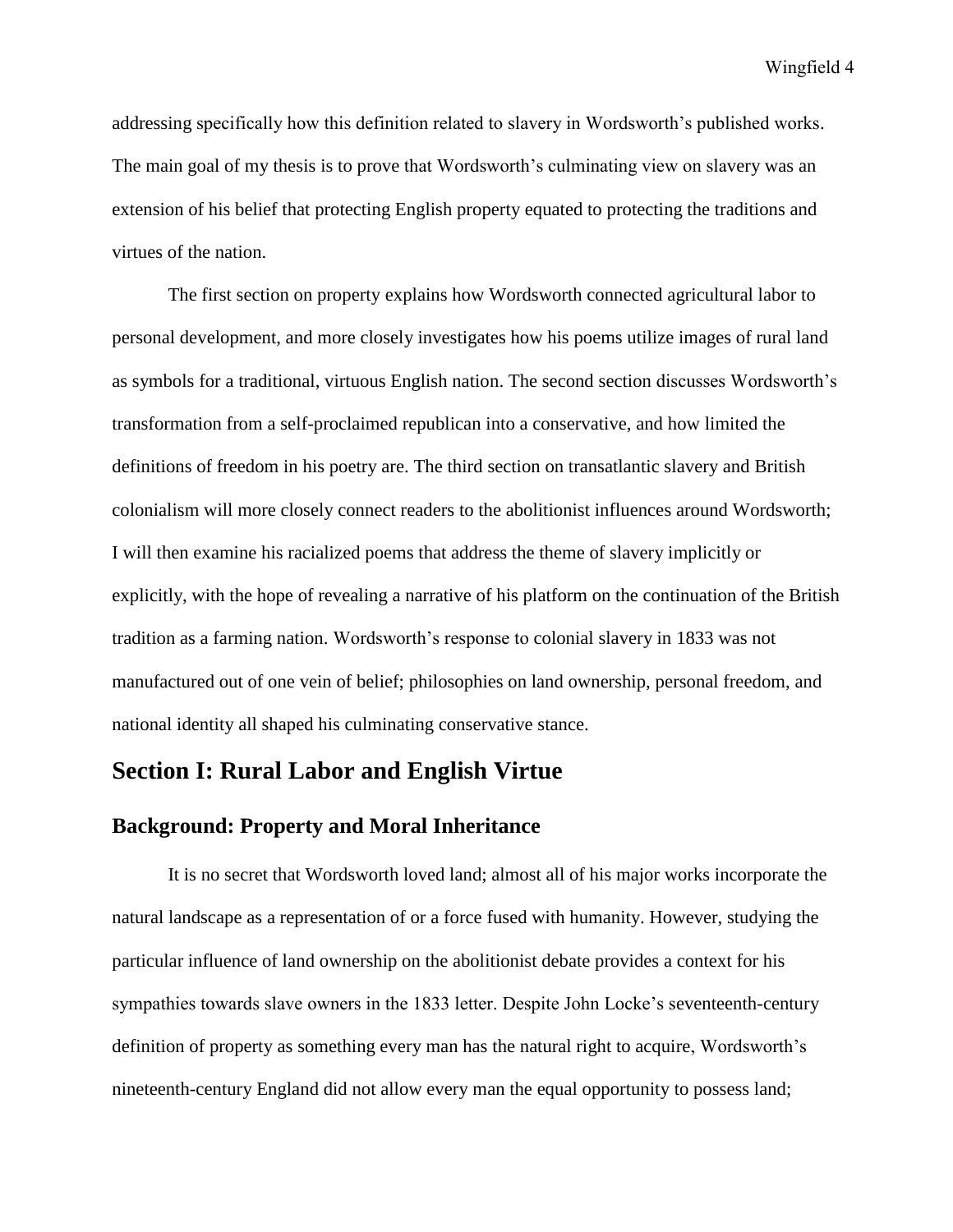although Locke addressed property more philosophically as a right to ownership and property in Wordsworth's context referred to land ownership specifically, an obvious disparity in opportunity was linked with land ownership in Wordsworth's England. This disparity in land ownership traditionally translated into British worth, and Wordsworth supported the idea that developing one's property represented establishing oneself in society.

Wordsworth's quest for a home was both literal and metaphorical, and his time at Racedown reinforced his desire for maintaining land because it served as a symbol for his stability. By 1795, William and Dorothy were living at Racedown, whose seclusion provided Wordsworth's mind respite from the stimulation of city life in London and drew him back into nature's influential fold. It was the first home shared by William and Dorothy since their childhood at Cockermouth, and it came to represent the beginning of a narrative of progress that had implicit political implications of ownership. During their residency, Dorothy wrote that Racedown was to be "the place dearest to my recollections... it was the first home I had."<sup>2</sup> By 1795, Wordsworth was revising his *Salisbury Plain,* written originally between 1793 and 1794; Stephen Gill suggests that the Treason Act and Sedition Meetings Act, both passed in 1795, sharpened Wordsworth's perceptions of corrupted power degrading the quality of lower-class life in England.<sup>3</sup> Although Wordsworth himself was not lower-class, he harbored worries for his own family's well-being as money had become an acute anxiety by May 1797. Azariah Pinney, the son of Racedown's owner John Pinney, had allowed Wordsworth to live on the property rentfree, but by June of 1797 the senior Pinney became aware of the transaction and the Wordsworths were placed under scrutiny for their dependence despite no formal intention of eviction. In the Racedown years, we see Wordsworth as a man quite worried about the state of

<sup>2</sup> *Blackwood's Literary Magazine,* vol. 110, p. 302.

<sup>3</sup> Stephen Gill, *Wordsworth: A Life,* p. 96.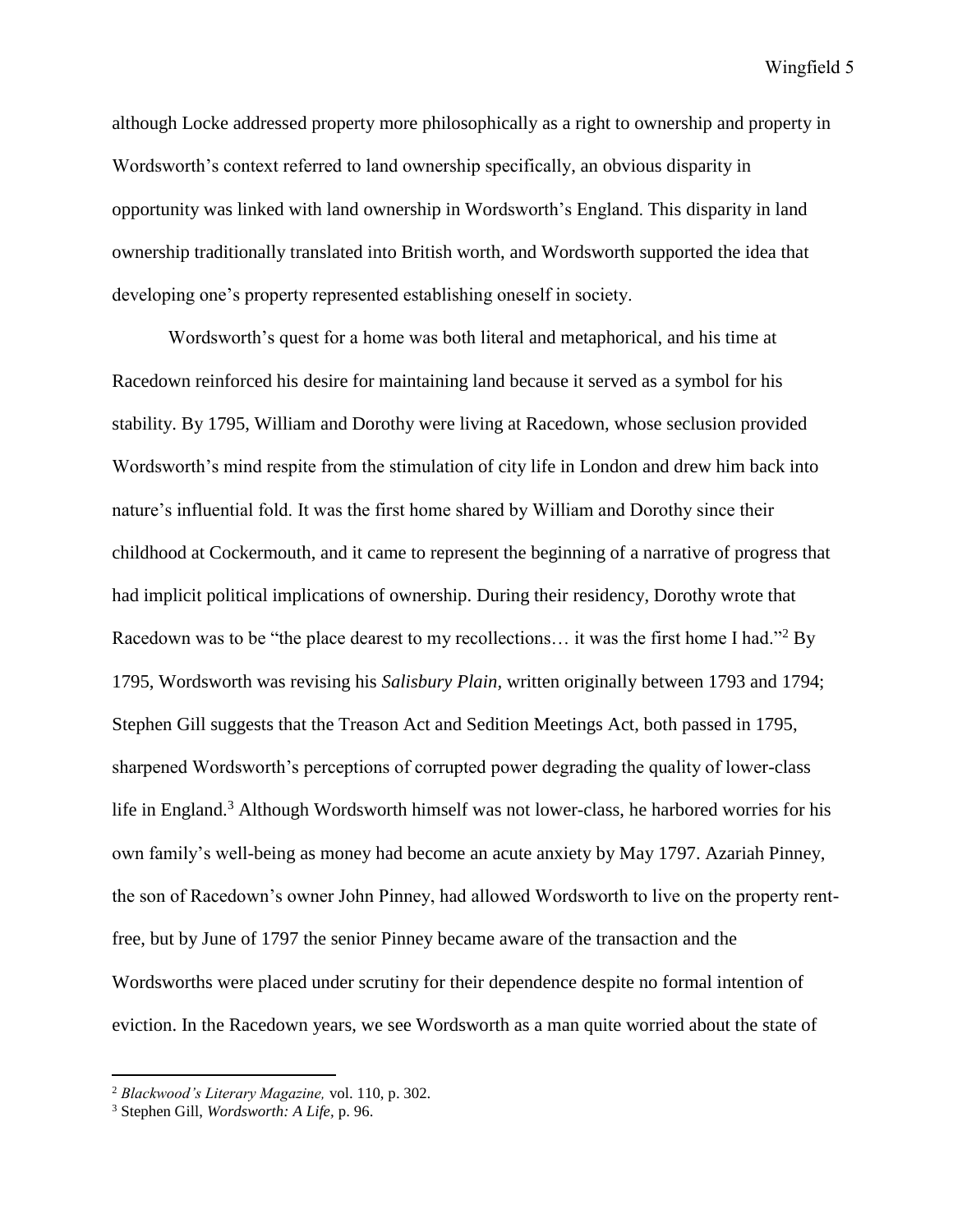his financial affairs; at this point, Wordsworth had little to show for himself as a published English writer and his want of property embodies his desire to develop credibility as both a poet and a public figure.

In July of 1797, the Wordsworths travelled to Nether Stowey as guests of Samuel and Sara Coleridge, where they both fell in love with a property in Somerset known as Alfoxden. According to Dorothy, "the house [was] a very large mansion, with furniture enough for a dozen families like ours."<sup>4</sup> The size of the property allowed the Wordsworths to host friends and colleagues for visits, stimulating scholarly discussion and artistic inspiration. Metaphorically, Alfoxden represented socialization whereas Racedown had represented isolation, and Wordsworth considered his exposure to other influential artists as a key factor in his poetic development. Gill corroborates this suggestion by stating that for both Wordsworth and Coleridge, "the year 1797-8 was one not of quietist withdrawal, but a period of great mental activity, in which they sought to define what would be for them the most appropriate field of endeavour."<sup>5</sup>

As the Wordsworths established themselves at Alfoxden, their connections with political advocates elicited speculation from both the local Somerset and larger London communities. William and Dorothy received multiple visits from John Thelwall, a liberal sympathizer whose activism in favor of the French Revolution led to a trial for his life in 1794. These visits, coupled with Dorothy and William's platonic yet arcane relationship and their friendship with the radical Samuel Coleridge, led local authorities to investigate the rumored band of French supporters in the summer of 1798; speculation resulted in the termination of William's lease of Alfoxden in

<sup>4</sup> Dorothy Wordsworth to Mary Hutchinson, 14 Aug. 1797. *The Letters of William and Dorothy Wordsworth Vol 1: The Early Years,* p. 170.

<sup>5</sup> Gill, p. 129.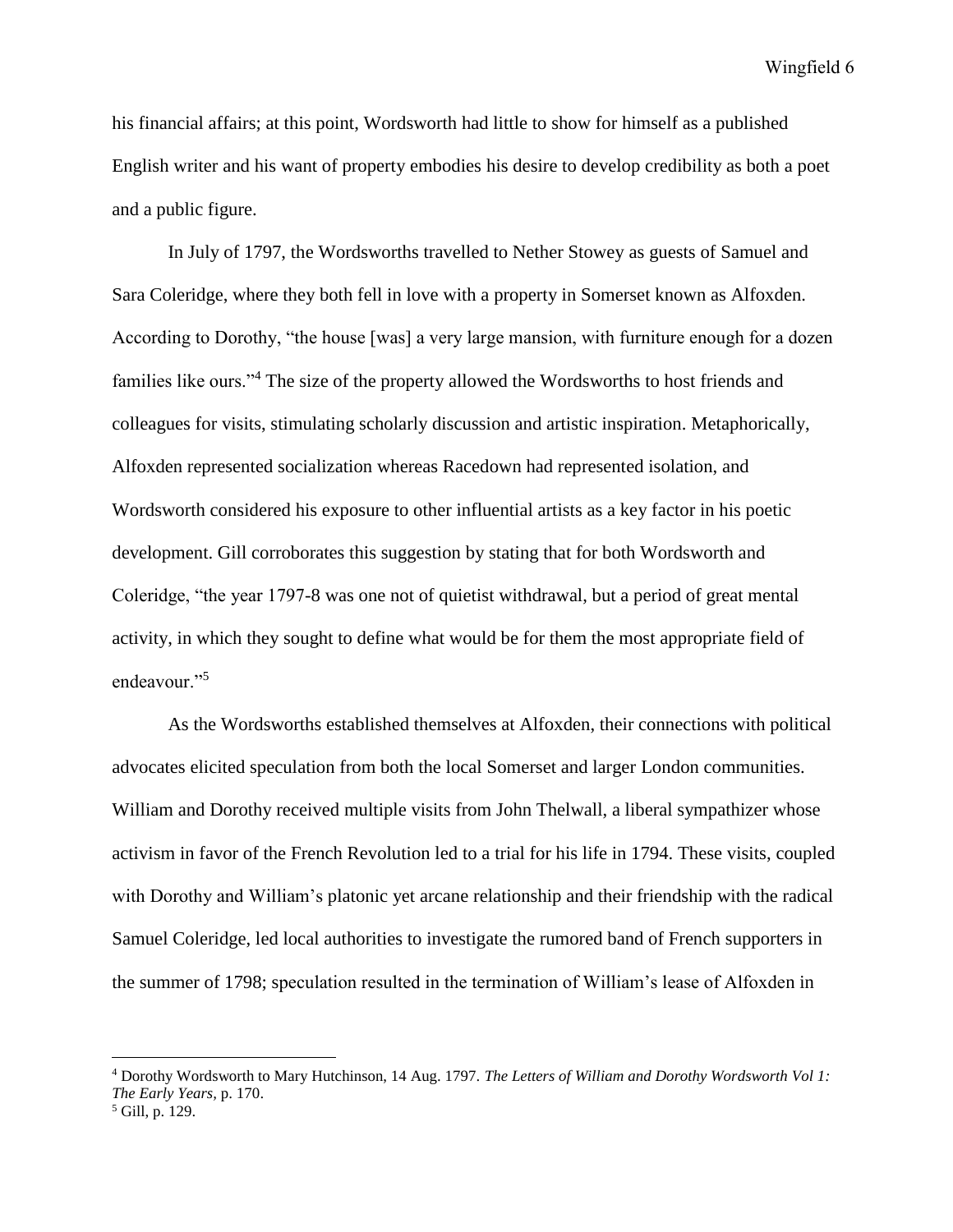September of that same year.<sup>6</sup> Despite its brevity, the Wordsworths' residence at Alfoxden yielded intellectual stimulation and poetic creation; many of the *Lyrical Ballads* poems were composed in this space, and the domestic appeals of the home undoubtedly strengthened the desire for William to acquire his own property. However, the Wordsworths were preparing for a trip to Germany with Samuel, and it wouldn't be until the end of 1799 that the pair would return to their childhood Lake District and settle into a more permanent residency at Dove Cottage.

By the time the Wordsworths arrived at Dove Cottage in December, William was exceedingly conscious of his desire to secure influence and acquire his own property; in fact, Wordsworth did not own any of the homes that he lived in throughout his lifetime. For the first time we see Wordsworth make genuine attempts to redefine the space with his imagination, connecting the physical space with idealistic notions of home. The 1800 poem *Home at Grasmere* communicates the feelings of exultation Wordsworth experienced in returning to his childhood Lakes, and we can observe the greater sense of communal endurance that Wordsworth attributes to his perceptions of home: "this individual Spot,/ This small abiding-place of many men/…Made for itself and happy in itself,/ Perfect Contentment, Unity entire" (*Home at Grasmere* ll. 164-170). Kenneth Johnston writes in his *Wordsworth and the Recluse,* that "in 1800, the Wordsworths were not returning home to Grasmere but going to Grasmere *as if* it were home, a situation 'conducive to a self-conscious awareness of himself as an observer."<sup>7</sup> Inspired by the land and its residents, Wordsworth completed many of his most famous works in the eight years at Grasmere; furthermore, Wordsworth married Mary Hutchinson and started a family while living at Dove Cottage. Land and inhabitant thus converged as Wordsworth developed his

<sup>6</sup> Ibid., p. 128.

<sup>7</sup> Kenneth Johnston, *Wordsworth and the Recluse,* p. 82.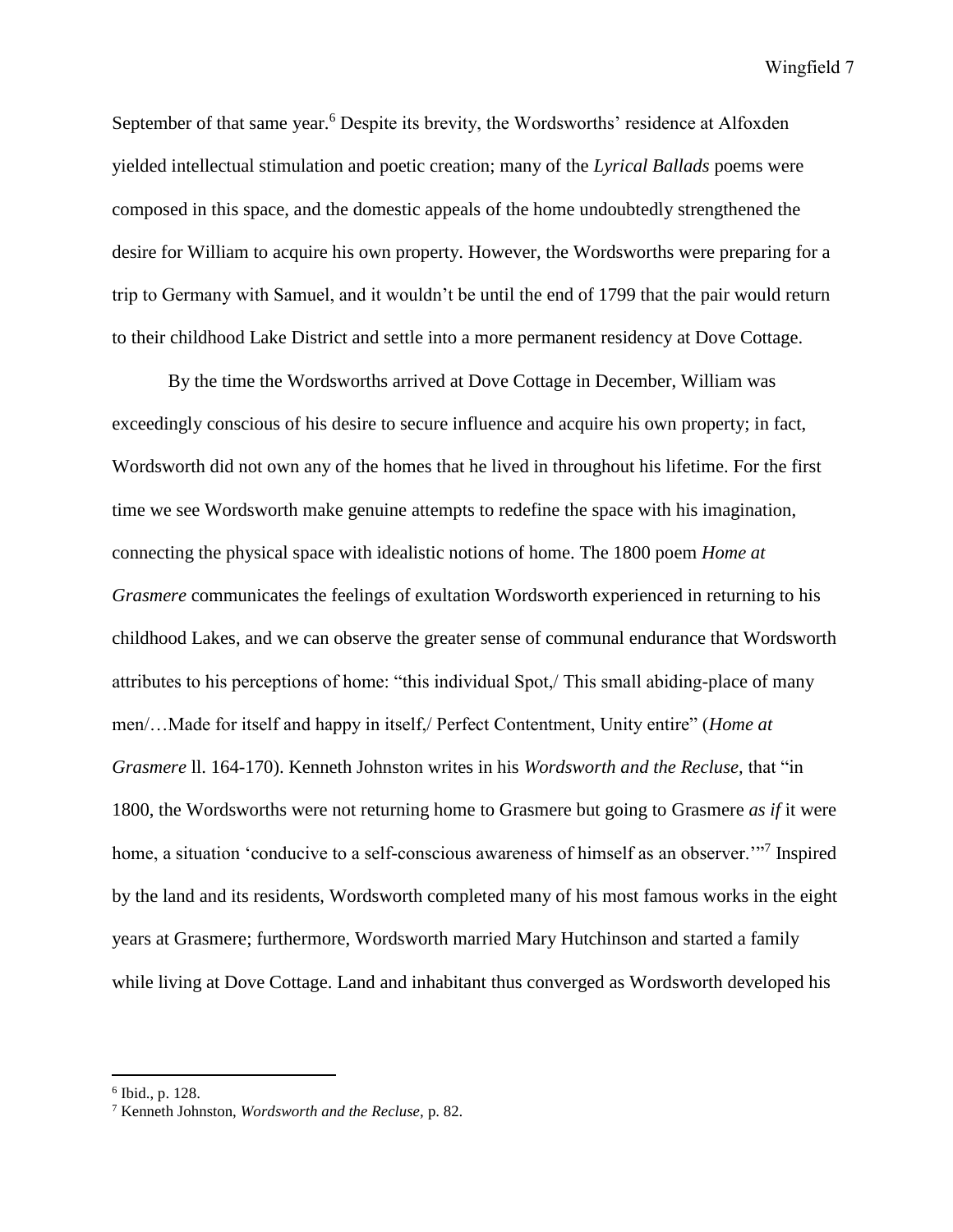personal and professional lives, and protecting either meant protecting the source of sublimity that gave meaning to Wordsworth's own existence.

William's residency at Dove Cottage initiated the question of how his love for the people of a place could be translated into political affiliations. His time at Grasmere provided deeper thought and a calmness that contrasted with the rapid moving periods that made up most of his earlier life; by the time Wordsworth arrived at his final home, Rydal Mount, in 1813, the radical sentiments of his boyhood days seemed as distant as the country that had inspired them. Wordsworth would spend the rest of his life at Rydal Mount despite never owning the property himself; home for Wordsworth now seemed deeply rooted in ancient soil both literally and metaphorically. The years of striving for property were driven by Wordsworth's desire to have influence in English literary and political societies, but as his life stabilized so too did his liberal affiliations. Grasmere manifests itself as the retiring ground for Wordsworth's radical writings, and as Wordsworth settled into Rydal Mount, he "sought to understand himself as he had been [as a young liberal sympathizer], from the vantage point of what he was now."<sup>8</sup> For the rest of his life, Wordsworth's affiliations with property came to represent a love for the English land that eventually equated to a love of traditional Englishness.

## **Plough and Hearth as Protectors of National Integrity**

## *Salisbury Plain***<sup>9</sup>**

Wordsworth's anxiety about the lack of compassion for the English lower class appears throughout the 1798 *Lyrical Ballads,* but even earlier traces of this critique can be seen in his 1793 long poem, *Salisbury Plain.* This poem, written mainly during a walking tour through

<sup>8</sup> Gill, p. 235.

<sup>9</sup> Unless otherwise noted, all poems are quoted from *The Major Works,* ed. Stephen Gill.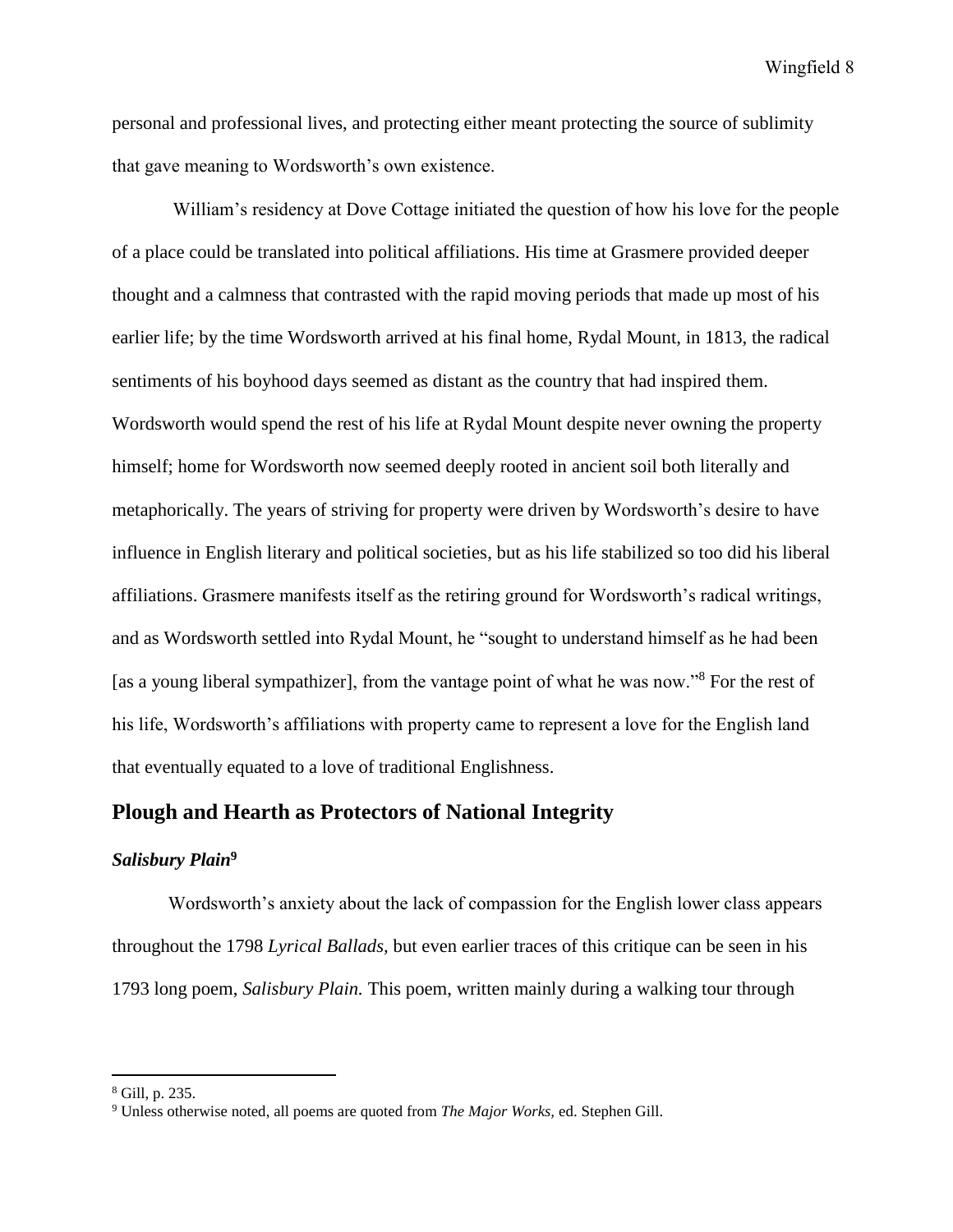Wales between July and September, makes a connection between the lack of a permanent home and the struggles of man; one could argue that the beginning of his conservatism can be traced here considering the traditional association of property with virtue. Wordsworth colors the opening of his poem darkly with the lines: "Hard is the life when naked and unhouzed /And wasted by the long day's fruitless pains, /The hungry savage, 'mid deep forests, rouzed/ By storms, lies down at night on unknown plains /And lifts his head in fear…" (*SP* ll. 1-5). Men without homes are lessened to savages, and throughout the poem the Soldier reverts to crime in order to survive; in this context, the inability to possess land disables men from living morally righteous lives. Wordsworth's second line of this excerpt essentially expresses the idea that the savage's inability to sow and reap sustenance makes his life meaningless, as if he "waste[s]" his existence by failing to have a fruitful harvest. Furthermore, the use of the word "savage" implies a reversion to uncivilized modes of life, which I believe suggests that the savage's life proves hard because he cannot labor on the land and provide for himself. The savage will never be able to progress into an intellectual, progressive being because he lacks the opportunity to develop land (and thus himself), instead being destined to forever sleep in fear amidst "unknown plains."

Early in the poem, Wordsworth creates a sense of tension through the wandering figure's need of shelter that can only be resolved by the character's acquisition of a home. As the character makes his way through the gloomy plains, "huge piles of corn-stack here and there were seen/ But thence no smoke upwreathed his sight to cheer;/ And see the homeward shepherd dim appear" (*SP,* ll. 48-50). The character becomes more wild and forlorn as he seeks "in vain, a shepherd's lowly thorn/ Or hovel from the storm to shield his head" (*SP* ll. 59-60) and the vacancy of the undeveloped plains evokes an overwhelming sense of isolation as the man struggles to find a physical shelter. The man longs for a connection with other humans, and the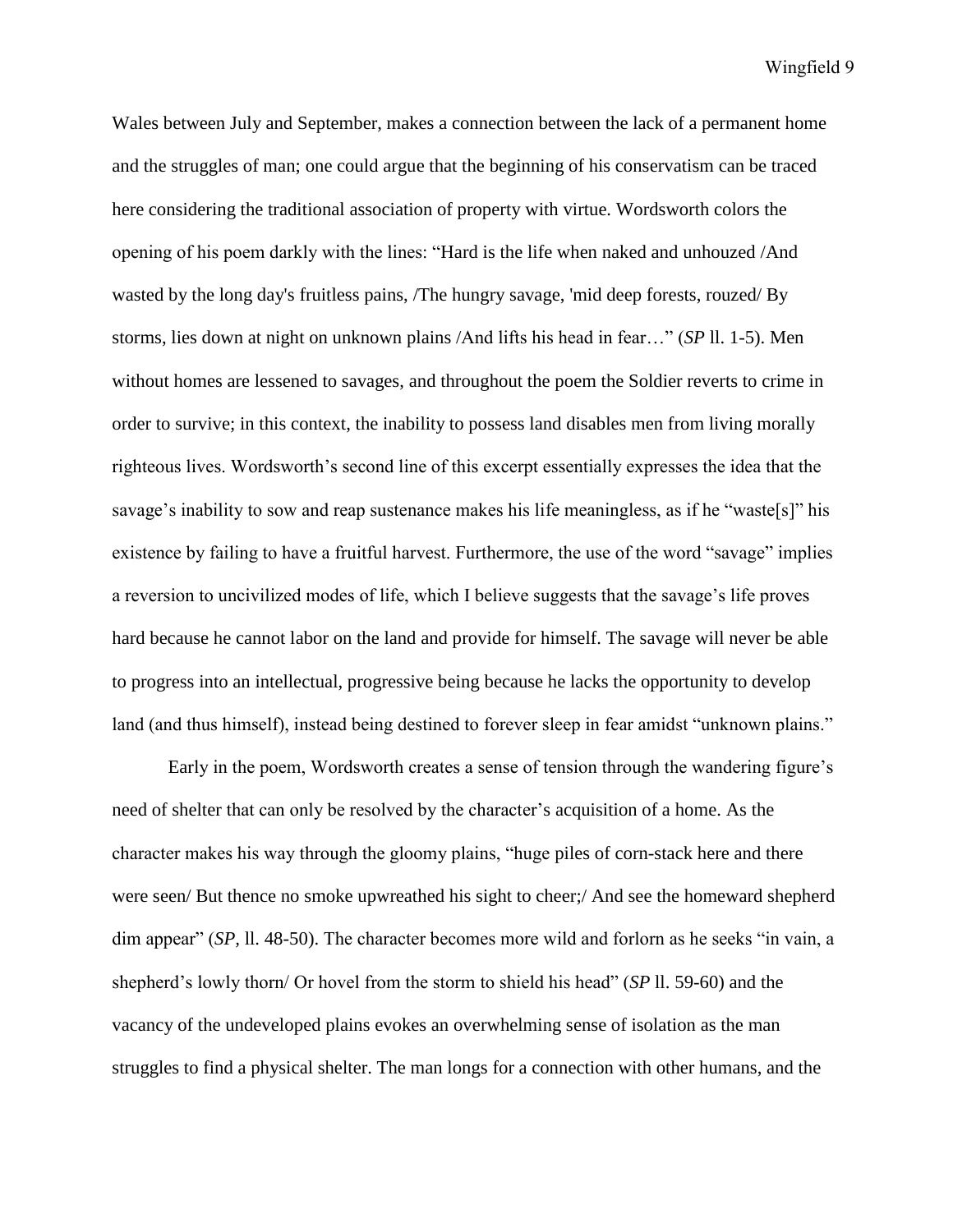implication that he would feel "cheer" in coming across a physical dwelling suggests that home for Wordsworth symbolized not only establishment but further a communal connection. Indeed, the man tearfully eyes "the crows in blackening eddies homeward borne" (*SP* l. 58) because they fly together, and have a sense of purpose as they travel back to where they belong. In *Salisbury Plain*, the home holds significance not only because it shelters men from the elements, but because it represents a stable place where villages are generated and people connect with one another.

The power of community is reinforced when the wanderer finally discovers an abandoned castle within which he can take respite from the unwavering storm. He takes comfort in the sense of community afforded by his being in a place created by other humans: "How glad he was at length to find a place/ That bore of human hands the chearing trace" (*SP* ll. 130-31). Furthermore, he eventually comes into contact with a homeless woman, and she tells the tale of how she found the greatest sense of purpose in her life when she was working in her gardens and helping her family tend to their home. This story strengthens the argument that property functions as an indicator of human establishment, insofar as the woman reminisces with happiness on the times when she labored on the family's land: "With thoughtless joy I stretched along the shore/ My parent's nets, or watched, when from the fold/ High o'er the cliffs I led his fleecy store" (*SP,* ll. 231-33). While working with her family and developing their property, she took pride in the sense of productivity that domestic tasks such as fishing, gardening, and tending to livestock provided:

> Can I forget my seat beneath the thorn, My garden stored with peas and mint and thyme And rose and lilly for the Sabbath morn; The church-inviting bell's delightful chime, The merriment and song at shearing time, My hen's rich nest with long grass overgrown, The cowslip gathering at the morning prime The hazel copse with teeming clusters brown…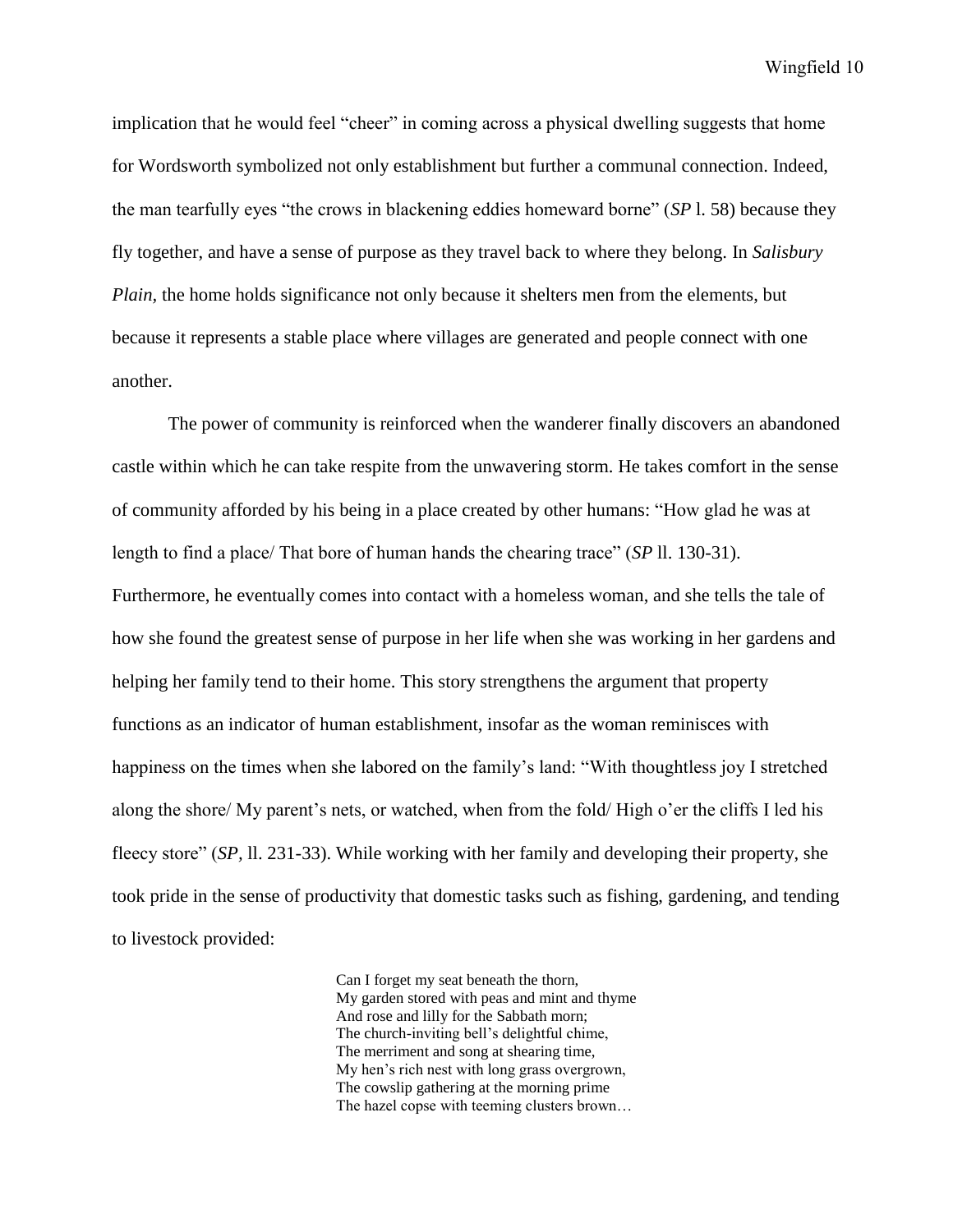#### (*Salisbury Plain* ll. 235-243)

The vividness of the narrator's memory evokes pastoral nostalgia, with verbs such as "stored," "gathering," and "shearing" emphasizing the active process of collection on the farm. Wordsworth's use of words such as "rich," "teeming," and "prime" infuses the poem with a deeper sense of fulfillment, which then encourages readers to interpret the land itself as a source of human development. The farm symbolizes the fullness afforded by a life of constant action, a life tinged with meaning forged by the upkeep of one's own land. However, the warm and idyllic image of home declines as her father's property falls "into decay" and her family is "turned out into the cold winds, alone [to wander] wide" (*SP,* ll. 256, 261). Gone were the days where "constant toil" supplied daily bread for the children; instead, "labor's cheerful hum" was replaced by "silence and fear, and misery's weeping train" as "the loom stood still" (*SP,* ll. 290, 298, 299).

However, Wordsworth presents rural labor as a surviving force and readers are left feeling optimistic from descriptions brimming with abundance and countrified bliss. The narrator reflects that property and its maintenance will provide them both with comforts that more extravagant dwellings could not:

> For you yon milkmaid bears her brimming load, For you the board is piled with homely bread, And think that life is like this desart broad, Where all the happiest find is but a shed And a green spot 'mid wastes interminably spread. (*Salisbury Plain,* ll. 418-422)

The focus on a traditional, rural lifestyle indicates that Wordsworth was positioned to embrace conservative politics even before the violent backlash of the French Revolution. While the poem liberally critiques the military and tyranny, it more so glorifies country toil and implies that protecting property equates to protecting the source of fulfillment in human life. These descriptions of property as vital to man's existence complicate a cut-and-dried interpretation of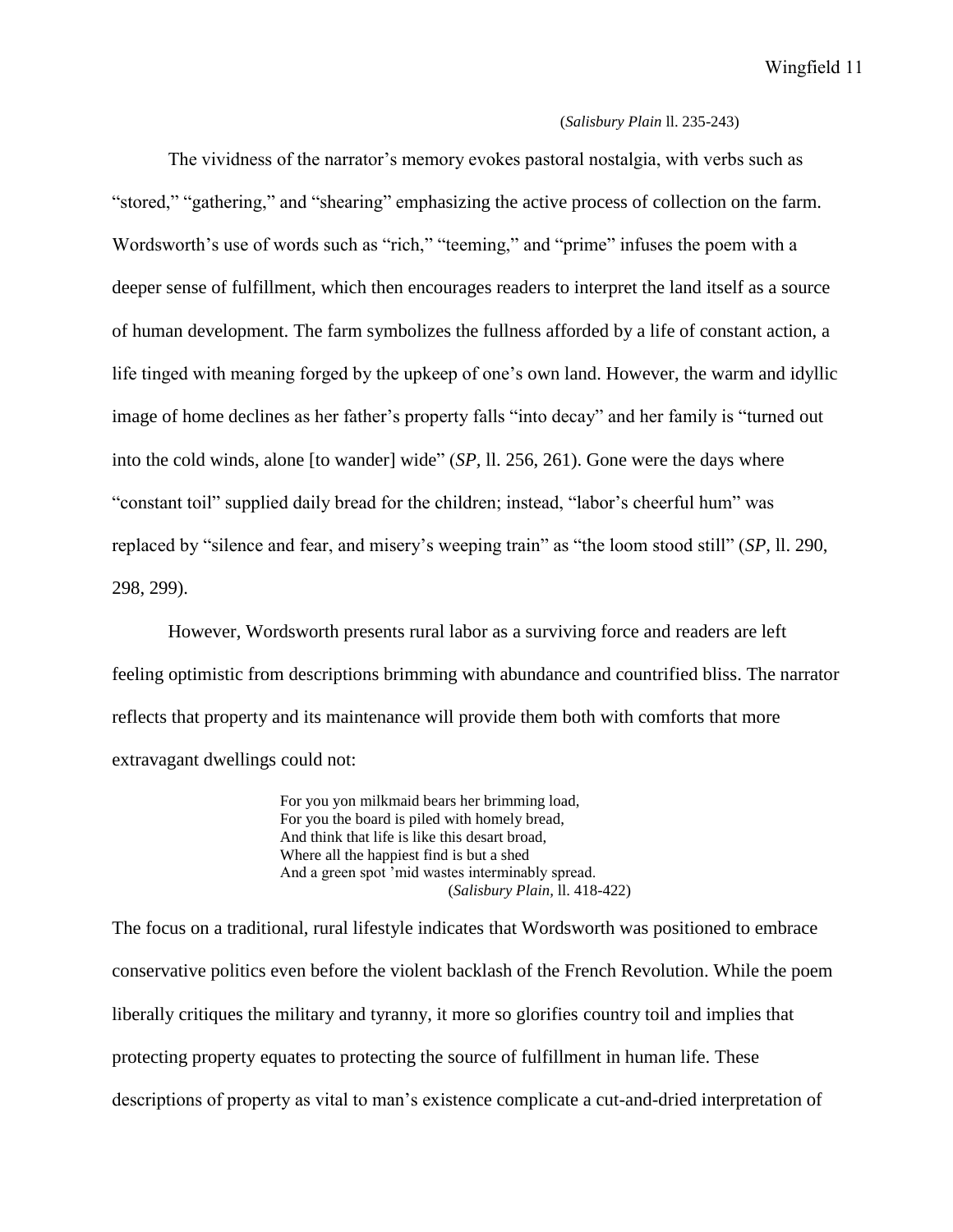Wordsworth's later response to abolition because we see the founding of his perception that protecting the rights of landowners protected the very essence of the country's virtue.

#### *The Ruined Cottage*

In April of 1797, two months before the Wordsworths left Racedown for Alfoxden, William had begun revisions to *The Ruined Cottage,* a poem later incorporated into *The Excursion*. This poem, in two parts, tells the story of Margaret and how she falls into despair following the disappearance of her husband during wartime. We experience the poem through the Wanderer's narration of his multiple visits to the house, and are left with a scene of desolation as nature reclaims the once-maintained cottage for its own. *The Ruined Cottage*  portrays the dilapidation of the poor by grafting humanity onto property, investigating more explicitly the interconnectedness of the two and how the state of the home alludes to the wellbeing of its inhabitants.

For example, as Margaret weathers the absence of her husband, her detachment from duty manifests itself in the degradation of her cottage. Wordsworth connected a sense of hope to the image of Margaret in the early spring, as the Wanderer leaves her "busy with her garden tools;/ And well remember[s], o'er that fence she looked" (*RC* ll. 283-84). In this instance, Margaret's renewed sense of vigor for life manifests itself in her tending to her home, and the narrator feels confident that she will overcome her problems because she continues to work. However, when the Wanderer returns in the summertime, his acute observations on the growing disorder of the house predispose him to believe that all is not well with its inhabitants:

> Her cottage in its outward appearance look appeared As cheerful as before; in any shew Of neatness little changed, but then I thought The honeysuckle crowded round the door And from the wall hung down the heavier wreathes, And knots of worthless stone crop started-out Along the windows edge, and grew like weeds Against the lower panes. I turned aside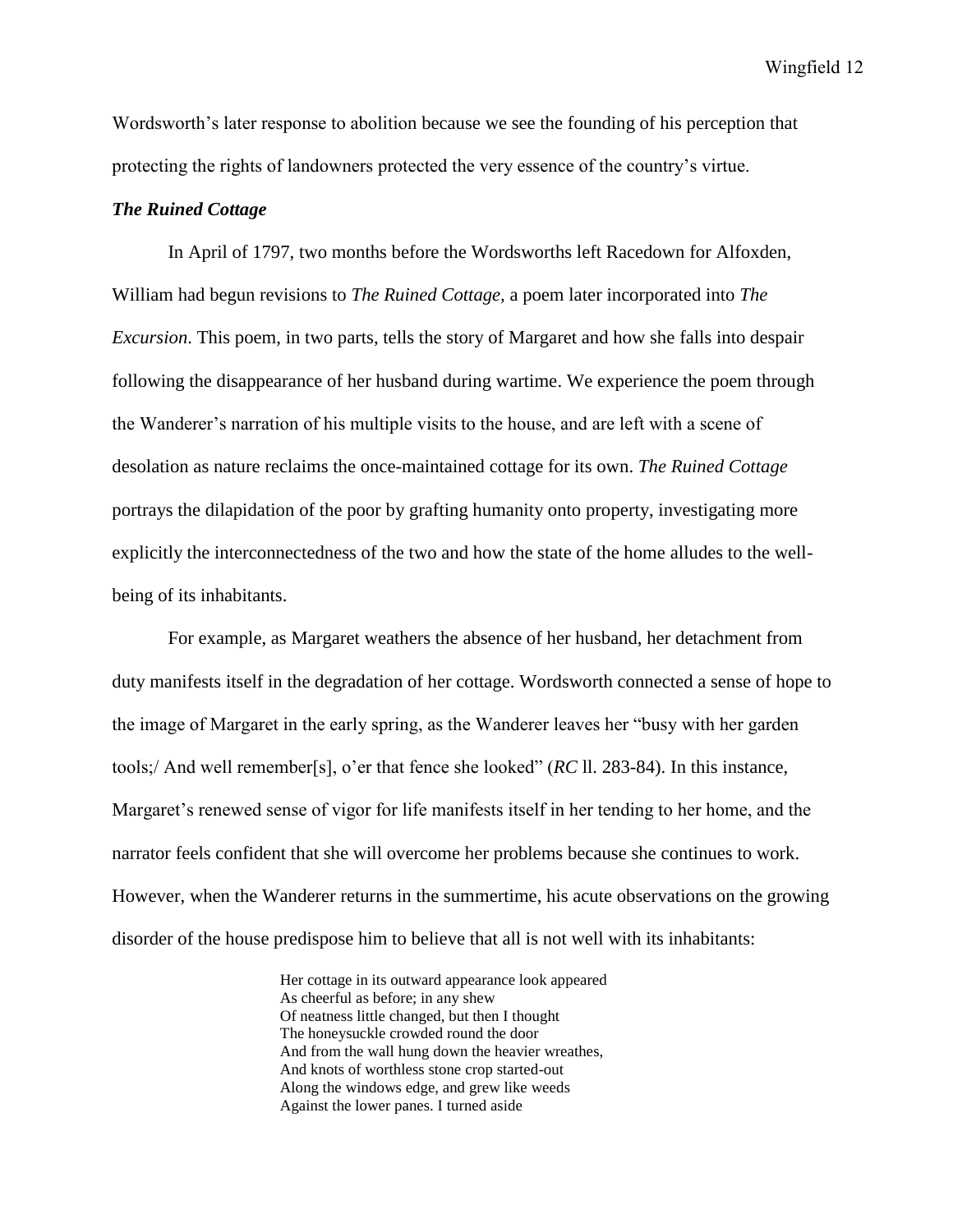And strolled into her garden. ---It was changed: The unprofitable bindweed spread his bells From side to side and with unwieldy wreaths Had dragged the rose from its sustaining wall And bent it down to earth; the border-tufts--- Daisy and thrift and lowly chamomile And thyme- had straggled out into the paths Which they were used to deck. Ere this an hour Was wasted.

#### (*The Ruined Cottage* ll. 305-21)

As nature subtly begins to overthrow manmade structures in this image, readers get the sense that somehow the roughness of the landscape will be infused into Margaret herself. The "worthless stone crop" grows over the windows "like weeds," which overpowers the delicacy of the honeysuckle by growing in "knots"; the image of the stonecrop attempting to dominate the windows suggests that nature is attempting to supersede man and his artificial creation, while also possibly insinuating that Margaret no longer perceives her world clearly. Eventually the stonecrop will block light from entering the dwelling, which leaves the interior subject to dankness and death.

Margaret's home reaches utmost degradation in the heart of winter, as all elements of rural plenty decline and allude to her own desolation. Unlike the first visits where "the mower's scythe had swept/ The dewey grass" (*RC* ll. 123-124), and those who passed "might hear his busy spade" (*RC* l. 127), when the Wanderer returns the cottage appears entirely dilapidated and no signs of upkeep can be observed. As the gates of the garden come into view, the Wanderer immediately feels that ruin has solidified its grasp on both the cottage and its denizens:

> I turned towards the garden-gate and saw More plainly still that poverty and grief Were now come nearer to her: the earth was hard, With weeds defaced and knots of withered grass; No ridges there appeared of clear black mould, No winter greenness: of her herbs and flowers It seemed the better part were gnawed away Or trampled on the earth; a chain of straw Which had been twisted round the tender stem Of a young apple-tree lay at its root; The bark was nibbled round by truant sheep.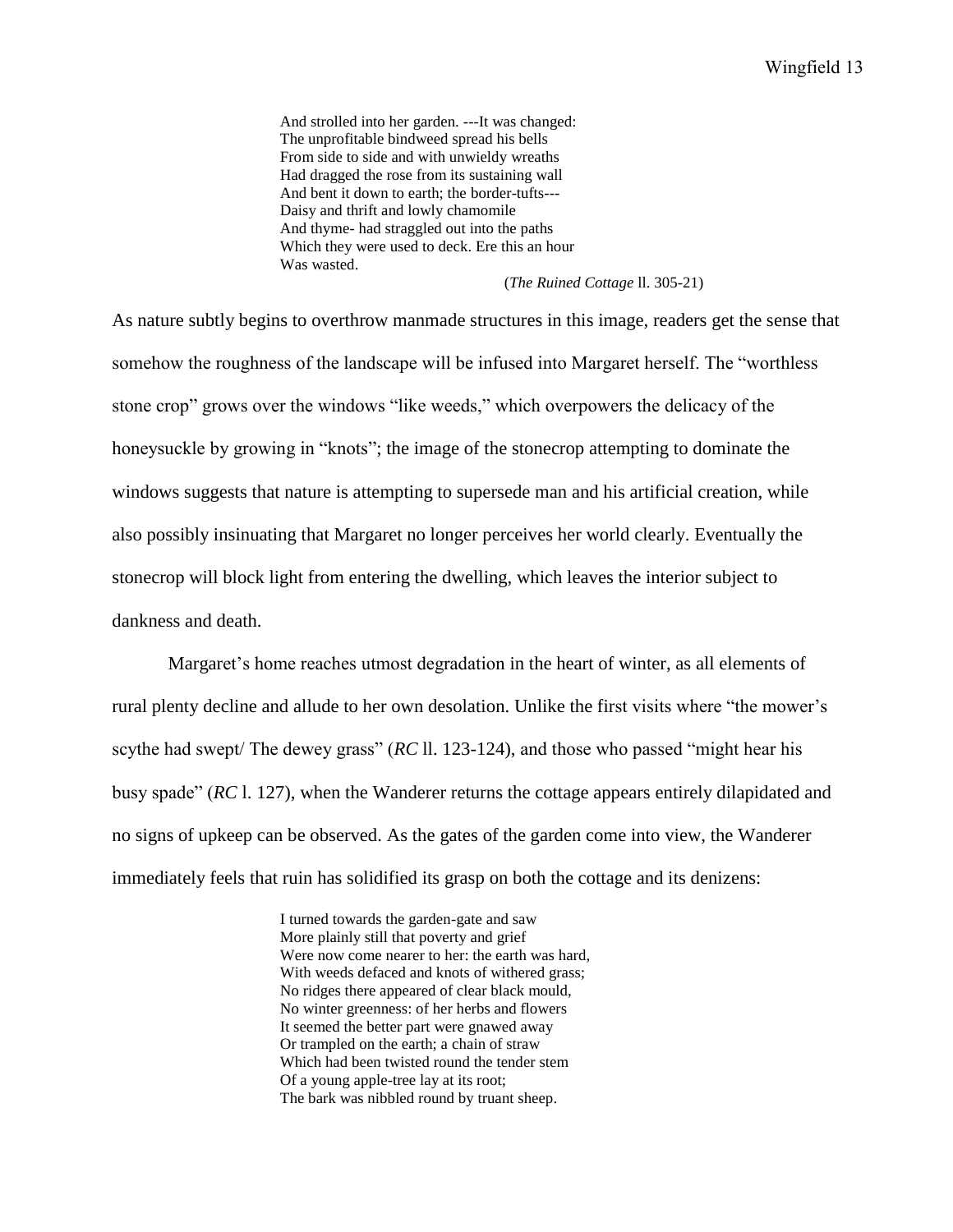#### (*The Ruined Cottage,* ll. 412-22)

In this passage, no feminine imagery thrives; instead the "herbs and flowers" that are referred to as Margaret's have been "gnawed away/ Or trampled on the earth." Even the simplest forms of life such as "black mould" fail to generate on the "hard earth," and readers get the sense that no effort has been made by Margaret to cultivate and preserve life in the garden. The interior of the cottage "Bespoke a sleepy hand of negligence;/ The floor was neither dry nor neat, the hearth/ Was comfortless" (*RC* 11.401-403). The word "negligence" casts a negative light on Margaret's idleness, and the disregard of her internal surroundings may symbolize Margaret's lack of selfcare.

If Margaret's cottage embodies her own well-being, the poem expresses the necessity of action to maintain happiness. In the first version of the manuscript, *The Ruined Cottage* ends with Margaret dying as the "last human tenant of these ruined walls" (*RC* l. 492), and readers are left to assume that nature overtakes and reclaims the cottage for its own; in these passages we see how Wordsworth affirmed appreciation for domestic labor through his diction. Margaret declines simultaneously with her home, and as indolence immerses her more fully into ruin, we see labor as the driving force of success or at least survival in Wordsworth's work. In this context, Wordsworth criticizes wartime as a period of conflict that prohibits the rural family dynamic, and his ideal nation exists as a collection of simple lives defined by the daily labors of plough and hearth.

#### **"Michael"**

"Michael" investigates the relationship between man and property, but this particular poem portrays the inheritance of land as a symbol for the preservation of family values. Published in the 1800 edition of the *Lyrical Ballads*, this pastoral work grapples with the notion that land enables the survival of humanity; in a January 1801 letter to Charles Fox regarding the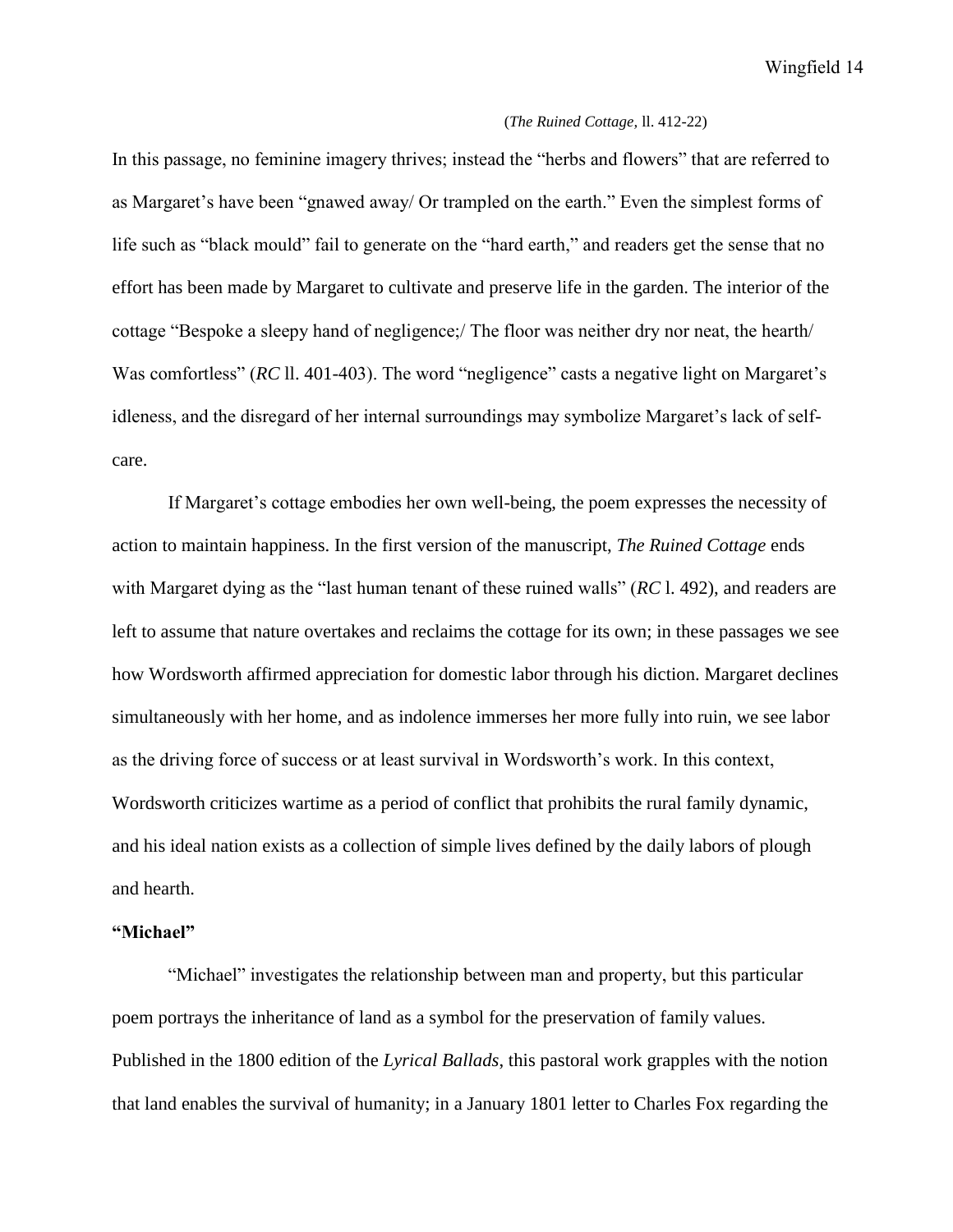poem, Wordsworth wrote that for every small landowner, "their little tract of land serves as a permanent rallying point for their domestic feelings, as a tablet on which they are written, which makes them objects of memory in a thousand instances, when they would otherwise be forgotten" (*EY* 261). In this context, land is an immeasurably valuable possession not only because it serves as a physical resource with which men can inscribe and enshrine their existences, but also because the act of working on the land facilitates domestic feelings. "Michael" presents the family dynamic as being pivotal to the reception of emotions, and Wordsworth confirmed this statement in his letter as he wrote that men uninvolved in affairs of the home had "little doing in [their] house in which [their] affections can be interested, and but little left in which [they] can love" (*EY* 261). Wordsworth's anxiety over the breakup of the family unit can be observed in Luke's character, as he moves to the "dissolute city" and gives himself to vice, thus severing the familial relationship that his parents maintained.

The family dynamic in "Michael" relies heavily on the land itself, not only because the property facilitates daily work that reinforces the components of domesticity, but also because the land symbolizes the continuation of a family's legacy. The land gets passed down throughout generations, providing both an inheritance of property as well as an inheritance of family values. We are encouraged to see Michael's commitment to the land as a commitment to the extenuation of his memory. For example, he remains diligent in his daily labors because he believes his works have "like a book preserv'd the memory" of his life (l. 70). To Michael, the land represents his lifetime of honest, hard work, a life lived by his forefathers who were "not loth/ To give their bodies to the family mold" (ll. 379-380). The letter to Fox emphasizes land as an extension of the farmer himself, and as a "fountain fitted to the nature of social man from which supplies of affection, as pure as his heart was intended for, are daily drawn" (*EY* 262). Therefore,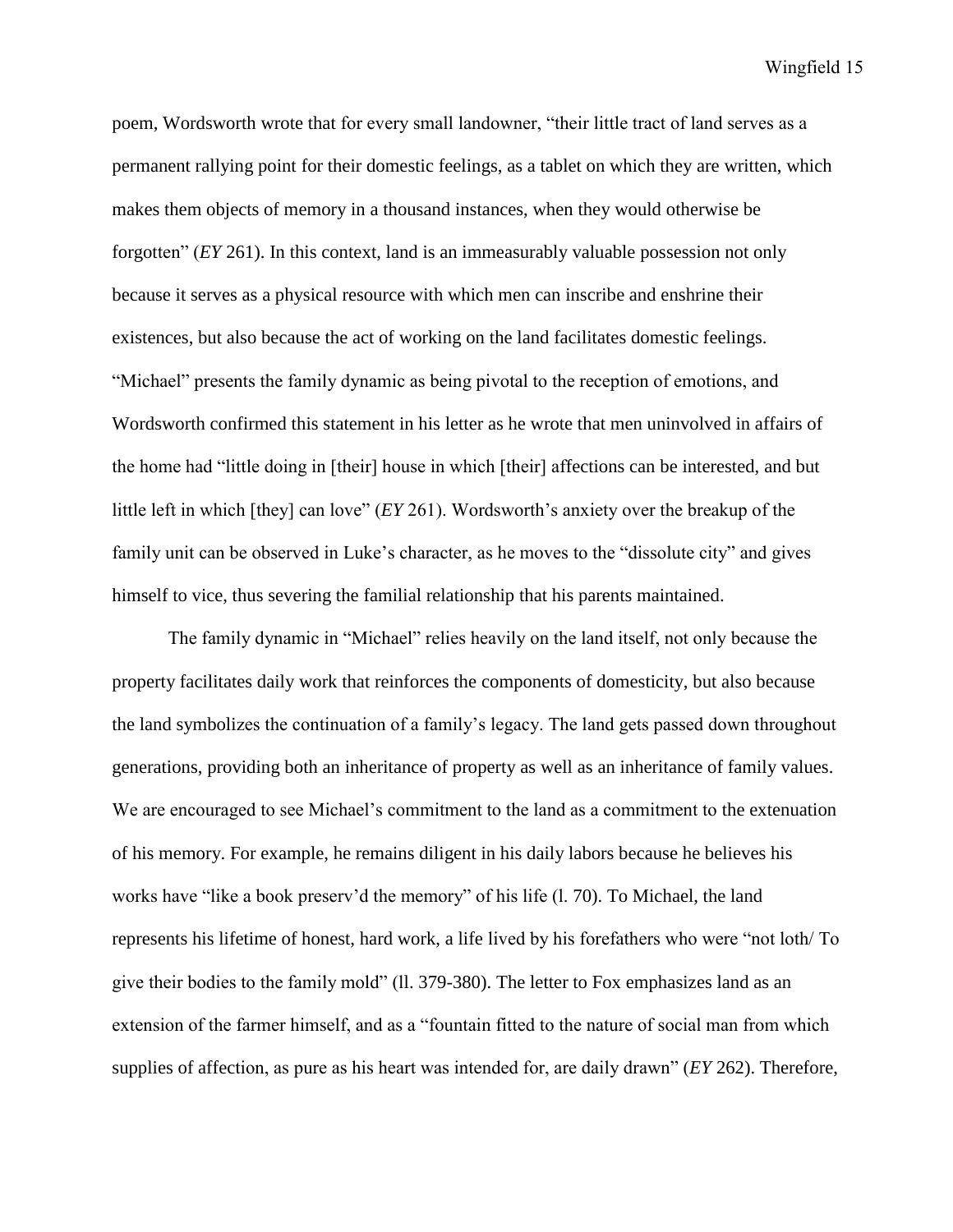Michael decides to save the "patrimonial fields" because they are "his living Being, even more/ Than his own Blood…" (ll. 74-75). To Michael, the land not only represents the past lives of his predecessors, but the future lives of his successors; Michael projects love for his son onto the land, thus believing that preserving the property will provide Luke with an opportunity for a rewarding life.

The chaos that ensues following Luke's departure for the city allow space for critiques to see "Michael" as a poem concerned with the protection of property at the rise of industry. Wordsworth wrote to Fox that he saw the "spreading of manufactures" (*EY* 260) as a hindrance to self-sufficiency, saying "if it is true… that this spirit of [independence] is rapidly disappearing, no greater curse can befall a land" (*EY* 261). This sentiment reveals Wordsworth's anxiety towards industrialization, and the letter allows readers to observe those same tensions projected onto the poem. Luke's downfall may suggest that rural labor cannot reinforce the strict morality that protects men from wickedness, which weakens the integrity of domesticity. However, Michael's commitment to the land following the loss of his son shows the strength of the independent rural spirit as something that can withstand the tests of time.

Maintaining and protecting the land serves as the best way to enable man's selfsufficiency, as best embodied in Michael himself. He refers to the sheep-fold as a project that was originally intended to be completed by them both, but is now "a work for me" (l. 396). The mentions of shepherding throughout the poem portray Michael as an independent leader who guides others around him, and "Michael" leaves readers with the image of "the remains/ Of the unfinished Sheep-fold" (ll. 489-490), which signifies both the broken bonds of the family dynamic and the attempts of one to carry on the survival of his family. The sheep-fold represents a covenant between father and son, a commitment to the perpetuation of their legacy; however,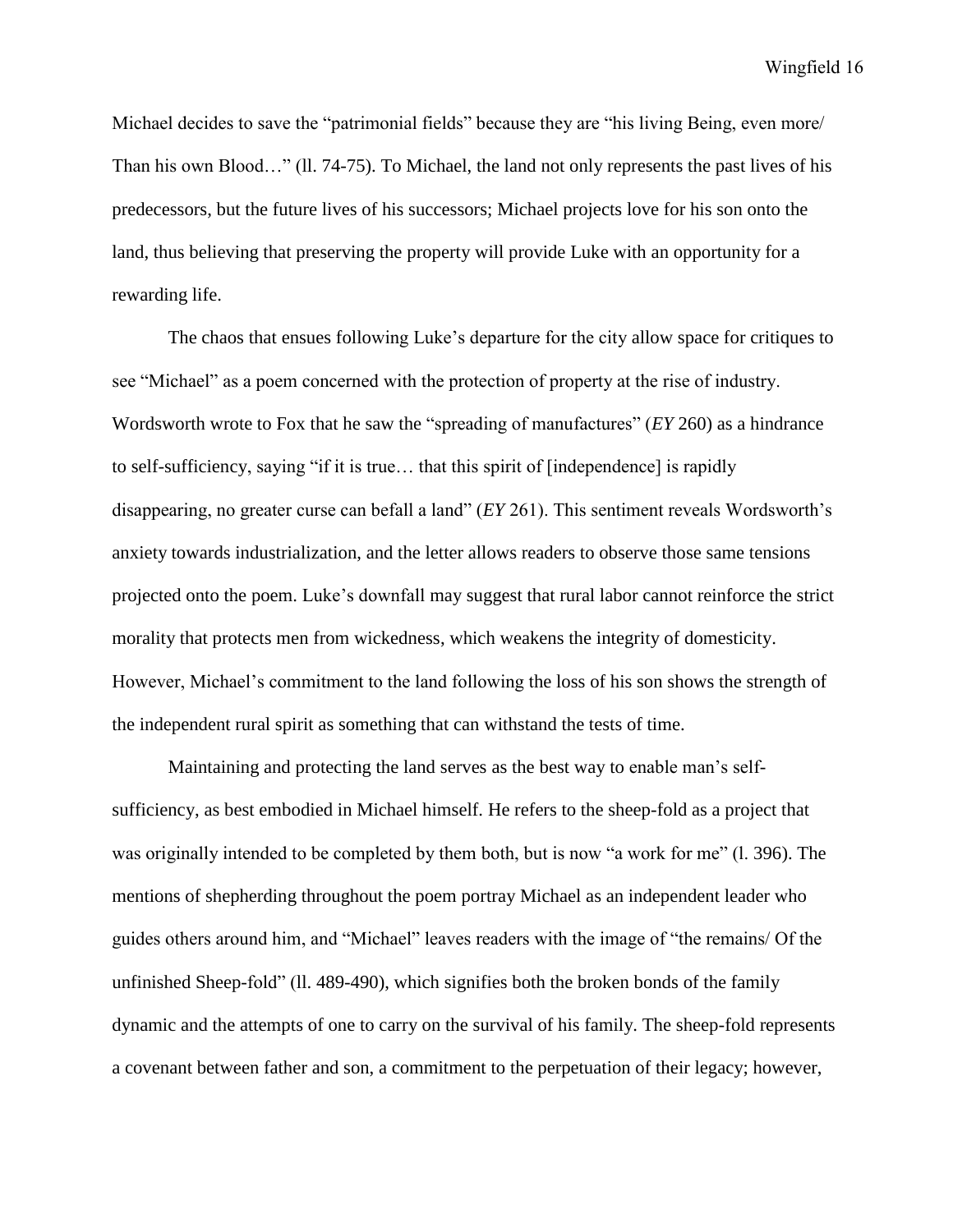the incompleteness of this "emblem of the life thy Fathers lived" (l. 420) represents the loss of Luke, and thus the loss of Michael's legacy. Understanding the ways in which Wordsworth connected land with humanity in "Michael" allows readers to more clearly understand the deeper significance of property for landowners. To Michael, the land embodied everything that defined him, everything that was integral in shaping the man that he became; his longing to continue the cycle of inheritance thus represents the desire to perpetuate his family's virtues. The foundations of Wordsworth's conservative nationalism can be observed in "Michael" if we apply the poem's premise of inheritance to the nation: by protecting English property one ensures the survival of those values of self-sufficiency, honesty, and humility that are the idyllic pillars of English identity.

## **"Home at Grasmere"**

Wordsworth began writing "Home at Grasmere" in the spring of 1800, but much confusion exists regarding its author's intention for the piece and its final form. Kenneth Johnston explains that "although 'Home at Grasmere' deserves to be read as a complete poem, [and has been done as such], the present context requires that it be separated out into its two main compositional eras, 1800 and 1806."<sup>10</sup> The first 500 or so lines written in 1800 are far more personal to Wordsworth's own time and space, whereas the last 450 lines composed in 1806 "present a remarkably coherent yet fantastically literal response to the problems that had stopped Wordsworth's composition on the poem in 1800: … the need to generalize persuasively beyond his own experience."<sup>11</sup> Only one passage of the poem would be published in the Preface to *The Excursion* in 1814, and the entirety of "Home at Grasmere" would not appear as its own freestanding poem until 1888, thirty-eight years after Wordsworth's death. Nevertheless, "Home at

 $10$  Johnston, p. 86.

 $11$  Ibid., p. 219.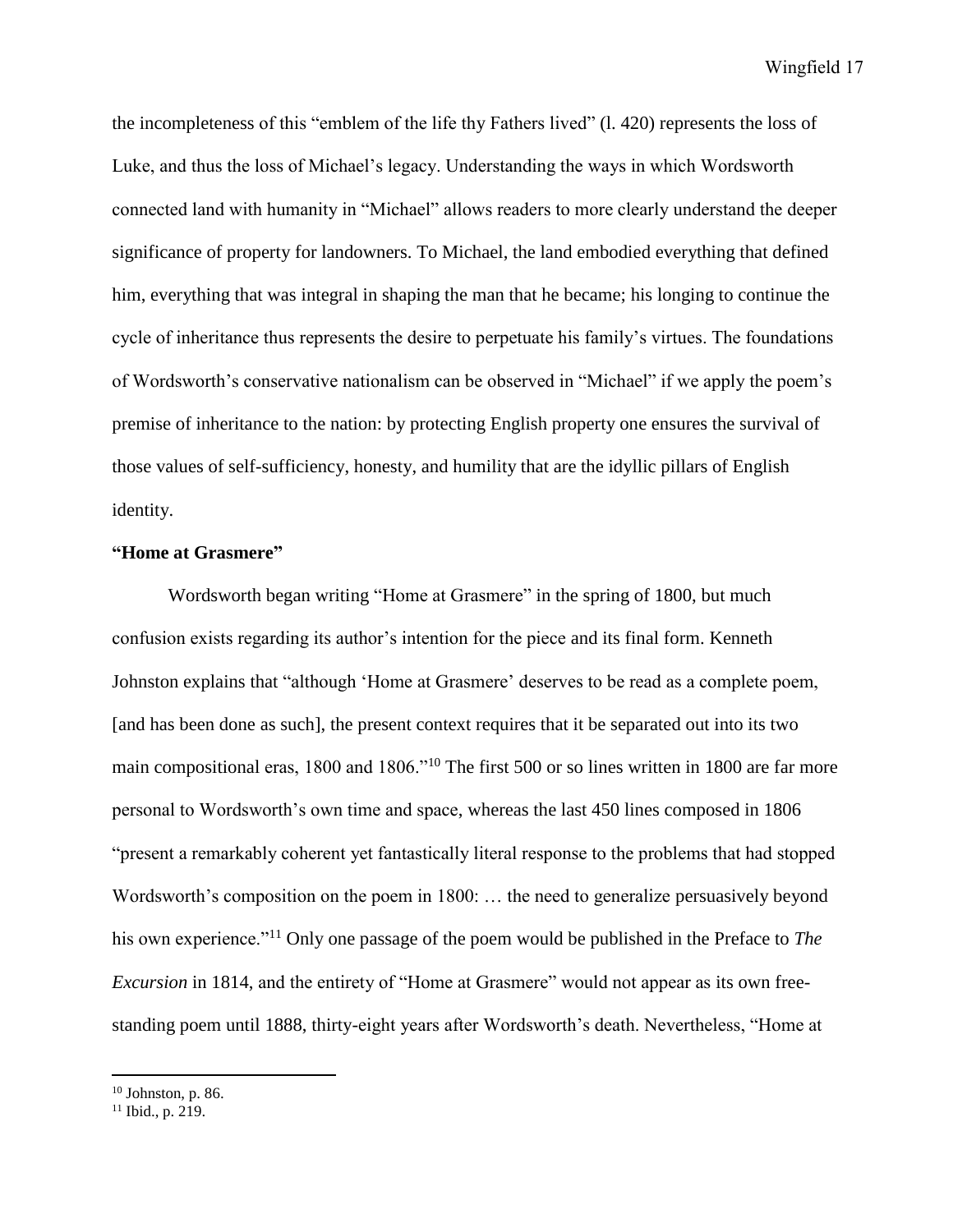Grasmere" presents Wordsworth's efforts in imagining what it means to make a home both physically and emotionally, and Gill complements this theme with historical context by asserting that for the first time while at Grasmere, Wordsworth would "[try] to incorporate the region into his imagination, to claim it, and so make himself truly at home." <sup>12</sup> The poem thus communicates these personal efforts while also providing reflections on a more universal notion of home, encouraging readers to consider just how significantly our landscape determines our sense of higher purpose.

"Home at Grasmere" introduces the same sense of familial inheritance existing in "Michael," but more explicitly asserts that country living reinforces traditional values that places it above the ordinary world:

> … this deep vale, as it doth in part Conceal us from the storm, so here there is A Power and a protection for the mind, Dispensed indeed to other solitudes Favoured by noble privilege like this, Where kindred independence of estate Is prevalent, where he who tills the field, He, happy Man! is Master of the field, And treads the mountain which his Father trod. Hence, and from other local circumstance, In this enclosure many of the old Substantial virtues have a firmer tone Than in the base and ordinary world. ("Home at Grasmere" ll. 256-268, *Major Works* 2008)

Just as the physical landscape protects the community from violent storms, it also provides mental protection by fortifying the small landowners with the "old/ Substantial virtues"; however, Wordsworth required a certain level of status with these virtues by praising the happiness that comes from the ownership of property. He directly linked "Power" to "solitudes/ Favoured by noble privilege," and while the word "noble" may refer to aristocracy, readers may also consider it a reference to righteousness or moral principles. In the context of the poem, the

<sup>12</sup> Gill, p. 180.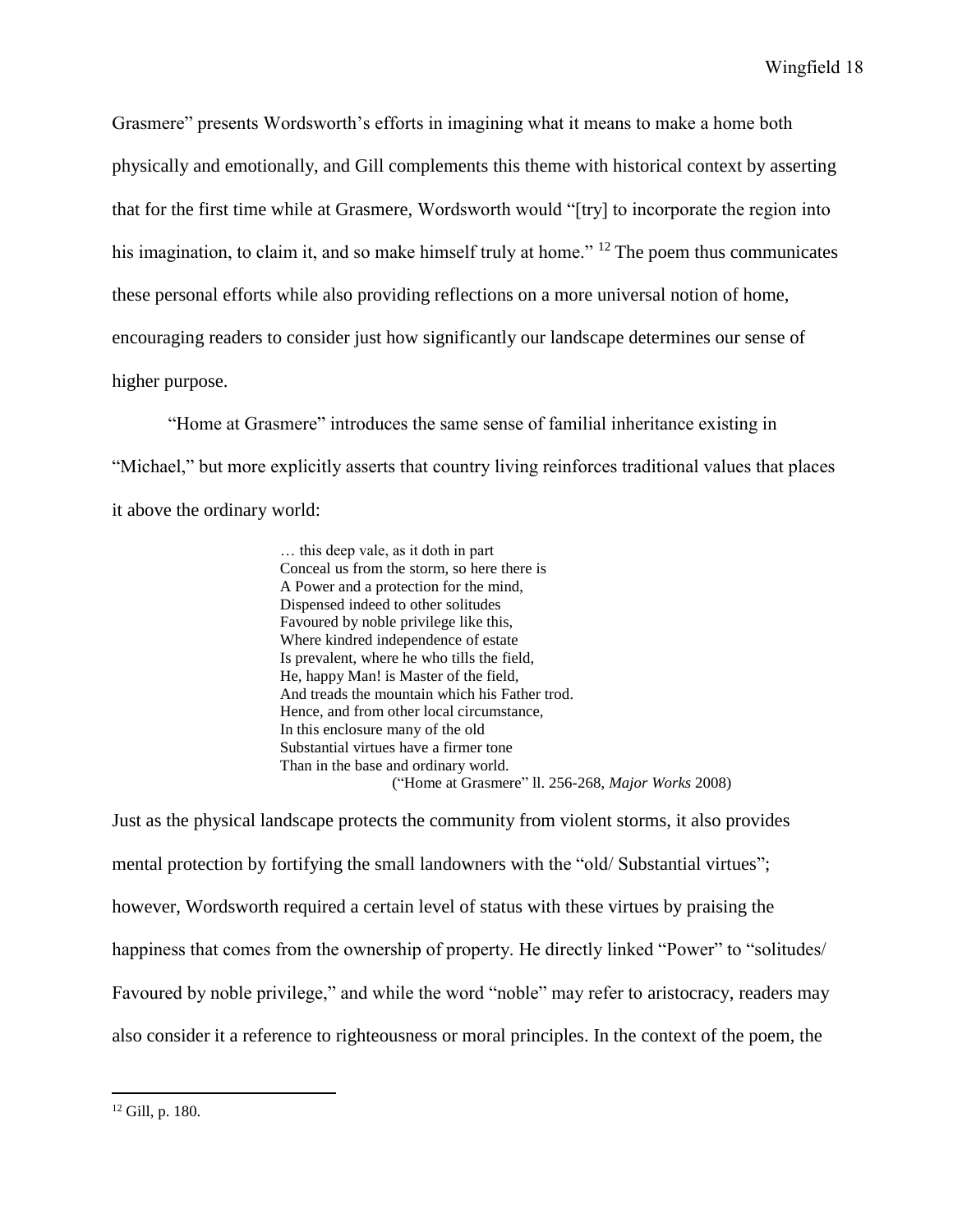latter explanation seems strengthened by Wordsworth's comments that "kindred independence of estate/ Is prevalent" and those owning the land here till their own fields. While assuming that many people probably did not own large estates of land indicative of gentrification, there was a stronger tradition of small landownership in rural areas that enabled a greater sense of community. Activity proves vital for fulfilment in this passage, and happy is the man who "is Master of the field" (1.8).

Even though the overall sentiment of the passage encourages readers to see ownership as beneficial because it provides moral development and perpetuates family legacies, one can't help but consider the diction problematic for its connotations when placed in the context of slavery. Despite the absence of slaves in the United Kingdom, the theme of mastering the field in this passage evokes an image of plantation ownership; even though the owners are the laborers in this passage, Wordsworth's emphatic defense of a national system reliant on rural labor creates space for an expanded (albeit fallacious) application of this practice in the colonies as well as a justification for slavery itself.

While "Home at Grasmere" does not directly define freedom, it does insinuate that labor affords a greater sense of independence by both independent and communal means. Wordsworth suggests that the self-reliance demanded of the country lifestyle created a community of individuals who were equipped to aid their neighbors in times of trouble:

> Yet it is something gained, it is in truth A mighty gain, that Labour here preserves His rosy face, a Servant only here Of the fire-side or of the open field, A Freeman, therefore sound and unimpaired; That extreme penury is here unknown, And cold and hunger's abject wretchedness Mortal to body and the heaven-born mind; That they who want, are not too great a weight For those who can relieve; here may the heart Breathe in the air of fellow-suffering Dreadless, as in a kind of fresher breeze Of her own native element, the hand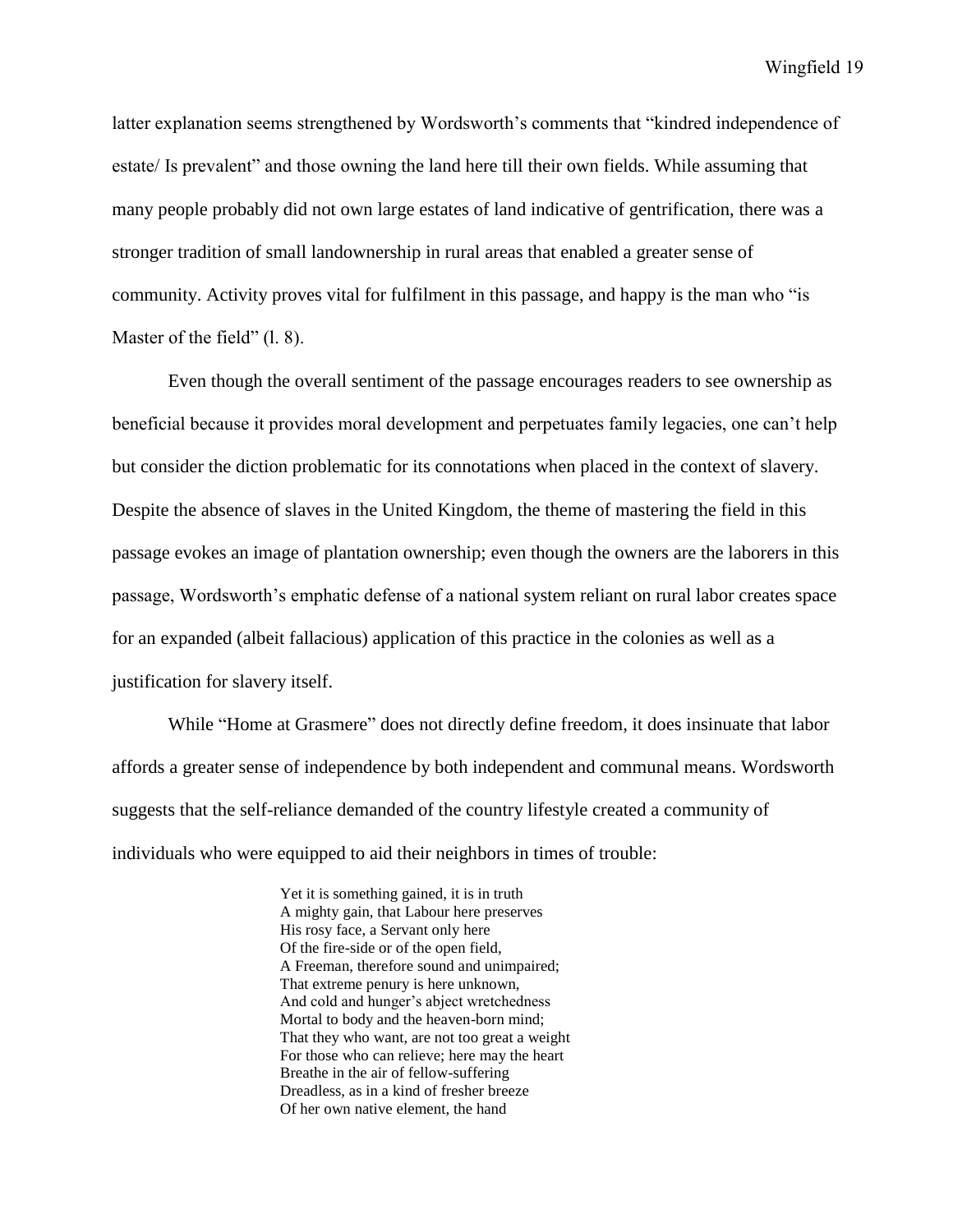Be ready and unwearied without plea From task too frequent and beyond its power. For languor or indifference or despair. (*Home at Grasmere* ll. 439-454)

In this passage, readers are almost immediately conditioned to read "Labour" in a positive light through introductory remarks that there is "a mighty gain" in its existence; furthermore, Wordsworth reflected that the gain not only came from labor's presence, but more from the preservation of "His rosy face." The word "rosy" may attribute healthfulness or vigor to labor's appearance, or it may be signaling that a time of good fortune comes where labor resides. Wordsworth then juxtaposed images of a servant and a freeman, saying that the rural laborer is both, though only a servant to the forces of nature. By comparing the two, readers are obliged to consider a metaphorical hierarchy of ownership in Wordsworth's "Home at Grasmere," with man contractually indebted to the higher elements of landscape that imbue the mind with "sound and unimpaired" qualities. However, the implicit reference to the mind in line 443 as well as its overt mention in line 446 begs the questions: where does the mind fit in the hierarchy of labor with nature and man, and can the mind be free even if constricted by servitude? The poet's ambiguous "Freeman" coupled with the sense of comradery created by "fellow-suffering" makes the poem problematic in the context of slavery. It seems almost paradoxical that true freedom relies on an obligation to laboring the land, and despite the lower levels of poverty due to communal aid, we begin to wonder if Wordsworth's definition of freedom provides a space for exploitation- and to whose detriment.

While the rest of the passage may not answer these larger questions, it does go on to suggest that the relative displacement of need within the country defends the mind from unnerving feelings of suffering and isolation that would otherwise drive men to despair. The use of semicolons as well as the repetition of "that" implies that the separate clauses are all "mighty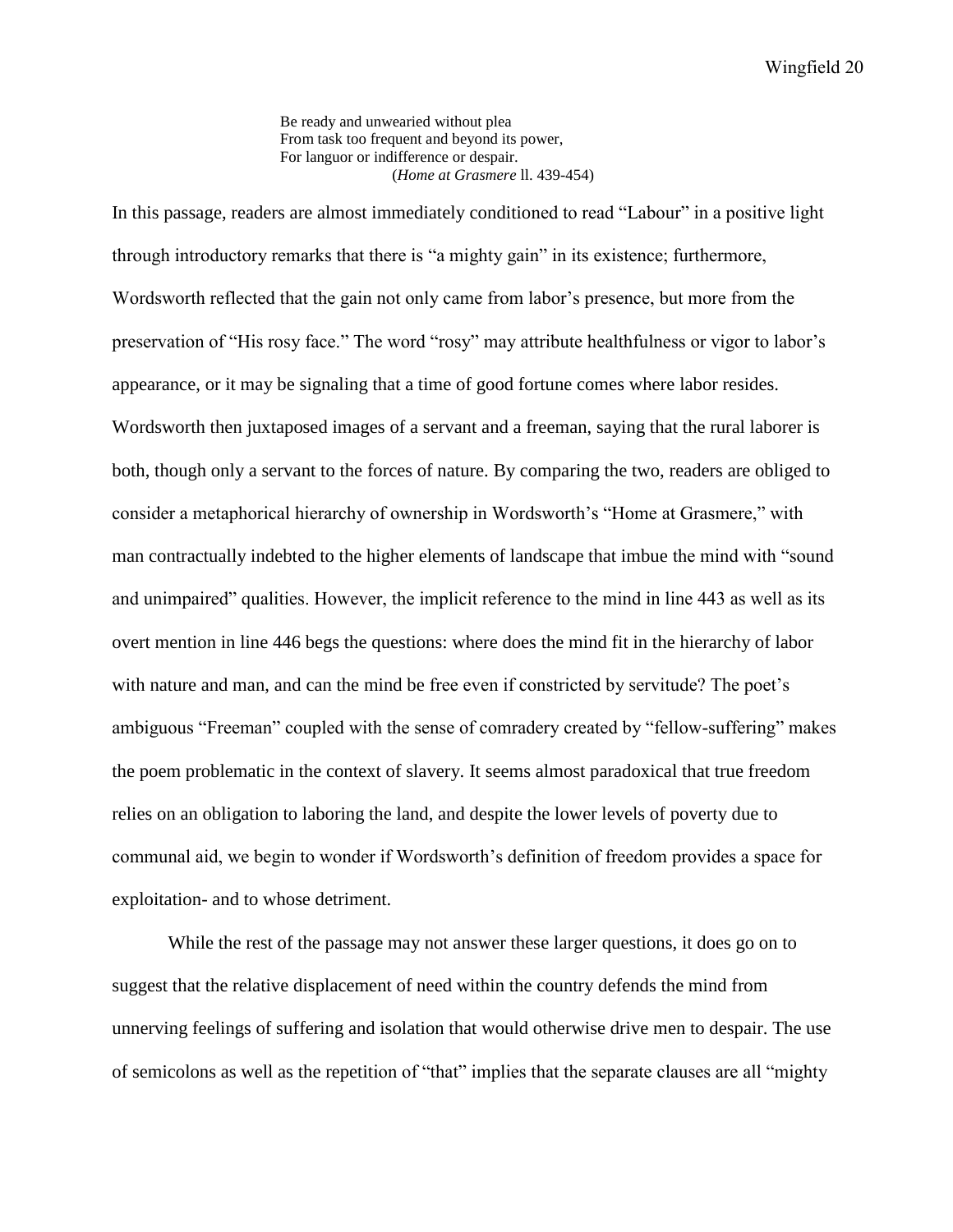gains," and Wordsworth expresses gratitude for the fact that the rural area does not know poverty and destitution because they would be "mortal to body and the heaven-born mind." In this phrase, Wordsworth distinguishes between mind and body with the mind being created out of the divine; however, he believed both to be susceptible to mortality. Labor and penury seem starkly contrasted in this segment, and the thriving of the mind proves reliant on the independence afforded by work. However, the independence of each country laborer facilitates a communal dependence where "they who want, are not too great a weight/ For those who can relieve." Even in times of widespread hardship, individuals in the rural community can experience suffering without trepidation because they can rely on those around them for assistance. Labor functions as a mechanism that both protects and provides; therefore, the question of the mind's freedom being independent amidst servitude grows more complicated because it is through labor that men protect themselves from a destitution that proves fatal to the "heaven-born mind."

## **Section II: Limitations of Wordsworthian Liberty**

## **Background: The Makings of a Conservative Nationalist**

After finishing his studies at Cambridge, Wordsworth arrived in France amidst the Revolution in 1791; at this point, Wordsworth embraced the revolutionary overthrow of monarchical government because he believed it to be a catalyst for global peace, or at least European harmony. F.M. Todd asserts that "to a Wordsworth already schooled in the literary tradition opposed to militarism and concerned particularly with the sufferings of the poor in time of war, the pacifist appeal was a strong one."<sup>13</sup> However, Wordsworth's writing at this time defended the violence brought about by the Revolution, and although his radical support

<sup>13</sup> F.M. Todd, *Politics and the Poet*, p. 51.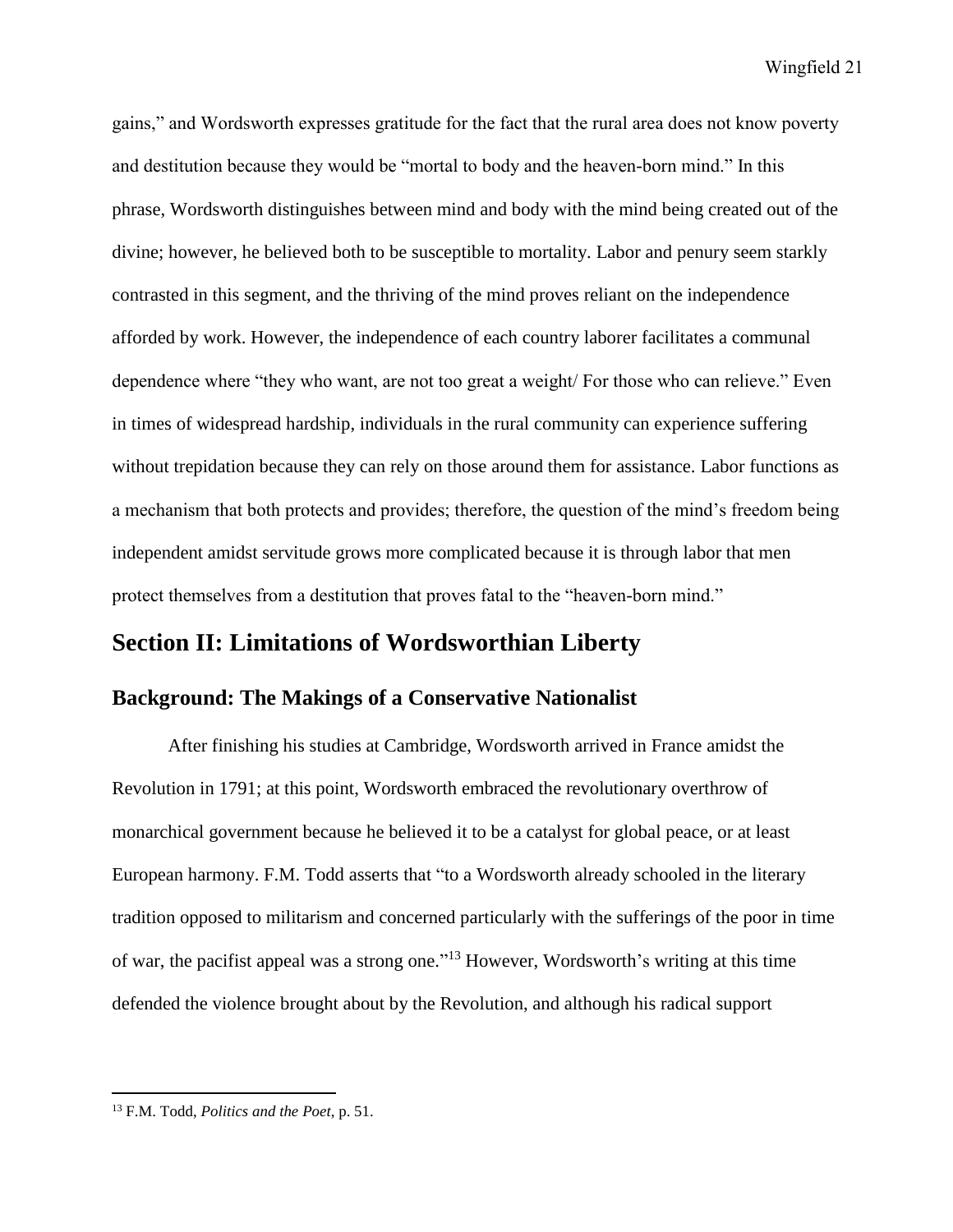appeared rooted in pacifism, Wordsworth understood violence at this time as a temporary means of achieving a peaceful end.

In the unpublished *Letter to the Bishop of Llandaff*, written during the Reign of Terror in 1793 when he was back in England, Wordsworth attacked Richard Watson's politics and defended violence as a necessary stimulus for better things to come. Edward Hooker argues that this argument aligns Wordsworth with Thomas Paine*,* symbolizing a symmetry between American revolutionists and English supporters of the French republican cause.<sup>14</sup> Wordsworth's *Letter* argues that the violence of the people was merely a symptom of an incapable government; likewise, Thomas Paine's 1791 *Rights of Man* defended the Revolution's bloodshed on the grounds that man's mind absorbs such degradation at the hands of corruptive government that "at the commencement of a revolution, those men are rather the followers of the *camp* than of the standard of liberty, and have yet to be instructed on how to reverence it."<sup>15</sup>

Wordsworth's searing criticism of Watson in part serves also as a criticism of English conservative Edmund Burke. Burke's *Reflections on the Revolution in France,* published earlier in 1790, describes England as a model society where property, law, and manners are passed down through generations and preserve morality as a creation of habit. James Chandler suggests that Wordsworth and Burke's perceptions of English morality clashed, as Wordsworth then favored the spirit of enlightenment over "the force of habit [that] blinds the eye of reason and makes a nation cling to the government of their forefathers." <sup>16</sup> However, by the time Wordsworth returned to England, he felt increasingly obligated to turn away from this ideology when the violence went beyond the bounds of France and threatened England.

<sup>&</sup>lt;sup>14</sup> Edward Niles Hooker, "Wordsworth's Letter to the Bishop of Llandaff."

<sup>15</sup> Thomas Paine, *Rights of Man*, Pt.1, p. 15.

<sup>16</sup> James K. Chandler, "Wordsworth and Burke," pp. 746-747.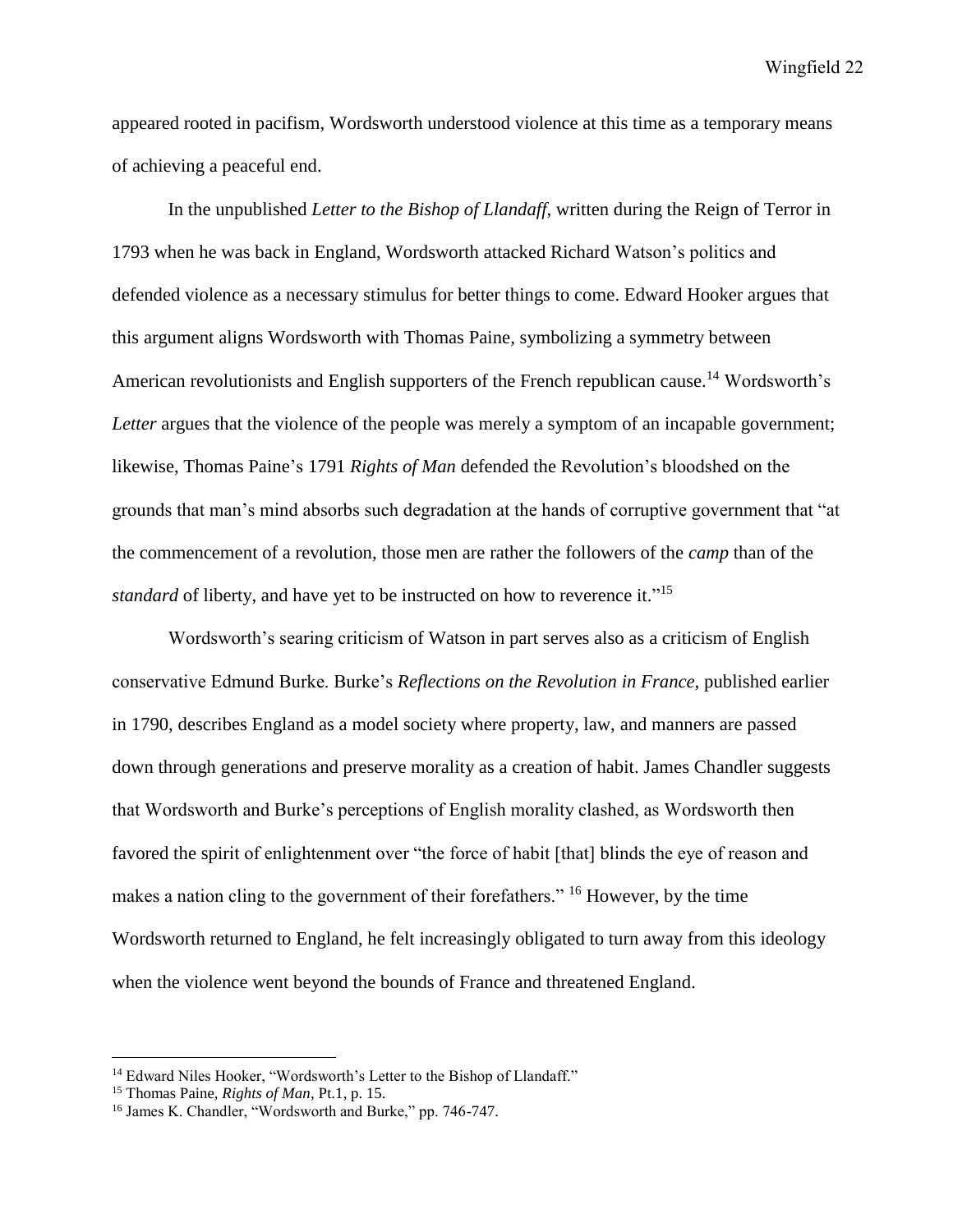As the Revolution grew more violent, Wordsworth grew more disillusioned with the totalitarian demands of French republicans. British government recoiled from the French cause, adopting conservative laws as a means of protecting the country from structural upheaval. Whigs argued that "a Tory government had no right to call on the unfranchised for the defence of an obsolete constitution,"<sup>17</sup> and since Wordsworth prioritized removing France as a national danger before settling domestic affairs, he endorsed Tory politics as a means of protecting his beloved homeland. Likewise, Wordsworth's severed relationship with Annette Vallon and subsequent betrothal to Mary Hutchinson paralleled his turning away from French frivolity: in affairs both national and personal, Wordsworth embraced rationality and tradition over impulsive action. As he attempted to absolve his own involvement with wicked France, he embraced the English virtues of purity, stability, and order that conservatives believed made the nation great.

This shift in views corresponded with a penchant for country people that had always existed in Wordsworth; Todd concludes that Wordsworth's admiration of the unique virtue of country domestic life was bound to lead him to an even closer identification with their interests and outlooks.<sup>18</sup> Following the fall of the Peace Treaty of Amiens between France and England in 1803, Parliament passed legislation that prepared military troops in the event that France should attack. During this period of tension, dubbed the "Great Terror," Wordsworth went on a walking tour of Scotland with Dorothy and Coleridge. It was here that he came into contact with Sir Walter Scott, who discussed with him ideas on the roles of poetry and the citizen-soldier within the nation. Richard Matlak asserts that Scott's discussion of the citizen-soldier as one who "rises to the occasion for as long as needed out of love of home and country"<sup>19</sup> instilled within

<sup>17</sup> Todd, p. 125.

 $18$  Ibid.

<sup>&</sup>lt;sup>19</sup> Richard Matlak, "Wordsworth and the 'Great Terror' of 1803-1805," p. 24.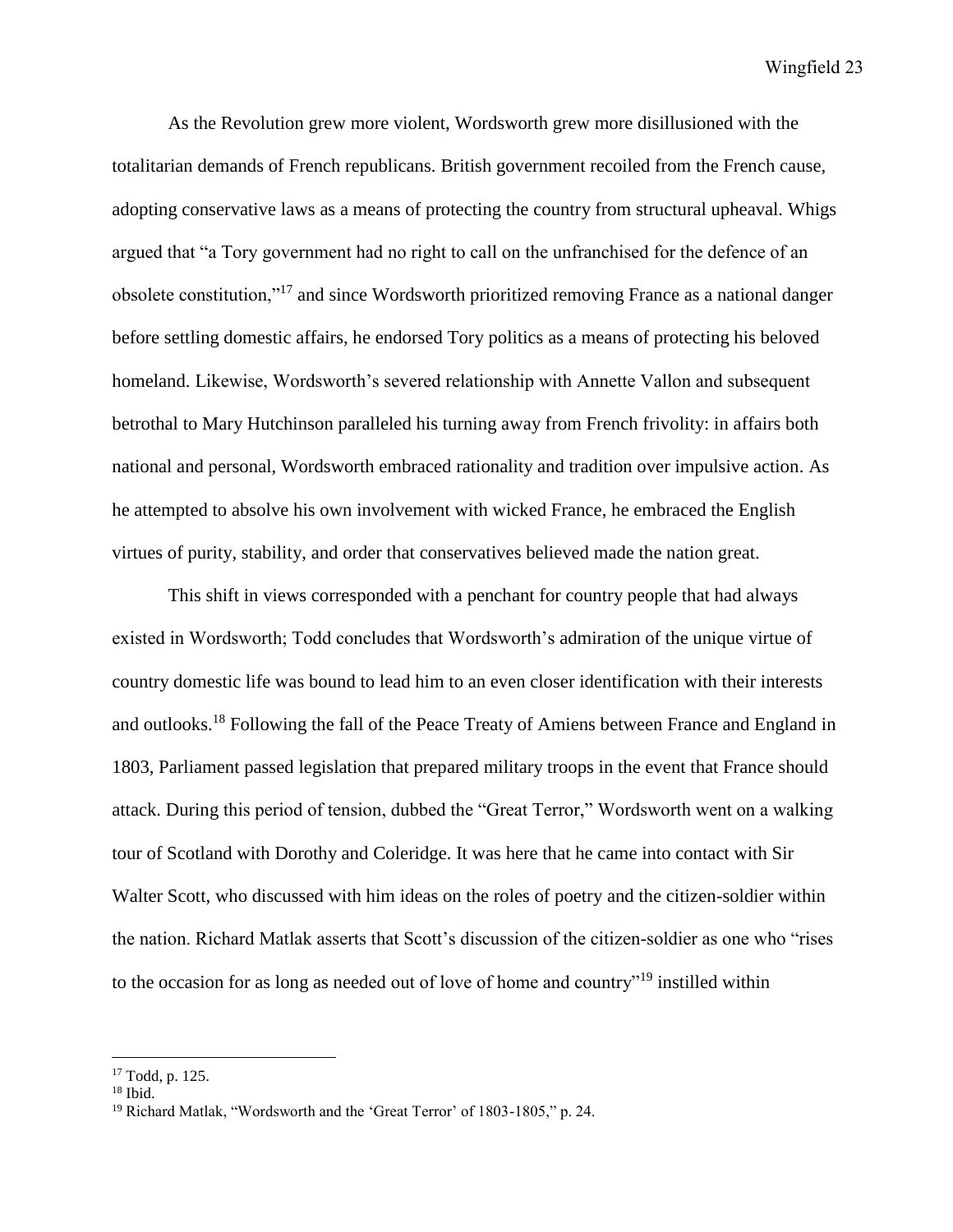Wordsworth a sense of patriotism that linked him more closely with northern England. Once returned from Scotland, Wordsworth's immersion into the "patriotic climate of Westmorland and Cumberland counties transformed him into a citizen-soldier,"<sup>20</sup> which encouraged him to sever ties to radicalism and adopt the conservative principles of the North.

William's connections to northern England and its customs were strengthened by his acquisition of patronage following the death of James Lowther in 1802. Wordsworth's father had worked as a steward for Lowther and the conscious disregard of the Wordsworths following his father's death left William and his siblings destitute despite being owed nearly 4,000 pounds by the Lowther estate. The new inheritor of the Lowther estate, Lord William Lowther, proved to be far more benevolent than his predecessor and paid the Wordsworths' debt, allowing William the means to marry his childhood friend, Mary Hutchinson. As a result of this opportunity, William felt increasingly grateful for Lord Lowther's assistance, and Tim Fulford asserts that this sense of indebtedness fortified Wordsworth's adoption of conservative customs: "Accepting Lowther's patronage caused Wordsworth to change his social views… he became increasingly Tory, accepting the paternalism of the landed class as a bastion against commercialism."<sup>21</sup> For the most part, Wordsworth's early days of championing the radical cause of liberty to reform the conditions of the poor were gone; now that he had achieved financial stability, he upheld the same appreciation for stability in his political affiliations.

The end of the Revolution ushered in a resurgence of political conservatism in England, and Wordsworth's own love of country disabled him from supporting political reform because admitting that England needed change meant admitting that English traditions were flawed. Todd

<sup>&</sup>lt;sup>20</sup> Matlak, "Wordsworth and the Great Terror," p. 21.

<sup>21</sup> Tim Fulford, "Wordsworth: The Politics of Landscape" in *Landscape, Liberty and Authority: Poetry, Criticism and Politics from Thomson to Wordsworth,* p. 192.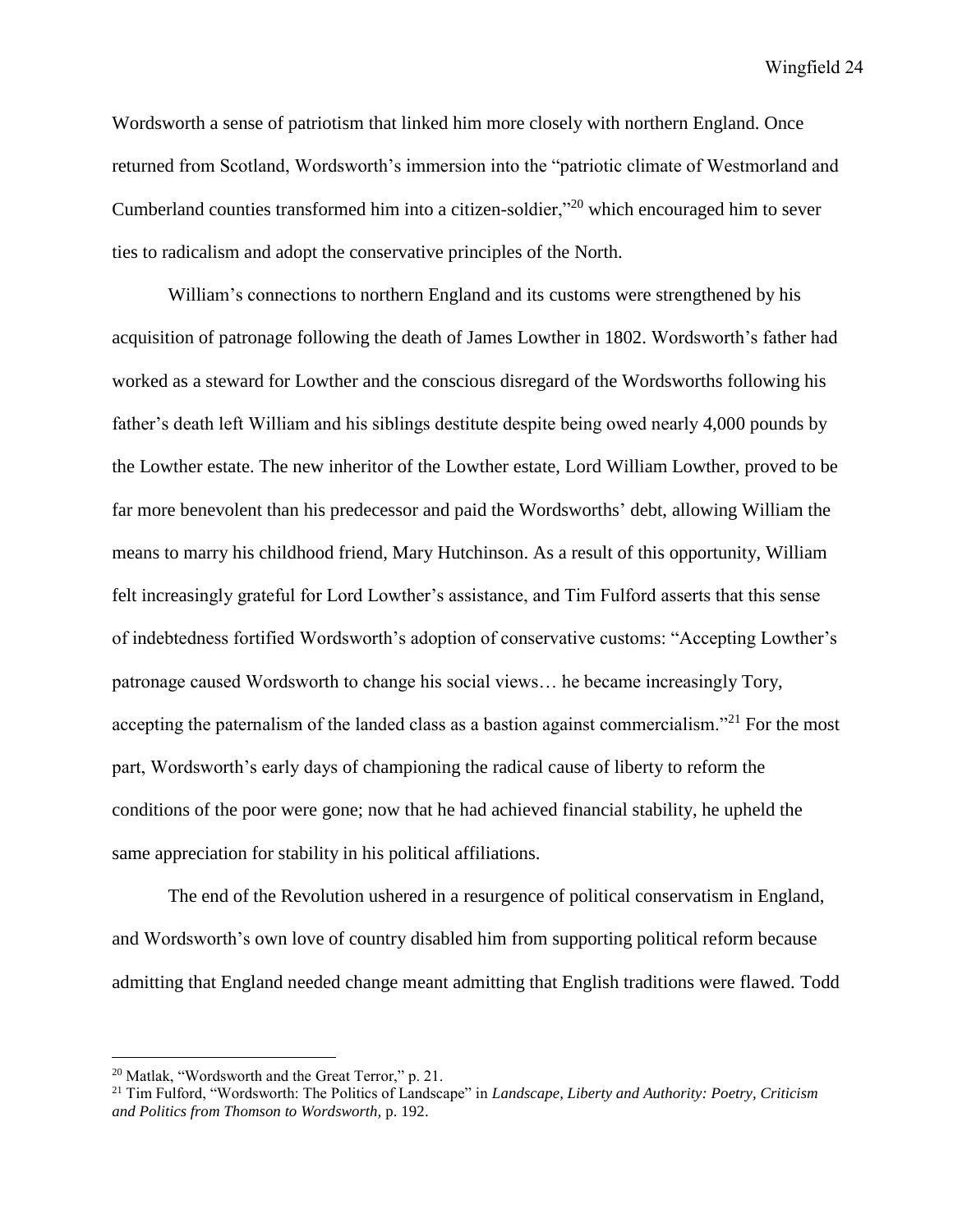reflects that "it became increasingly difficult for Wordsworth, having apotheosized his country as the defender of liberty, to criticize or find need for reform in her constitution by virtue of which the country maintained supremacy."<sup>22</sup> Gone were the days where Wordsworth criticized Burkean political philosophies as irrational and oppressive; indeed, by the posthumous publication of *The Prelude,* he glorified the "Genius of Burke" for denouncing "all systems built on abstract rights" (*Prelude* VII., ll. 512, 524 respectively). While there are many veins of research that investigate specifically why Wordsworth turned towards Burke, one relevant point for this study can be emphasized: by the time Wordsworth wrote to Dockray in 1833, he had adopted the Burkean conservatism that represented "a synecdoche for the tradition that upholds age, experience, custom, and habit- for tradition itself."<sup>23</sup>

## **Liberty and its Restricted Application**

Readers can now understand the foundations of Wordsworth's conservative politics as an extension of his love of land and the values he believed it to represent, but to understand those views more concretely as they pertain to abolition, we must investigate the limitations of his definition of liberty, and who specifically liberty was limited for. While his disillusionment with the French Revolution was apparent in the late 1790s, Wordsworth wouldn't explicitly define his expectations for a successful society and write more politically until the Napoleonic Wars in 1802; this year proved to be exceedingly hectic under the rule of Napoleon Bonaparte, specifically in the French colonies in the Caribbean. In this year alone, Bonaparte oversaw two battles resulting in French victories during the Haitian Revolution, reinstated slavery in the French colonies, and captured Toussaint L'Ouverture, the leader of Revolutionary forces in

<sup>22</sup> Todd, p. 150.

<sup>&</sup>lt;sup>23</sup> Chandler, "Wordsworth and Burke," p. 752.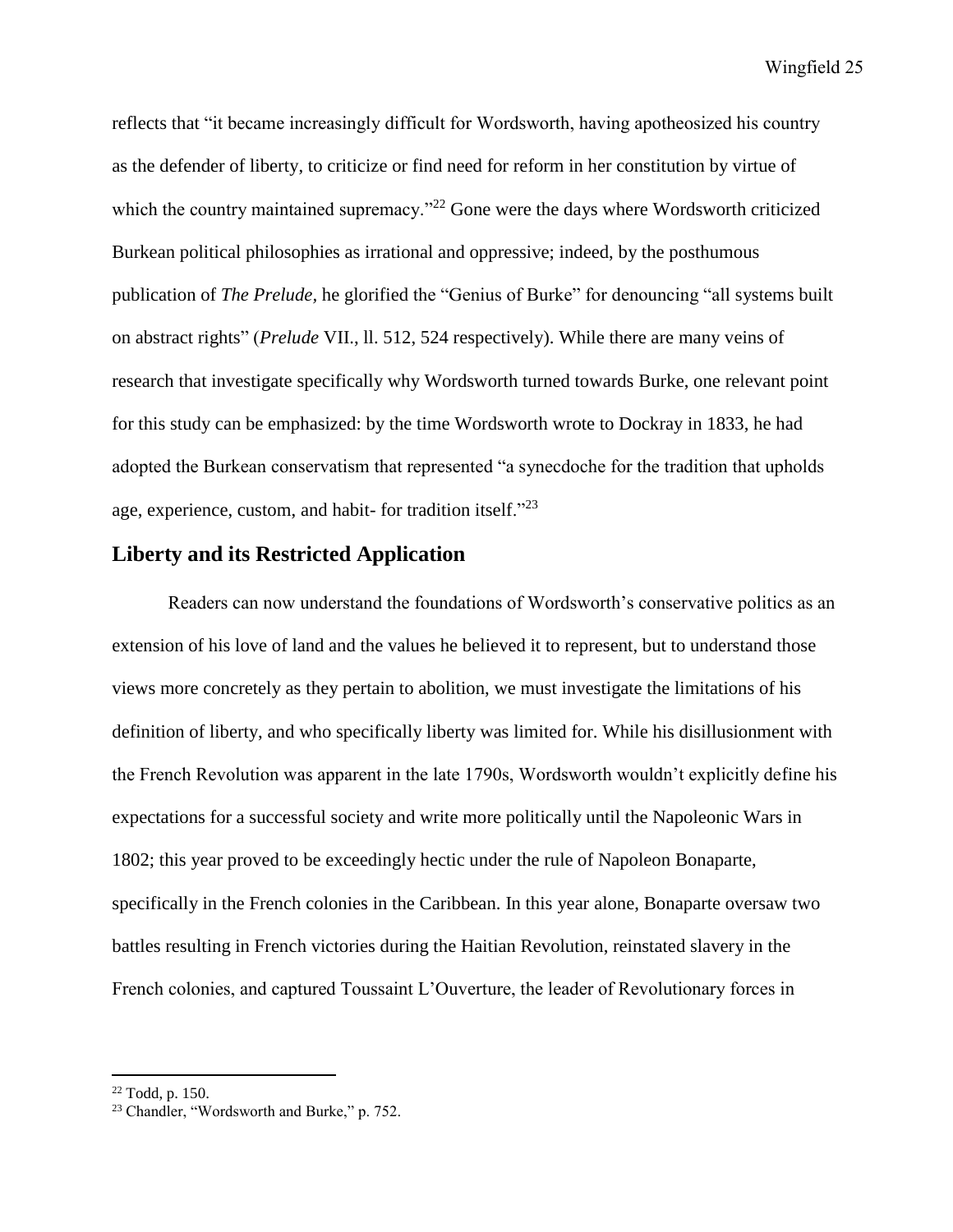Haiti. Despite the internal disarray of the French nation, this year was ironically the single year of peace from 1793-1814 between France and the United Kingdom as a product of the Treaty of Amiens. With barriers once again broken between the countries, William returned to France in August of 1802 to see his former lover, Annette, and their daughter Caroline, for the first time in ten years. National and personal worlds became linked, but while both were at a technical point of amity, tensions were high and the growing dissonance between England and France made the contrasts stronger than ever. The radicalization of politics was bleeding into the personal choices Wordsworth made, and as he said goodbye to his French family to marry the English Mary Hutchinson, so too did he turn away from French republicanism towards traditionally deferential England. The writings of this tumultuous time not only embody the personal anxieties of a poet who had to make decisions that solidified his future, but furthermore the anxieties of a nation that held its breath, waiting for the signs of a future steeped either in additional war or European peace.

During and after his 1802 trip to France, Wordsworth wrote in a more explicitly political style on themes of nation, individual, and freedom; these poems would be published as a collective under the title *Sonnets Dedicated to Liberty* in the first volume of his 1807 *Poems in Two Volumes.* Much confusion surrounds this assortment of sonnets, specifically in determining which poems are or aren't part of the collection; however, we do know that there are twenty-six poems listed under the title, including "Composed on the Sea-Side near Calais," "To Toussaint L'Ouverture," "September 1<sup>st</sup>, 1802," and "London, 1802." These sonnets not only denounce the chaotic upheavals wrought by French republicanism but more importantly convey the responsibilities of the English individual to society. The employment of the sonnet form suggests that Wordsworth wanted to align himself with the politically active poet, John Milton; however,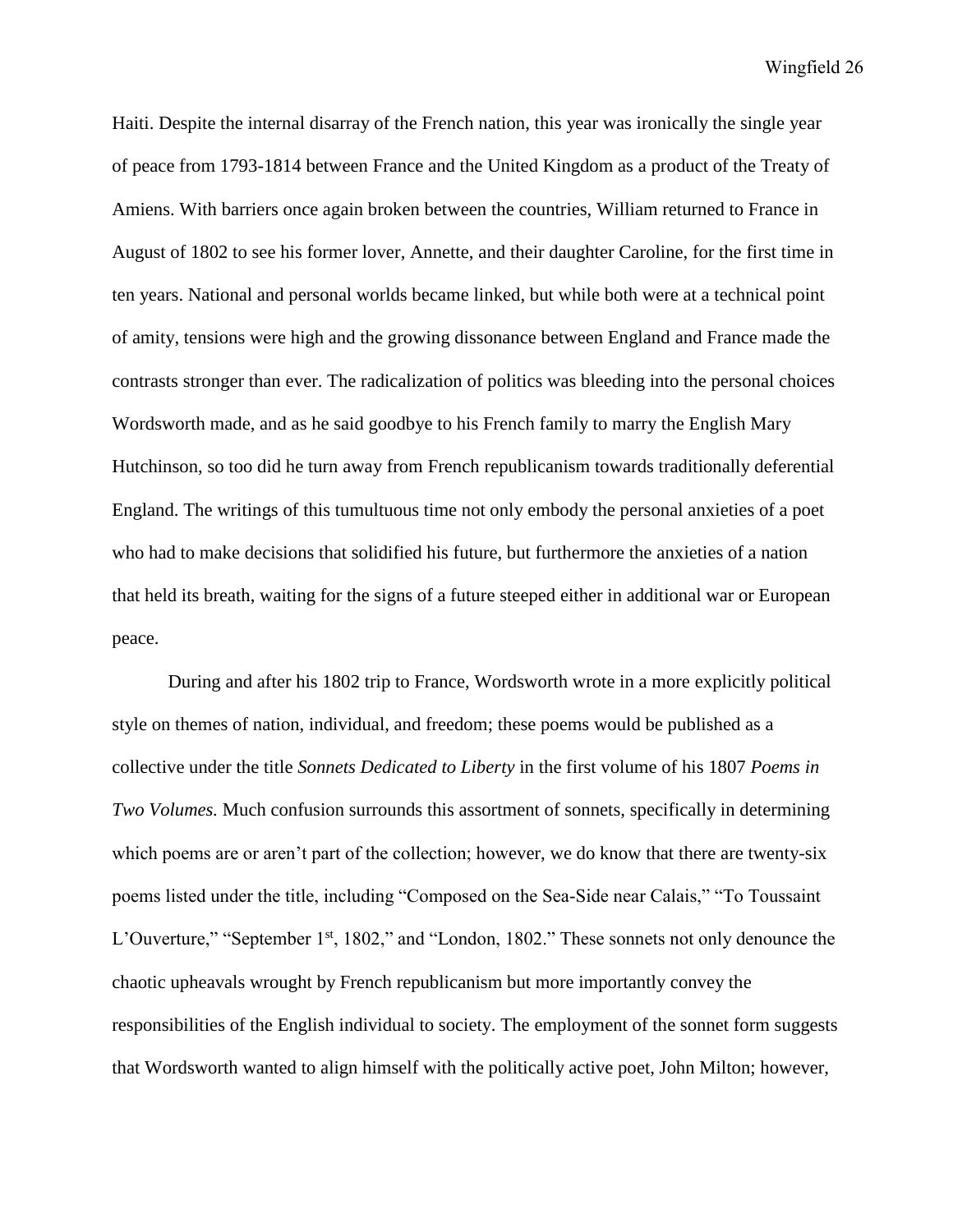Wordsworth's poetic form deviates from either Shakespearean or Petrarchan. This divergence from tradition intimates a certain disorder that may be indicative of the changes in his own life: as he returned to France, Wordsworth faced not only the affair that materialized his youthful impetuousness but furthermore a country whose republican ideals had inspired him as a young adult. Wordsworth stood in a liminal space between past and future, the man he used to be and the man he wanted to become. The *Sonnets Dedicated to Liberty* affirm Wordsworth's affections for England as well as his disdain for Napoleonic tyranny. These writings denounce the mob mentality of French republicanism and the denial of individual thought, instead upholding England as a glorious example of unity on the basis of virtue; while Wordsworth may have expressed anxiety towards the threat against national institutions, the sonnets effectively communicate the faith he had in the English commonwealth tradition and its ability to triumph over the unceasing change of revolutionary France.

#### **"Composed By the Sea-Side, near Calais, August 1802"**

"Composed by the Sea-Side, near Calais, August 1802" constructs Wordsworth's literal and figurative visions of England from the coast of France, revealing the strength of his nationalistic ties to his homeland and his belief that England stands alone as a shining star of leadership in a world of disarray:

> Fair Star of Evening, Splendor of the West, Star of my Country! on the horizon's brink Thou hangest, stooping, as might seem, to sink On England's bosom; yet well pleased to rest, Meanwhile, and be to her a glorious crest Conspicuous to the Nations. Thou, I think, Should'st be my Country's emblem; and should'st wink, Bright Star! with laughter on her banners, drest In thy fresh beauty. There! that dusky spot Beneath thee, it is England; there it lies. Blessings be on you both! One hope, one lot, One life, one glory! I, with many a fear For my dear Country, many heartfelt sighs, Amongst men who do not love her linger here. ("Composed by the Sea-Side, near Calais")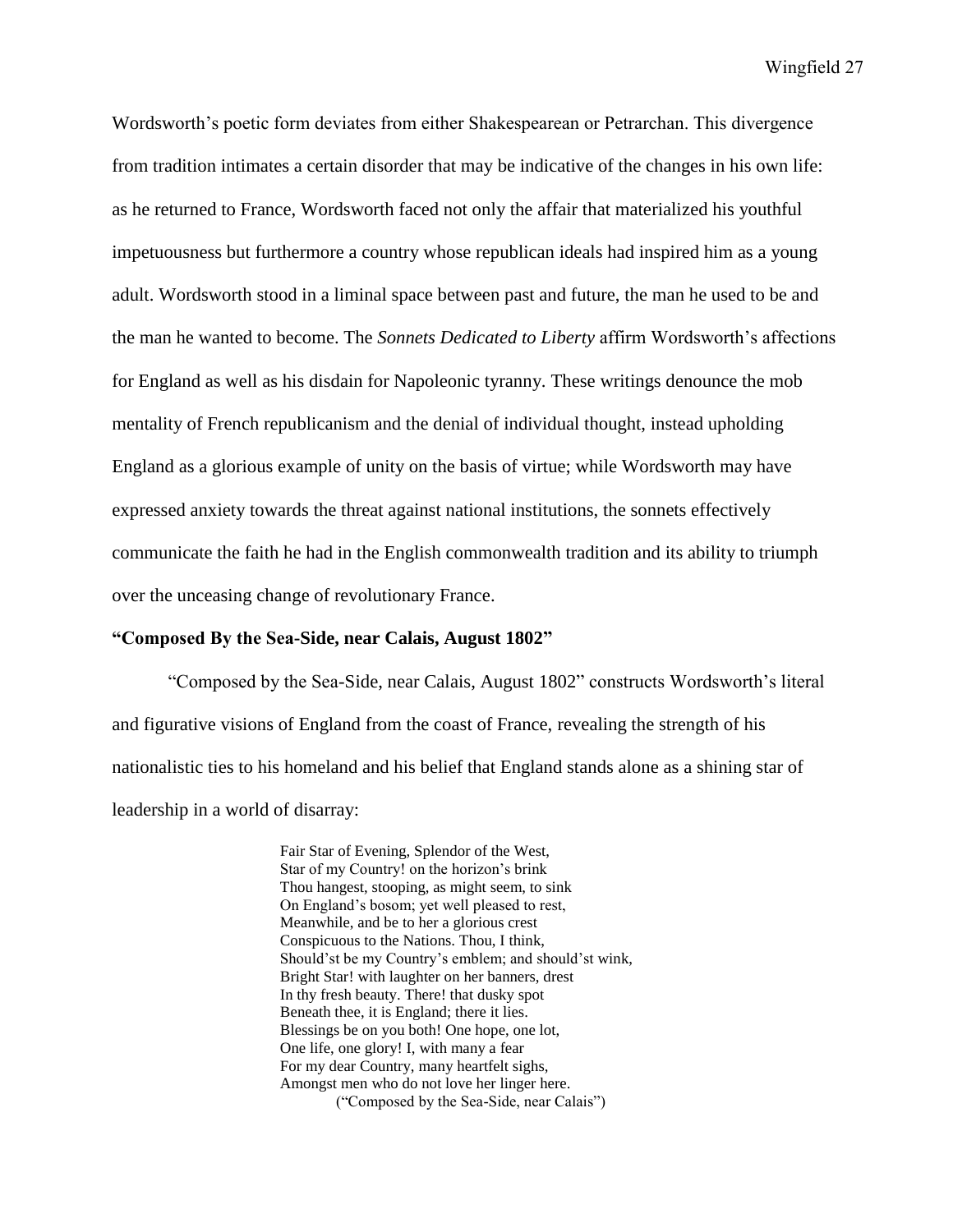Wordsworth's declarations in the first line directly address a star that dangles over his homeland, but its ambiguous introduction allows space for readers to assume he addresses his own country rather than the star itself. Delaying the apostrophe, "Star of my Country!" encourages the interpretation that Wordsworth considered England to be the true "Splendor of the West," as both the star and the shape of England lie on the brink of his horizon. He then fuses the two entities together, as the star seems to descend into England's bosom; even though language such as "stooping" and "sink" suggests that the star must dissociate from the divine to come down and touch England, the star ultimately is "well-pleased" to rest on English soil. Furthermore, the star distinguishes England amongst other nations as a leader, and just as humans follow the stars for divine guidance, the implication is that the nations of the world should follow England for virtuous guidance. Wordsworth strengthened this connection by reflecting that the star "should'st be my Country's emblem," as if to liken his nation to a fixed body of incandescence that has existed for all time. The stars illustrate beauty and magnificence, allowing us mere mortals to believe in the possibility of some greater, higher authority governing our lives; the sonnet depicts England as that same higher authority, as a chosen country touched by the celestial and interfused with a supremacy that grants it power to lead the rest of the world.

The end of the poem more directly exhibits the unification through communal appreciation for values that Wordsworth believed to be the touchstone of English survival. After suggesting that the star should be the country's insignia, the narrator advises the star to "wink" (l. 7) which implies a certain light-heartedness that contrasts with the serious tone connected with France at the time. England and the stars (and metaphorically the higher powers of the divine) seem to have an exceptionally intimate relationship, one that exemplifies the values that separate England from France. As Wordsworth literally looks at his homeland from across the French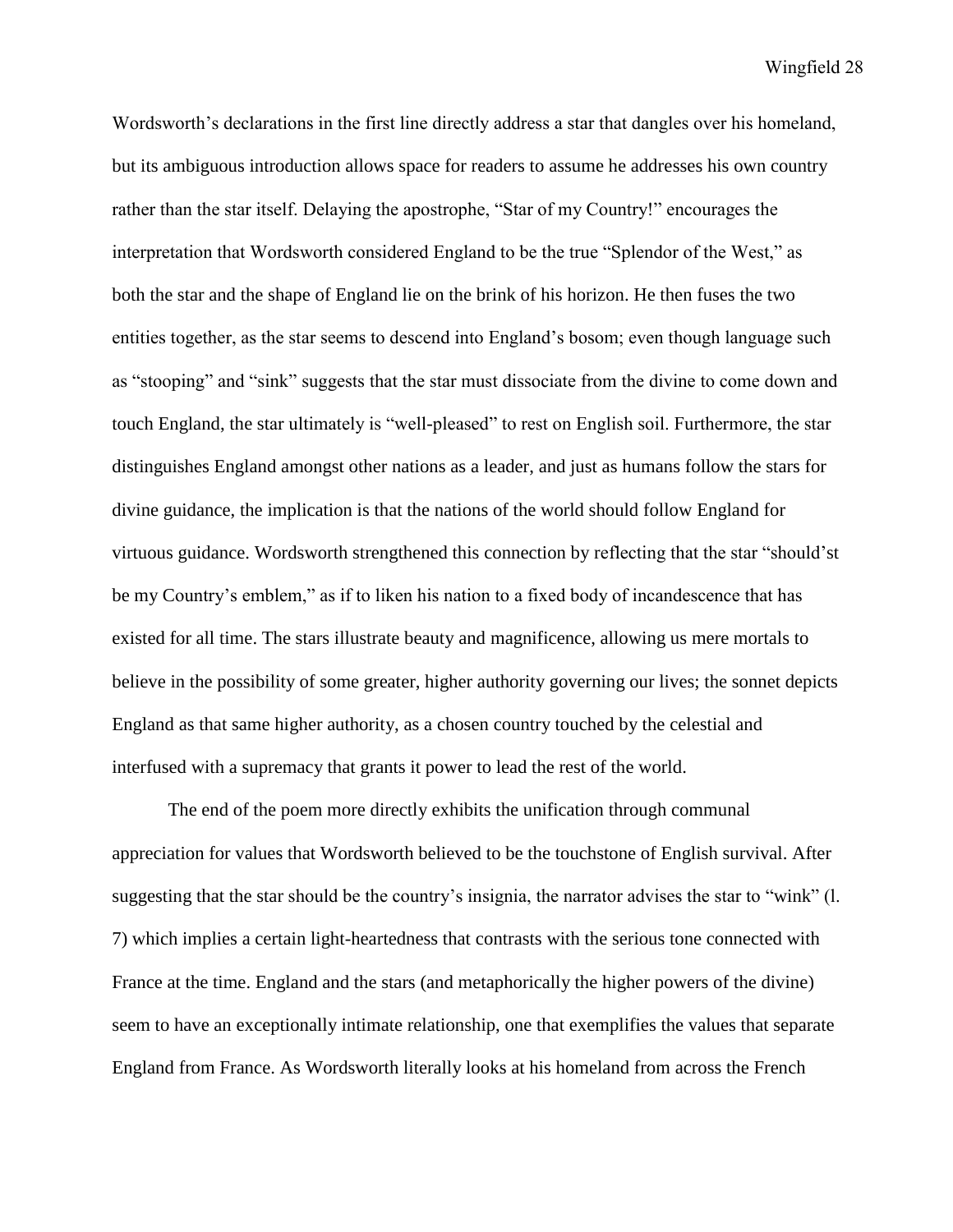Channel, he indicates that the two countries are contrasted by more than just space; England embodies principles of beauty, mirth, and tradition with "laughter on her banners, drest/ In thy fresh beauty," far from the seriousness of a France plagued by overthrow, somberness, and austerity. These English values are inherited from the stars themselves, as if acquired from Heavenly hosts who instill their blessings on the land itself; Wordsworth emphasized the continuity between the two in his final lines, which unify the two as "one hope, one lot,/ One life, one glory!" However, this unification of the nation and the divine may also be extended to the unification of the individuals within the kingdom, a unification reliant on a love for the values that have ensured survival for hundreds of years. The poem ends with a reference to this love, and how Wordsworth considered this love to be integral to the continuation of his home: "I, with many a fear/ For my dear Country, many heartfelt sighs,/ Amongst men who do not love her linger here." Thus, it is the responsibility of the English citizen to value the rituals that have enabled the nation to survive and succeed for hundreds of years; the institutions of king and country are as unwavering as the stars themselves, and serve as shining guides of light for the rest of the European world.

However, the shift at the end adds a sense of skepticism that leaves readers wondering if the blessings bestowed by the gods will be enough to protect England from ensuing pandemonium; the uncertainty of the sonnet may very well speak to Wordsworth's own uncertainty about the future of the nation. Indeed, we are left knowing that Wordsworth possessed "many a fear" for his beloved home, and the poem ends with an ominous image of the narrator still in France, "among men who do not love her." This vagueness communicates the sense of trepidation felt by many in England and France at this time, and while it may not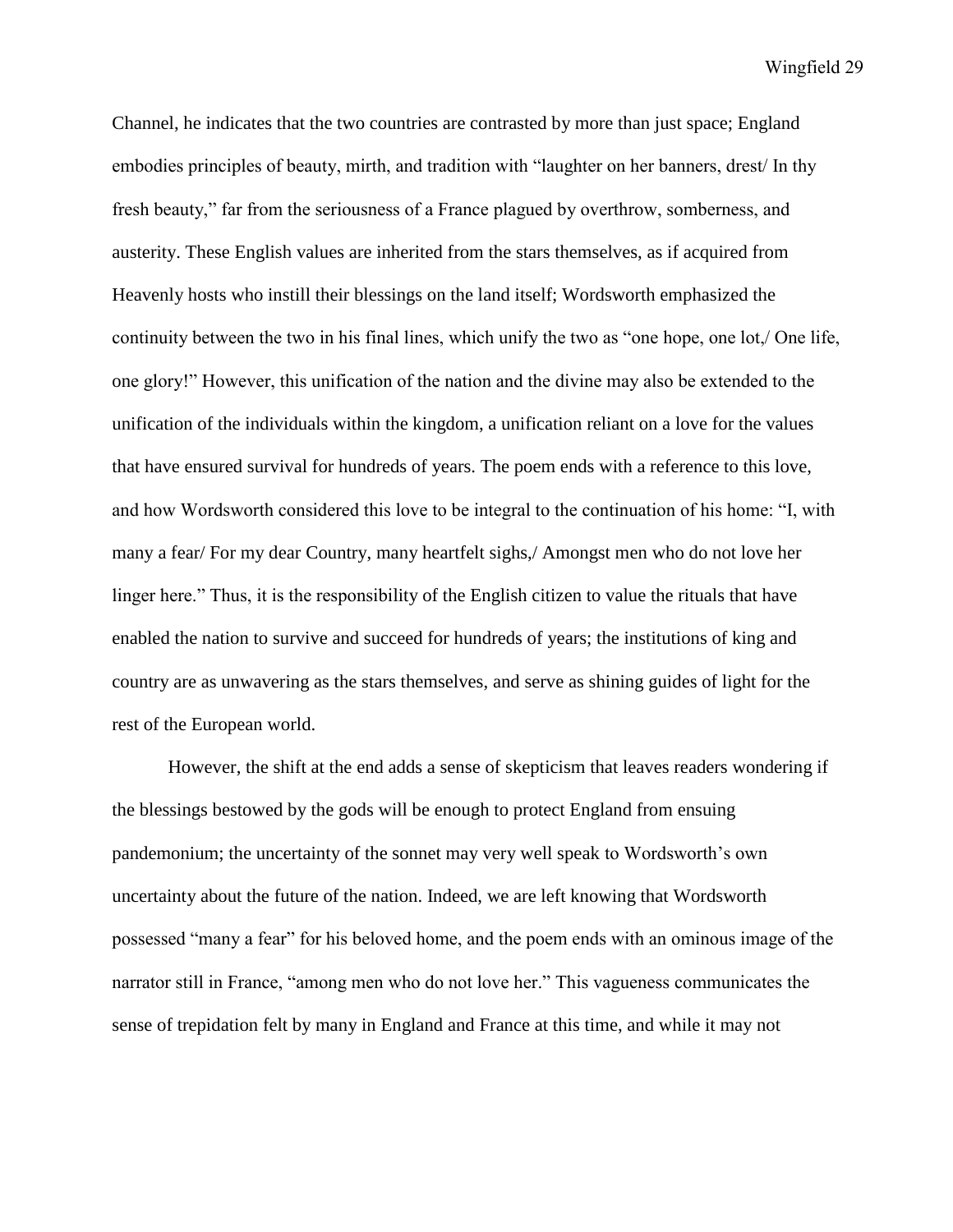effectively discredit the glories of England, it subtly demonstrates the flux of two countries whose time of peace failed to bring tranquility to its citizens.

#### **"There is a bondage which is worse to bear"**

Wordsworth's portrayal of England as the reigning beacon of honorable nationhood appears in another one of the *Sonnets Dedicated to Liberty*, only this poem investigates the impact of nationhood on the individual rather than the collective. "There is a bondage which is worse to bear" differentiates between physical and mental slavery, arguing that any nation attempting to unify the country whilst stifling the powers of the individual effectively enslaves its population. Wordsworth's indirect references to France suggest that while both countries strove for the protection of freedom, France failed to procure genuine freedom because individuality was repressed in favor of *en masse* politicization:

> There is a bondage which is worse to bear Than his who breathes, by roof, and floor, and wall, Pent in, a Tyrant's solitary Thrall: 'Tis his who walks about in the open air, One of a Nation who, henceforth, must wear Their fetters in their Souls. For who could be, Who, even the best, in such condition, free From self-reproach, reproach which he must share With Human Nature? Never be it ours To see the Sun how brightly it will shine, And know that noble Feelings, manly Powers, Instead of gathering strength must droop and pine, And Earth with all her pleasant fruits and flowers Fade, and participate in Man's decline. ("There is a bondage which is worse to bear")

The immediate assertion that there can be a suppression worse than imprisonment introduces the dichotomy between physical freedom and mental freedom, or in this specific poem, freedom of the soul. Wordsworth's image of a single slave held captive by a tyrant inevitably alludes to Napoleon, which would assumedly associate physical oppression with the French nation; indeed, the contrast established in the introduction leads readers to assume that the "Nation" mentioned in the fifth line refers to England, and the establishment being criticized is the English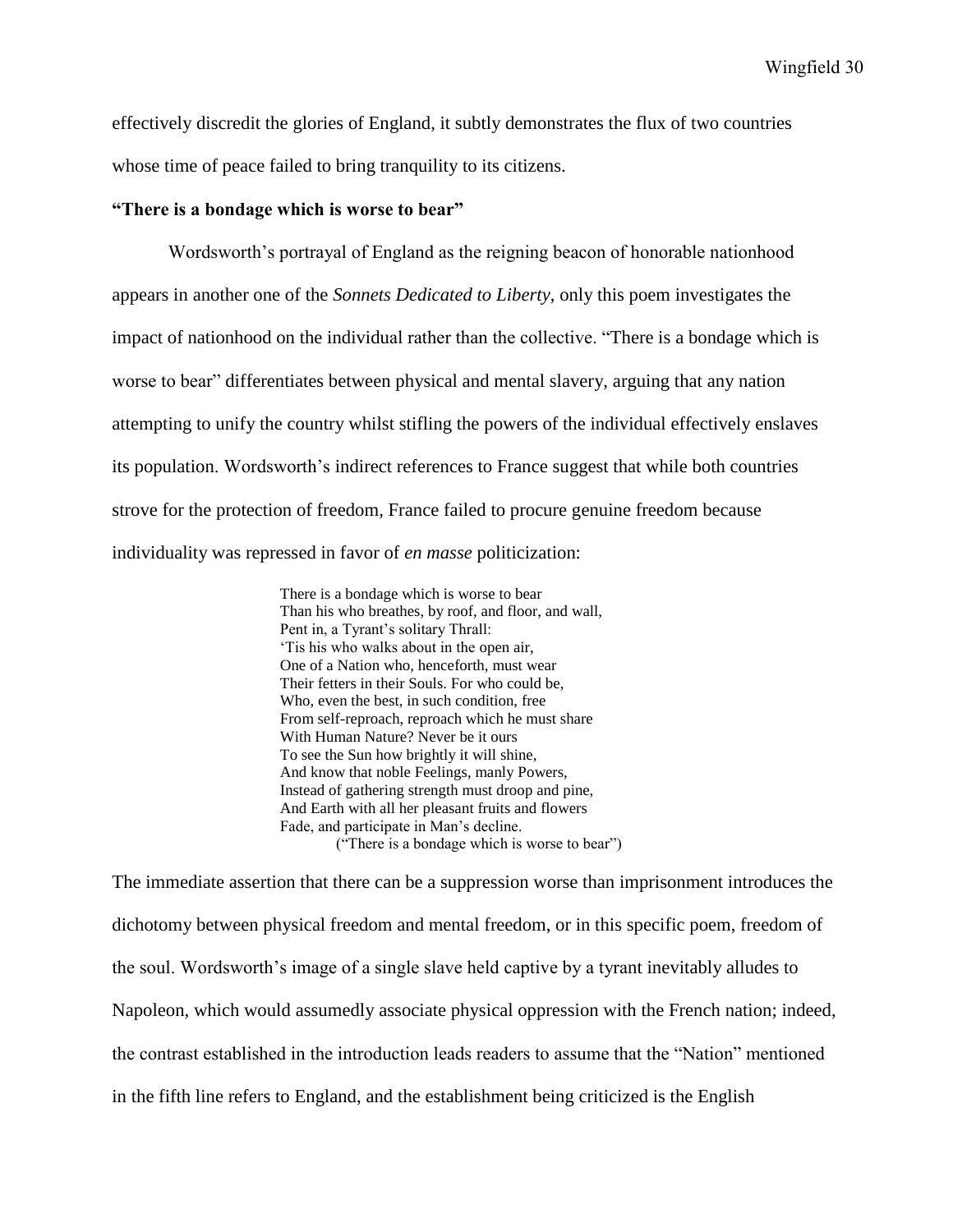government. The phrase "never be it ours" (l. 9) reverses expectations and insinuates that the actual burden of guilt falls on France; this difficult and counterintuitive structure forces us to stop and think about who Wordsworth aims to criticize, and why he would do so in such a manner.

If we assume that Wordsworth meant for the possessive "ours" to refer to England, then there exist two possibilities for the overall criticism: the first associates physical oppression with England and mental oppression with France, and the second ascribes both physical and mental bondage to the French nation, with England being exempt from either wrongdoing. The most conclusive evidence, mainly possessive pronouns, supports the second explanation because its employment creates a sense of otherness that challenges the presumptively English "there." For example, when talking about both physical and mental slavery, the narrator uses the possessive pronoun "his," which feels oddly impersonal and places readers outside of the description as an observer. Furthermore, Wordsworth described the worst bondage to be "One of a Nation who, henceforth, must wear/ Their fetters in their Souls" with the possessive pronoun "their" being used twice and strongly contrasting the "ours" mentioned later in the poem. All of these minute details work in tandem to emphasize an "us vs. them" mentality within which England stands as the negation of individual oppression. However, the ambiguity of the language speaks to the difficulty of the polarizing issue; the universality of the diction suggests that freedom relies first and foremost on the individual, regardless of nationality, and to deny one's integrity in the process of taking a stand acts as a type of slavery that goes against nature.

Although a concrete point of critique cannot be identified in terms of political policy or diplomatic error, the sonnet communicates a disdain for the decline addressed at the end of the poem that results in the decay of both human and natural resources. This waste cannot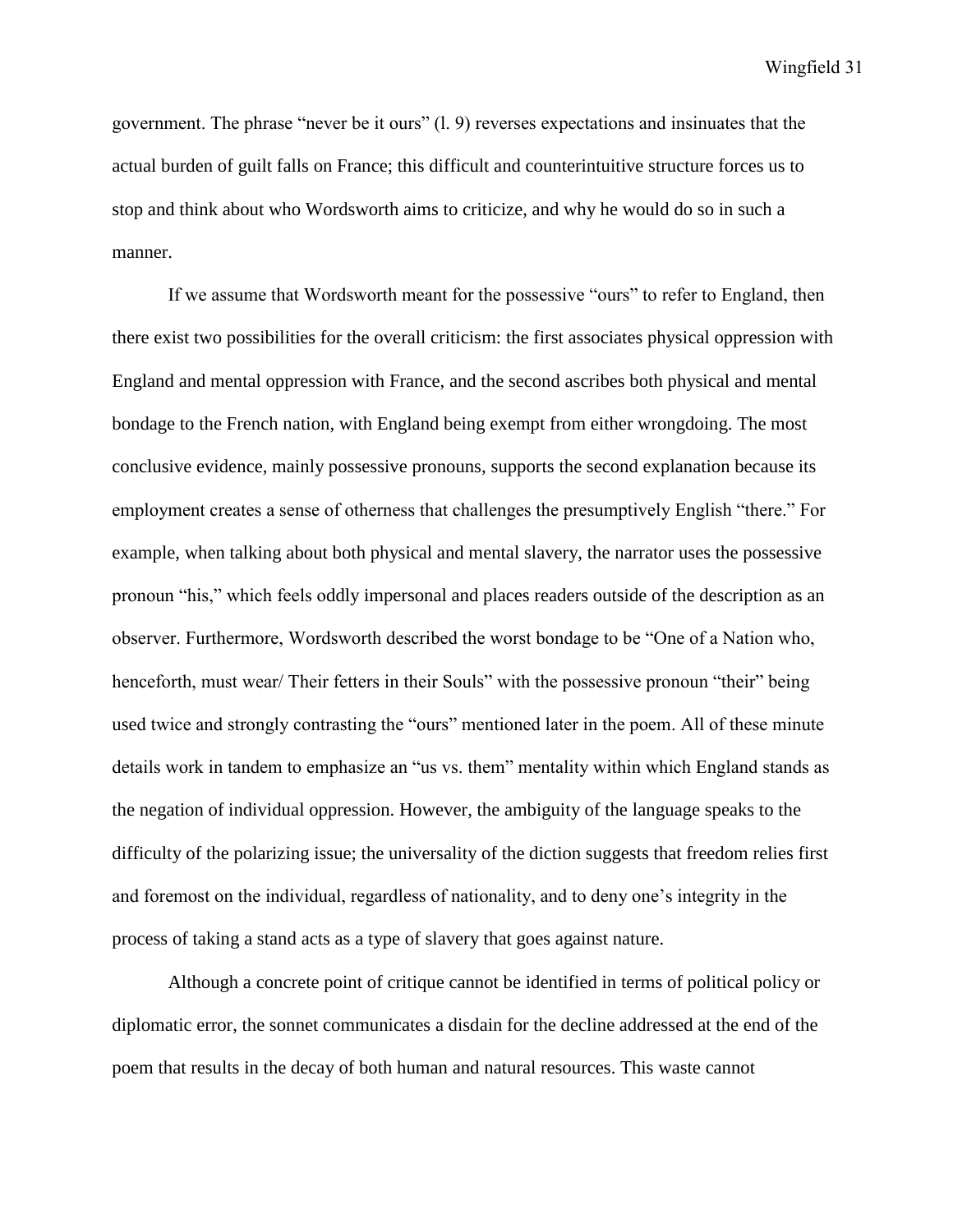necessarily be defined as complacency, but rather as an inability to act due to the "fetters" placed on the citizen's soul. The repression of the individual proves worse than physical bondage because no man can be truly free from self-criticism; thus, the man "pent in" at the hands of a "Tyrant" expunges his conscience of guilt because he presumably acted on behalf of his own will, whereas the "Nation" fails to obtain freedom for the soul because he feels overwhelmed by both his own integrity and "Human Nature." In other words, Wordsworth's sonnet presents levels of freedom, with the core of the order relying on a freedom of the soul that enables one to strengthen their "noble Feelings" and "manly Powers." Applying this thought to the political designations earlier ascribed to the sonnet, Wordsworth seemed to be critical of the French system which disabled individuality and made possible the dominance of one through the suppression of many. Even nature reproaches the fettered soul, and as human virtues "must droop and pine," so too does the Earth "with all her pleasant fruits and flowers/ Fade, and participate in Man's decline." Clearly Wordsworth deemed the overall enslavement of both nation and citizen as entirely unnatural, which insinuates that a more successful country would need to find a balance between the two. The traditions glorified in Wordsworth's ideal England relied on a mutually beneficial relationship between rural labor and independence that reared free-thinking, unfettered individuals who developed their "noble Feelings" and "manly Powers." It seems ironic that he critiqued France for suppressing the individual when the Revolution itself was founded on the idea of a Republic; perhaps he viewed tradition itself to be the greatest difference between French and English definitions of individualism, with the English countryside of antiquity being the facilitator of the independence that so many men lived for.

**"Liberty"**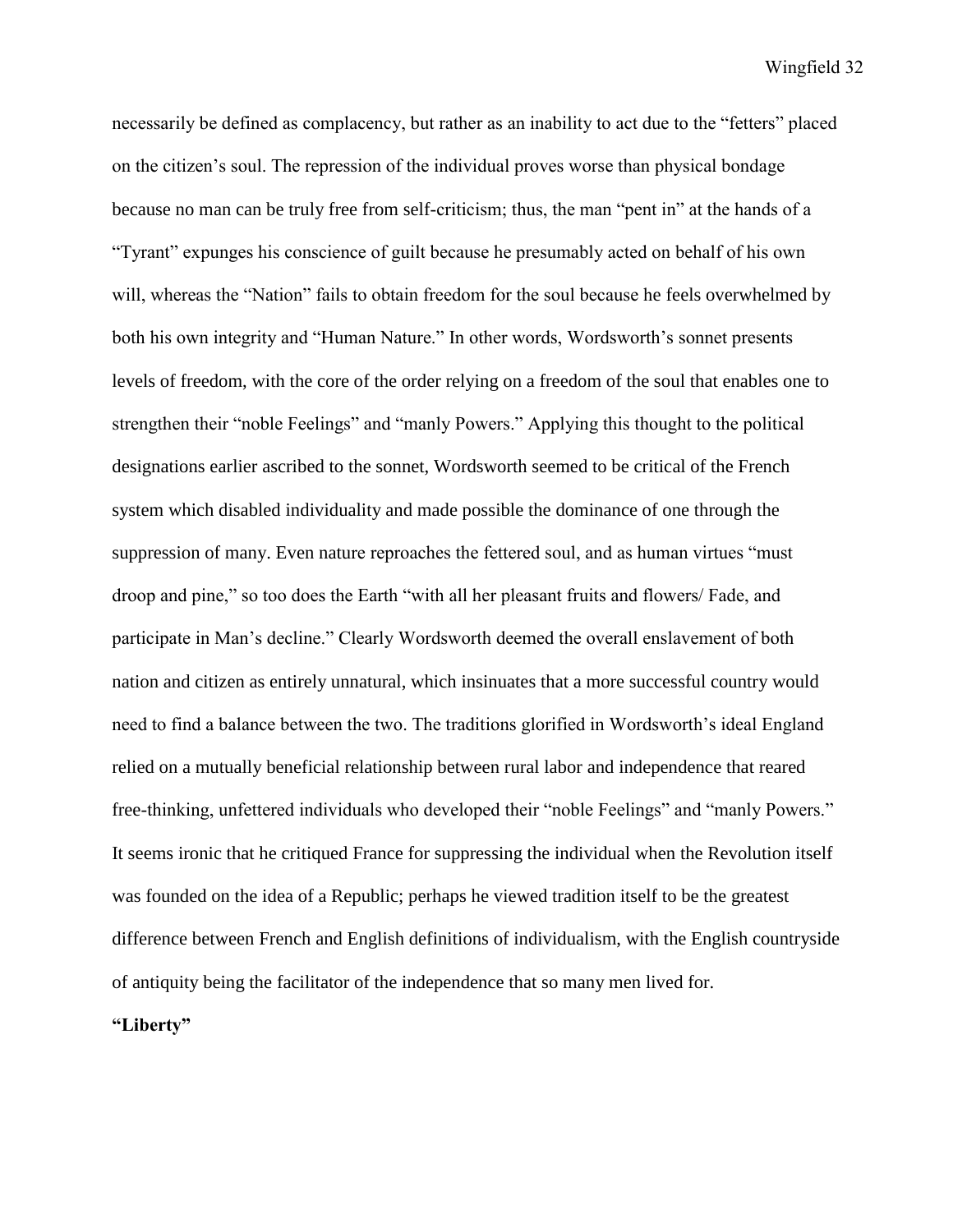**S**eparate from the *Sonnets Dedicated to Liberty,* Wordsworth wrote another liberty-related poem much later in his life that investigates the most natural forms of human freedom through animal metaphors. The poem "Liberty" was originally composed in 1829 as part of the larger poem, "To A Friend," which honored his friend Maria Jane Jewsbury for her gift of a goldfish to the Wordsworths. Fragments of this version of "Liberty" were rewritten as a separate poem between 1831 and 1835, intended to be a sequel to "To A Friend" instead of a section of it. The poem begins with a prose excerpt from seventeenth-century writer Abraham Cowley's essay "Of Liberty," written as part of his *Essays* between 1662 and 1667 and published posthumously in 1668. "Of Liberty" is the first essay in the volume and introduces the topic of all the subsequent essays: "the liberty of a private Man being Master of his own Time and Actions, as far as may consist with the Laws of God and of his Country… and to enquire what Estate of Life does best seat us in the Possession of it."<sup>24</sup> Arthur Nethercot summarizes Cowley's conclusion that "all the 'great Dealers in this World'- the ambitious, the covetous, and the voluptuous- eventually sell their own liberty to achieve their desires, whereas true liberty is to be found only in a life of 'moderate plenty.'"<sup>25</sup> Wordsworth's "Liberty" quotes the opening lines of Cowley's essay:

The liberty of a people consists in being governed by laws which they have made themselves, under whatsoever form it be of government; the liberty of a private man in being master of his own time and actions, as far as may consist with the laws of God and of his country. Of this latter only we are here to discourse…

("Liberty" in *Last Poems,* p. 205)

This excerpt encourages readers to interpret fish imagery in the poem as a metaphor for man, and to analyze the poem more specifically as a dialogue on the "liberty of a private man" in the context of God's laws. Wordsworth then expounds on this idea and suggests that a truly free individual exercises moderation within their own natural environment, and

<sup>24</sup> Abraham Cowley, *Essays,* p. 12.

<sup>25</sup> Arthur H. Nethercot, "Abraham Cowley's Essays," p. 117.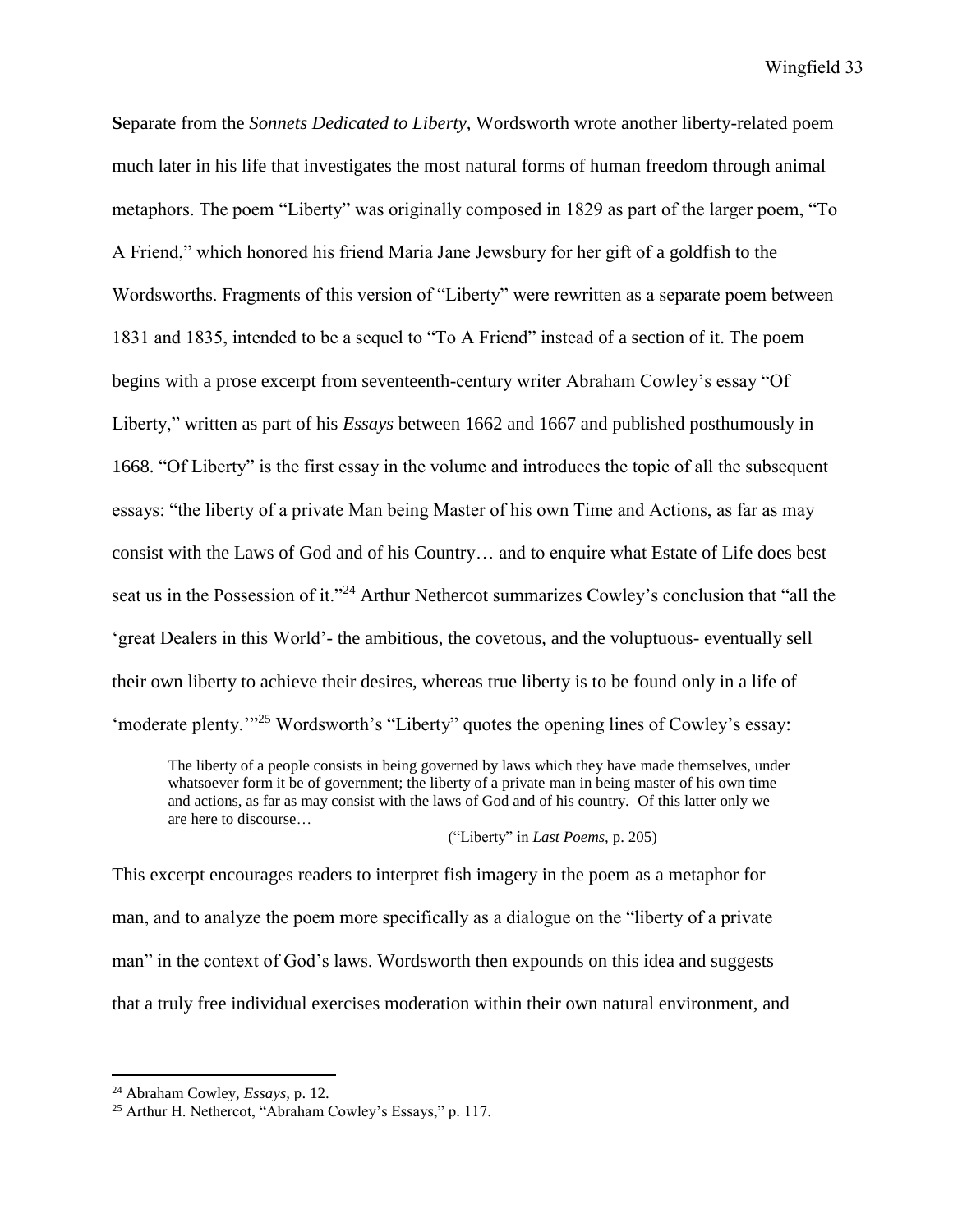to place oneself in a superficial space (either through luxury or forced confinement) limits

the scope of one's liberty.

Wordsworth first applauds a life of moderation when reflecting that the fish are better suited in their natural habitat rather than the grand trappings of the fish bowl. The narrator asserts that even though the reflections of the "bauble prison" may make the eyes of the fish gleam, the splendor of their surroundings is artificial and unbeneficial to the animals:

> They pined, perhaps, they languished while they shone; And, if not so, what matters beauty gone And admiration lost, by change of place That brings to the inward creature no disgrace? But if the change restore his birthright, then, Whater'er the difference, boundless is the gain. Who can divine what impulses from God Reach the caged Lark, within a town-abode, From his poor inch or two of daisied sod? O yield him back his privilege! No sea Swells like the bosom of a man set free; A wilderness is rich with liberty. ("Liberty" ll. 21-32, in *Last Poems* p. 206)

We may never know how the bird longs to react so long as he remains caged in his "town-abode" of "daisied sod"; the freedom to act impulsively and as one chooses to is denied when we restrict animals (or ourselves) to synthetic spaces. While beauty may not be antithetical to freedom, Wordsworth implies that extravagance confines the "birthright" of liberty because it forces one to act against their own natural impulses, just as Cowley contested in "Of Liberty" that men of greed sacrifice their personal liberty for wealth and become enslaved to luxury. Even though one could argue that men become avaricious because they cannot conquer their impulsiveness, Wordsworth uses impulse here as a synonym for instinct, and he argues that true liberty cannot exist if we are unable to act on our own accord, uninfluenced by materiality.

The poem's focus on natural instinct as an element of true liberty may help to explain Wordsworth's utilization of nature images, and he suggests that habitation is vital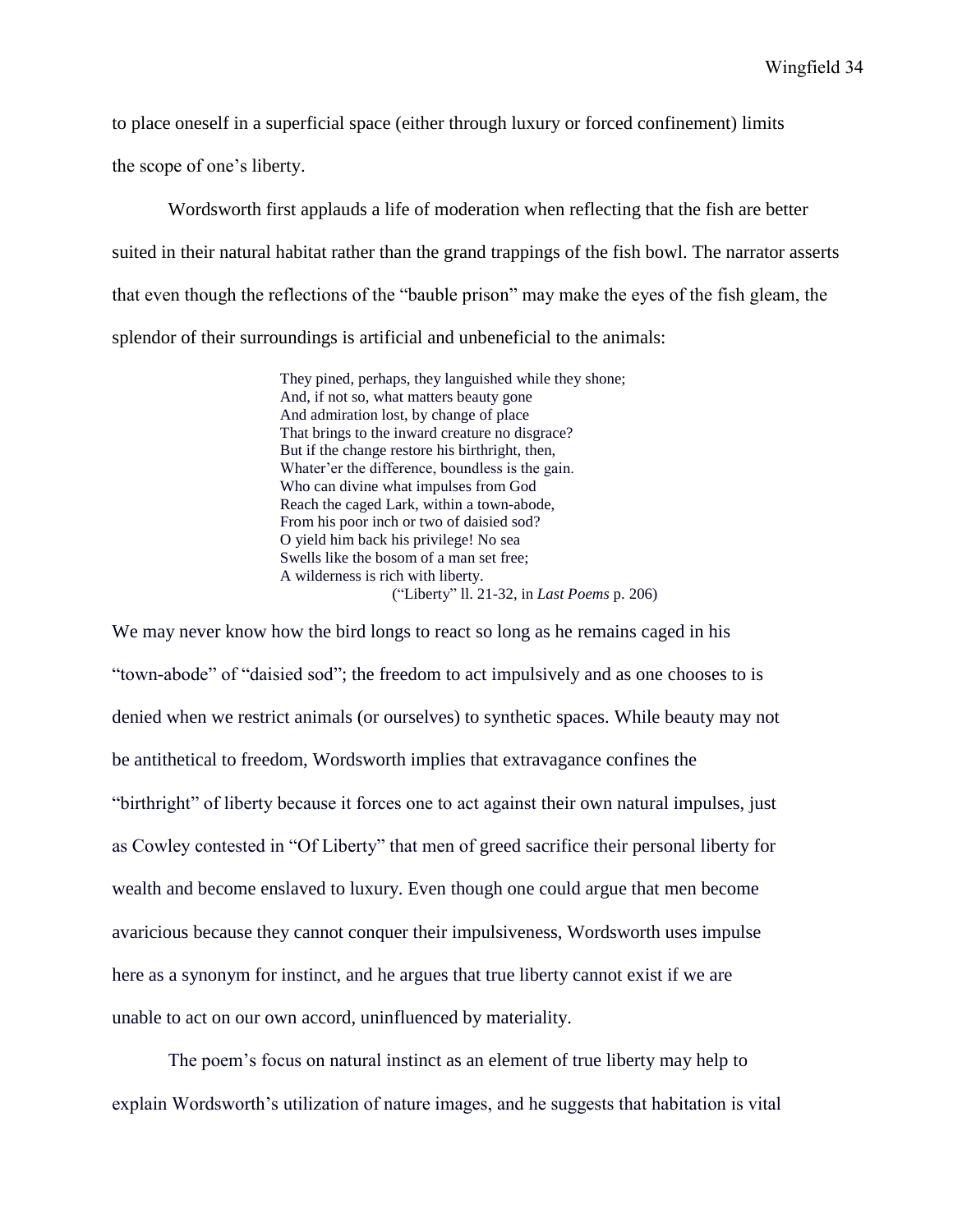to the utmost fulfilment of freedom. After moving the gold and silver fish from their "crystal dome" to a nearby pool, the narrator contemplates how their freedom to move and act as fish had been restricted when they were in a habitat inorganic to aquatic life:

> I ask what warrant fixed them (like a spell Of witchcraft fixed them) in the crystal Cell; To wheel with languid motion round and round, Beautiful, yet in a mournful durance bound. Their peace, perhaps, our lightest footfall marred; On their quick sense our sweetest music jarred; And whither could they dart, if seized with fear? No sheltering stone, no tangled root was near. When fire or taper ceased to cheer the room, They wore away the night in starless gloom; And, when the sun first dawned upon the streams, How faint their portion of his vital beams! Thus, and unable to complain, they fared, While not one joy of ours by them was shared. ("Liberty" ll. 46-59, in *Last Poems* p. 206-207)

The fish are incapable of swimming freely, or even hiding if they feel frightened because the material space does not accommodate the needs of the animals. Wordsworth implies that every creature has their own world of experiences, instincts, and emotions, and human attempts to harbor the fish in a grand bowl ultimately liken the fish to prisoners "in the crystal Cell" because they were not created to enjoy the same surroundings as man. The narrator later admits that any caged bird "though sure of plaudits on his costly stage,/ Though fed with dainties from the snowwhite hand/ Of a kind Mistress, fairest of the land, But gladly would escape" (11. 63-66). Considering these animals as metaphors for men, Wordsworth argues that humans are best suited for a moderate lifestyle in our natural environment, an environment whose hardiness allows men to fortify their inborn liberty.

Wordsworth suggests that no man lives a life of truer liberty than the poet himself, specifically because poets possess the ability to find inspiration from the simplest of natural surroundings. He asserts:

But most the Bard is true to inborn right,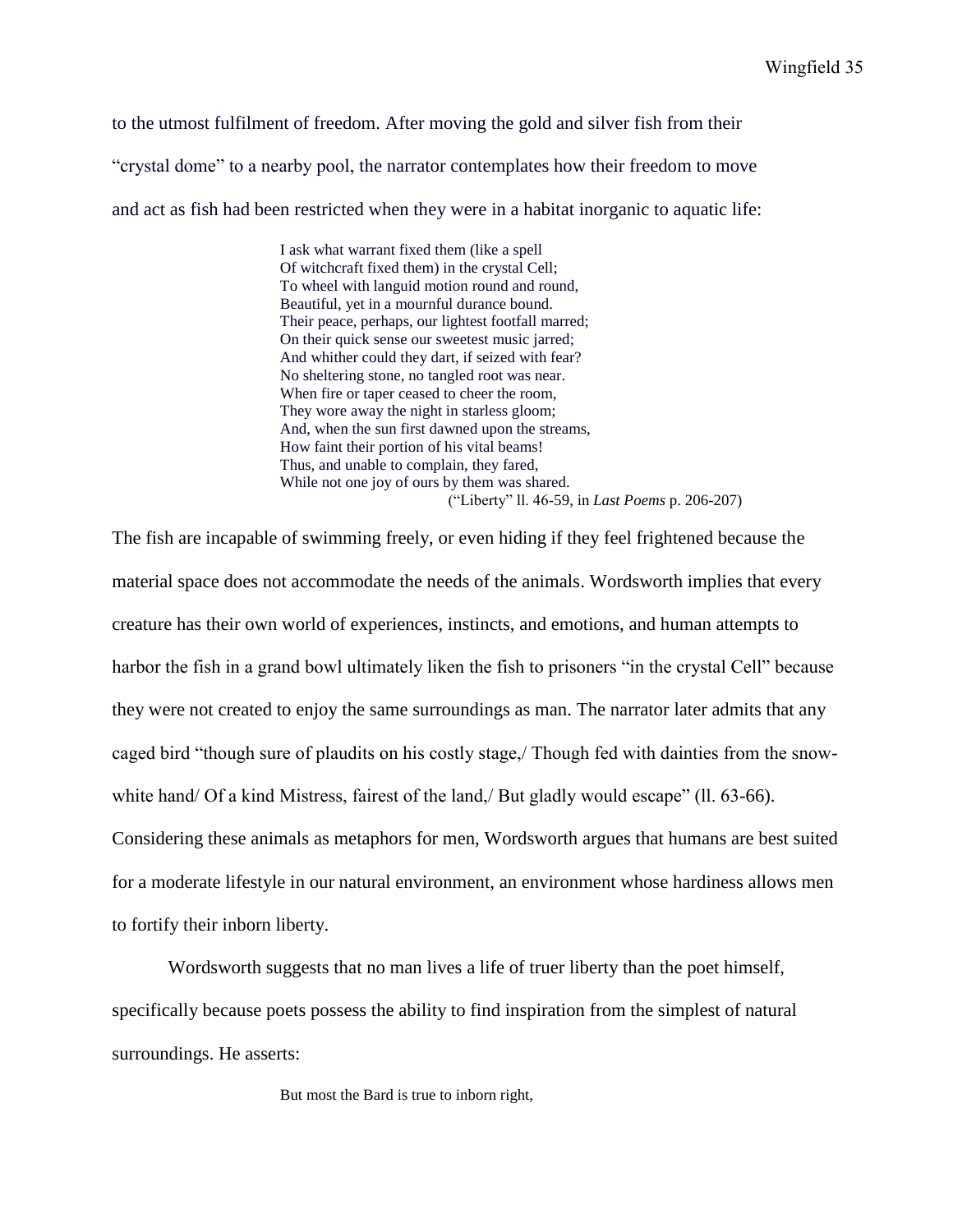Lark of the dawn, and Philomel of the night, Exults in freedom, can with rapture vouch For the dear blessings of a lowly couch, A natural meal- days, months, from Nature's hand; Time, place, and business, all at his command! Who bends to happier duties, who more wise Than the industrious Poet, taught to prize, Above all grandeur, a pure life uncrossed By cares in which simplicity is lost? That life- the flowery path which winds by stealth, Which Horace needed for his spirit's health; Sighed for, in heart and genius, overcome By noise and strife, and questions wearisome, And the vain splendors of Imperial Rome? ("Liberty" ll. 81-95, in *Last Poems* p. 207)

Even though Wordsworth may not propose that all men should be poets to embrace the most honest forms of freedom, his poem does indicate that living a pure, simplistic life allows men to "[exult] in freedom" rather than to be "overcome/ By noise and strife, and… vain splendors" (ll. 83, 94-95). Therefore, his approval of English rural labors may be due to his perception that they were likely to praise a life "above all grandeur" (1. 89); to protect the lifestyles of those who Wordsworth believed embodied the purest form of English life thus equated to protecting the natural surroundings that facilitated unoppressed living and humility. Liberty exists in this poem not only as an innate possession within every creature, but also as a potentially corruptible force that relies on humble surroundings and moderation to reach its greatest potential.

## *The Prelude*

Wordsworth's final thoughts on liberty can be found in the posthumous 1850 publication of *The Prelude,* wherein he reflects on how the tests of life require the individual to constantly reevaluate their own freedom. Wordsworth intended for the poem, first completed in 1805, to be the introduction to a three-part epic, *The Recluse,* and it discloses the development of the poet's mind from childhood into adulthood. Revised for the rest of his life, *The Prelude* stands as his final word on a range of topics, but he focuses three entire books on his time spent in France and his disillusionment with republicanism. Significantly, Wordsworth verifies the change in his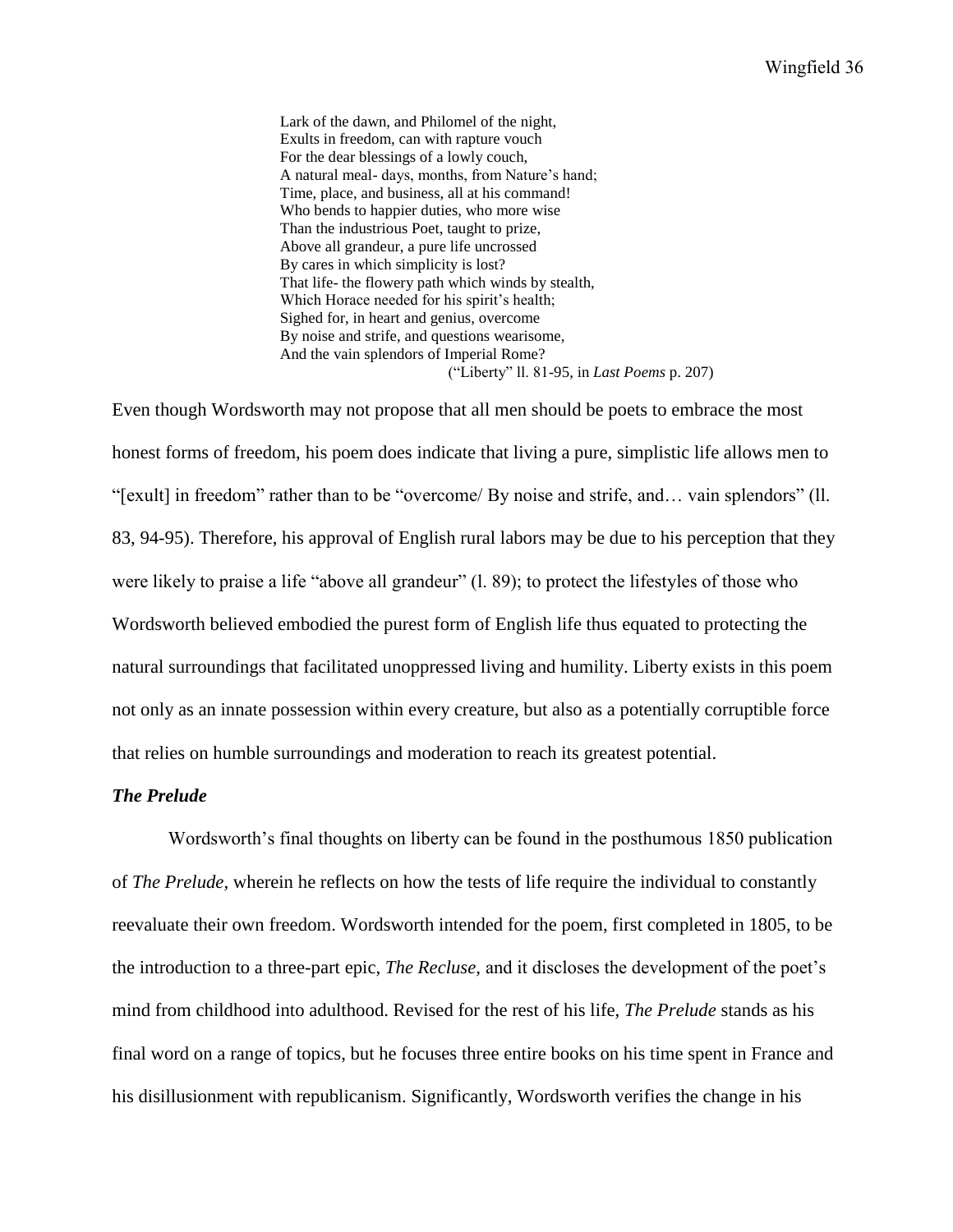political affiliations throughout the poem, with one famous apostrophe in the 1850 edition praising Edmund Burke and the conservative reservations towards radicalism that he outlined in *Reflections on the Revolution in France.* Gone were the days where Wordsworth felt guided by the patriotic gleam of enlightenment and republicanism; by the time of his death Wordsworth revered Burke as a spokesman for quintessentially English philosophies that stood firmer than the oak tree used to describe him. Liberty for both was perceived as a privilege, and its overindulgence would result in a disorderly nation void of morality and truth.

The apostrophe to Burke sets the stage for Wordsworth's later descriptions of liberty as a force that requires constant flux within the individual. Wordsworth mentions Burke explicitly in Book VII of *The Prelude,* a book dedicated to the city of London; readers feel a constant state of disorder throughout this section due to the vividness and overabundance of the imagery, which destabilizes our perceptions and prompts us to long for a sense of steadiness that Wordsworth provides through Burke's reference. He exclaims:

> Genius of Burke! forgive the pen seduced By precious wonders, and too slow to tell Of what the ingenuous, what bewildered men, Beginning to mistrust their boastful guides, And wise men, willing to grow wiser, caught, Rapt auditors! from thy most eloquent tongue-Now mute, for ever mute in the cold grave. I see him, -old, but vigorous in age,- Stand like an oak whose stag-horn branches start Out of its leafy brow, the more to awe The younger brethren of the grove. (*1850 Prelude,* VII, ll. 512-522, *Fourteen-Book Prelude* p. 151*)*

Wordsworth offered Burke an apology for his denunciation of *Reflections on the Revolution,*  alluded to in his unpublished 1793 *Letter to the Bishop of Llandaff,* contributing his error to a lack of reservation that disabled foresight. The word "seduced" adds a licentious quality to the republican movement which is then counteracted with the phrase "precious wonders," which creates a sense of confusion that mirrors the bewilderment Wordsworth may have felt at the time.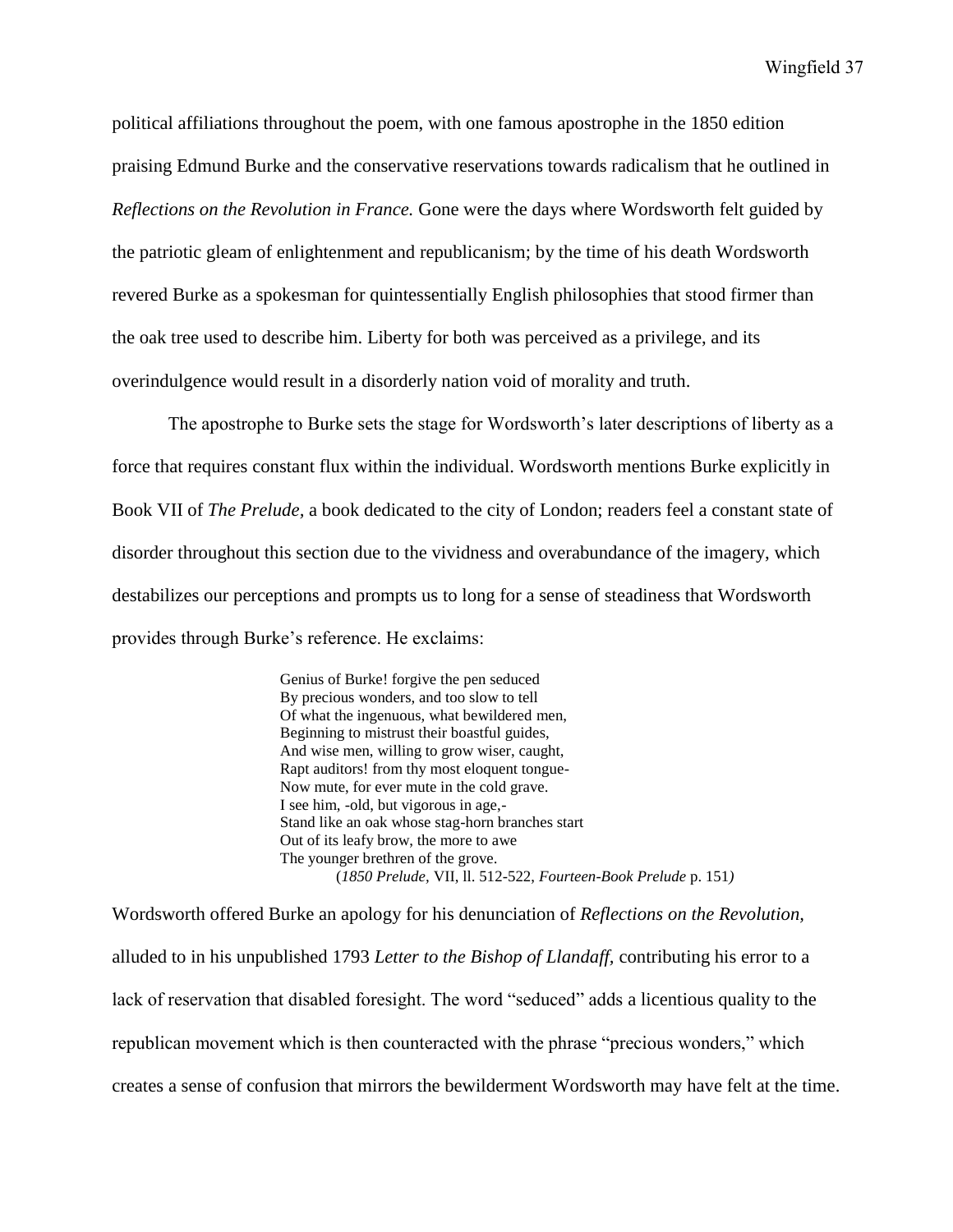The uncertainty created by the conflicting language at the beginning of the segment incites a need for stability that appears with the image of Burke described from a distance; as the narration shifts from addressing Burke in the second-person to the third-person, a more prominent figure emerges and assuages the reader's sense of unsteadiness. Wordsworth's comparison presents Burke, and thus his conservatism, to be so essentially English that it becomes part of the landscape itself. His perceptions of liberty, rooted deeply in English earth both literally and figuratively, bring comfort and security to the nation through their unwavering survival.

The conclusion from Book XIV of the *Prelude* addresses the irony of Wordsworth's praise of tradition despite his own political transformation; his contemplations argue that the change of political opinion represents personal growth, and those who remain uninhibited enough to consider different perspectives embody true freedom:

> Oh! who is he that hath his whole life long Preserved, enlarged, this freedom in himself? For this alone is genuine liberty: Where is the favoured being who hath held That course unchecked, unerring, and untired, In one perpetual progress smooth and bright?- A humbler destiny have we retraced, And told of lapse and hesitating choice, And backward wanderings along thorny ways: Yet- compassed round by mountain solitudes, Within whose solemn temple I received My earliest visitations, careless then Of what was given me; and which now I range, A meditative, oft a suffering man- (1850 *Prelude,* XIV, ll. 130-143, in *Fourteen-Book Prelude* p. 261)

This reflective passage humanizes the journey of the individual, creating a space for error that denounces rigid systems of belief. The beginning of the segment may be considered problematic since it suggests that genuine liberty cannot be attained; however, that may very well be the point Wordsworth tries to make in this passage*.* Liberty as a theory never wavers, providing each man with the freedom to act or think without restriction; and yet, when this theory gets applied to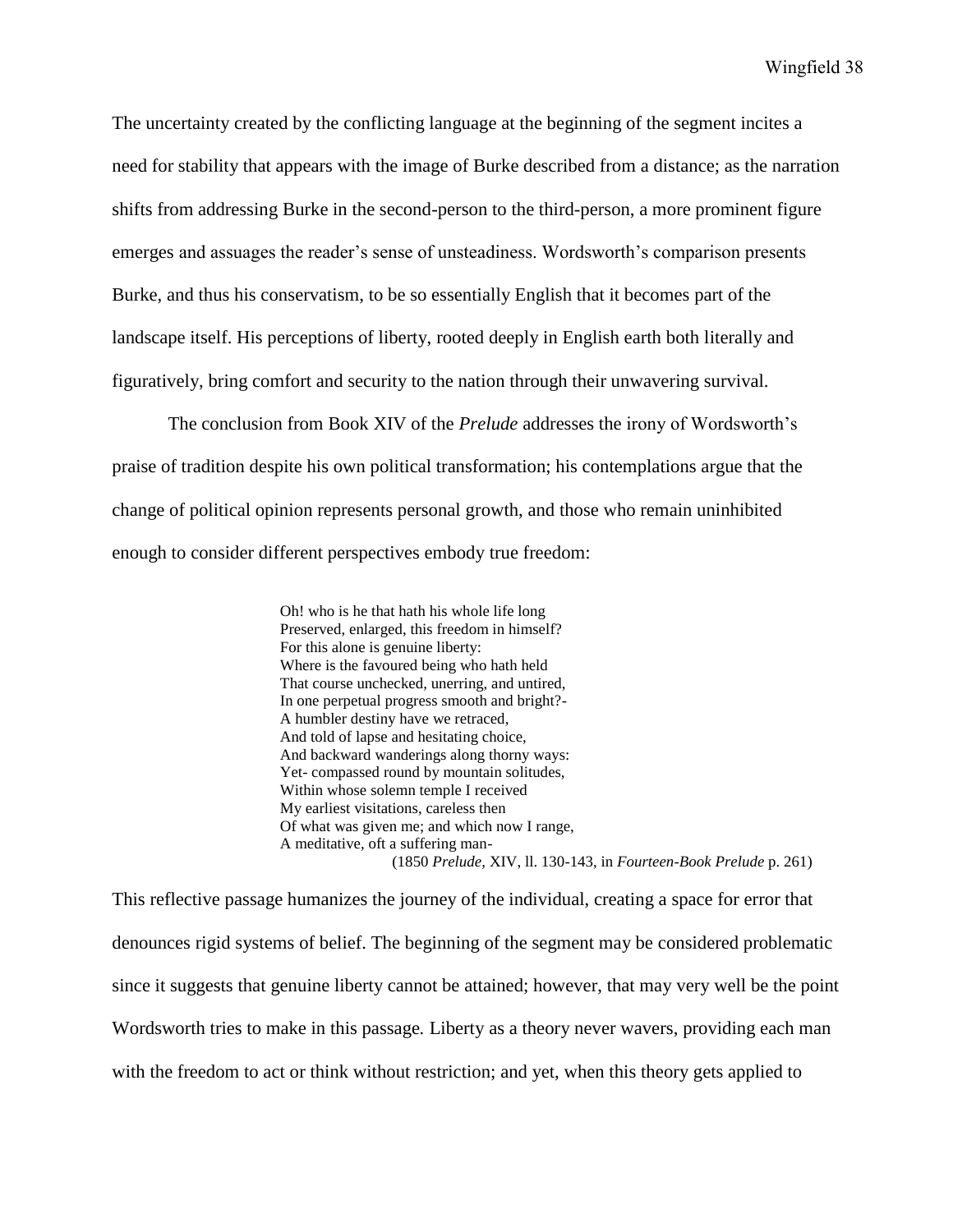mankind, we discover "a humbler destiny" that requires "perpetual progress" rather than lifelong adherence. Wordsworth recognized the difficulty in preserving constant liberty because no man lives life unhindered by some political, economic, or spiritual barrier; his final description of liberty brings his musings down from the theoretical domain and into the material world, allowing readers to understand his journey as one that wandered through thorny ways towards illumination. However, throughout all of the man's hesitations, nature exists as a stable influence, facilitating the visitations of divine thought which prompt us to reevaluate just how freely we live our lives.

The influence of nature cannot be stressed enough in Wordsworth's understanding of liberty; it fosters his appreciation for the individual, it embodies the traditions of the nation, and it survives amidst the chaos of humanity. Wordsworth's praises of Burke become far more meaningful when considering his final passage on liberty in *The Prelude*; by comparing him to the natural world, Wordsworth likened Burke to the pillars of inspiration that provide stability to a humankind constantly in motion. However, for all that can be said for Wordsworth's humane, honest perceptions of liberty in *The Prelude,* scholars may dub this philosophy as problematic when considering the abolitionist debate; the impossibility of knowing where to draw the line between avoidance and neglect presents itself as a difficult setback when analyzing poetry with slave tropes. In simpler terms, does the poet, unintentionally or knowingly, create a limited perception of freedom that cannot be applied to all men? The first two sections of this work have shown how and why Wordsworth analyzed property as a necessary facilitator of liberty and how that meaning of liberty became rooted in English conservative traditions, but the final portion investigates how he grappled with these notions of land and freedom when man himself was the property to be owned.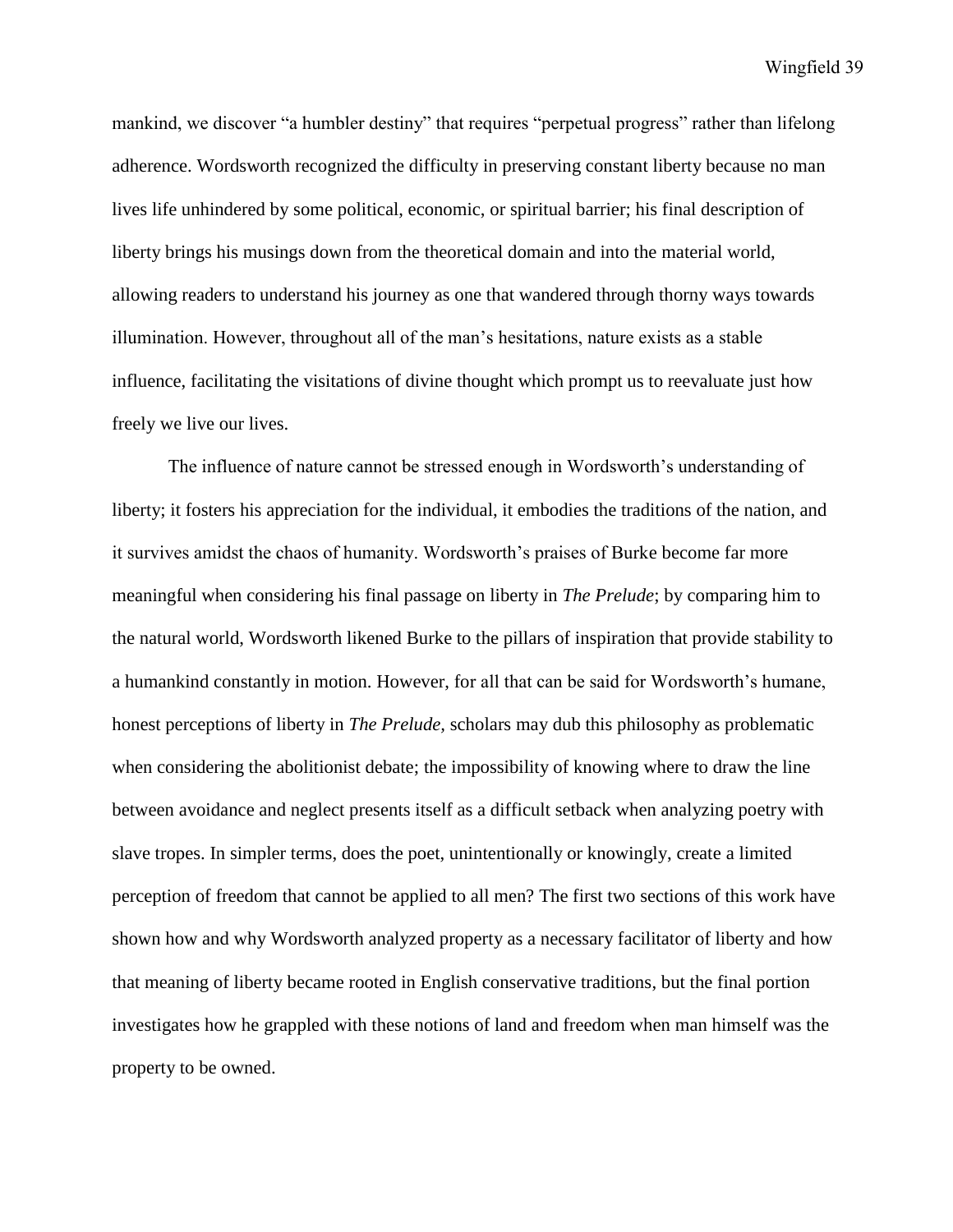# **Section III: Colonial Emancipation and Wordsworth's Gradualism Background: Abolitionist and Romantic Circles**

Before understanding the political climate in which the letter to Dockray was written, we must understand the key elements of the abolitionist movement that developed before and during Wordsworth's life. The practice of colonial slavery acted as a large economic profit for England, and Seymour Drescher argues in *British Slavery in the Era of Abolition* that the colonial plantations in the Caribbean were vital to the development of the British Empire because their "specialized production was of undisputed value in the imperial system."<sup>26</sup> Despite the expansion of abolitionist groups in England in the last thirty years of the eighteenth century, a sharp increase in colonial planter profits combatted any official attempts to put legislation into action that limited the slave trade. Business could not have been better, and when this influx of profit occurred simultaneously with national criticism of liberal politics in France, conservative parliamentarians were heavily inclined to vote down abolitionist legislature. The governmental opposition to radicalism was exemplified by Parliament's 1795 "Treasonable Practices" and "Seditious Meetings" Acts, both of which limited the size of public meetings and criminalized attempts to change the established order of church and state.<sup>27</sup> By the end of 1795, English politicians argued for social stability in order to avoid the chaos enveloping France following Napoleon's overthrow of Robespierre; as a result, expanded platforms for abolitionist thought declined despite the efforts of Wordsworth's Romantic contemporaries and close friends, Robert Southey and Samuel Coleridge.

<sup>26</sup> Seymour Drescher, *Slavery in the Era of Abolition,* p. 15.

<sup>27</sup> Nicholas Roe, *Wordsworth and Coleridge: The Radical Years*, p. 45.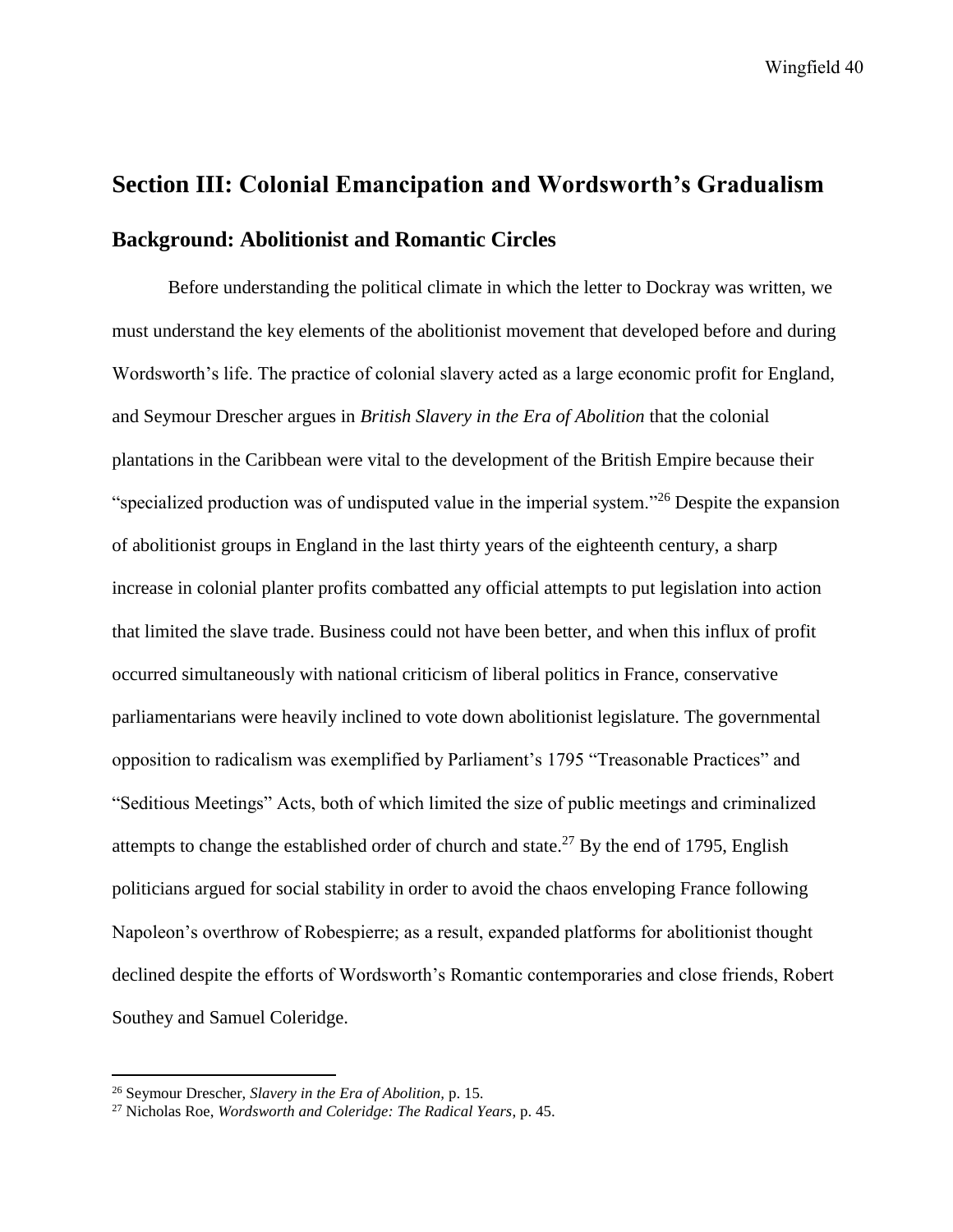Wordsworth met both Southey and Coleridge in 1795; these two friendships would have exposed Wordsworth to abolitionist philosophy and emancipatory thought, but furthermore these influences suggest the conscious ambiguity Wordsworth maintained when discussing the slave trade later in his own work. Robert Southey published nine anti-slavery poems by 1797, most notably his "To the Genius of Africa" that denounced as blasphemy the selling of human beings as commodities. This poem alludes to Coleridge's 1795 "Lecture on the Slave Trade" which condemned the moral degradation of slave traffickers and criticized the social and political negligence of the British government for permitting the expansion of the trade. <sup>28</sup>Furthermore, Coleridge established a nationalistic anti-slave trade platform in the 1798 publication of his "Fears in Solitude." This poem notably was published the same year that Wordsworth and Coleridge published their *Lyrical Ballads,* and while we cannot speculate on whether or not the pair discussed the poem, Wordsworth's contemporaries were clearly developing their abolitionist platforms while maintaining friendships with him.

Wordsworth's longtime relationship with Thomas Clarkson would extend the discussion on slavery beyond Romantic poetry into the political sphere at the turn of the nineteenth century. Thomas Clarkson was one of the leaders of the abolitionist campaign, and helped form the Committee for the Abolition of the Slave Trade with Granville Sharpe and William Wilberforce. Wordsworth met Clarkson in 1799 after getting settled at Grasmere and they sustained a relationship as Clarkson had a house in nearby Eusmere; likewise, an intense friendship would be developed between Clarkson's wife, Catherine, and William's sister, Dorothy, and the pair sent hundreds of letters to each other in the subsequent decades.<sup>29</sup> However, a rift between the men developed during the Westmorland election in 1818 when Wordsworth campaigned for the

<sup>28</sup> Chine Sonoi, "Coleridge and the British Slave Trade."

<sup>29</sup> Stephen Gill, *William Wordsworth: A Life,* p. 164.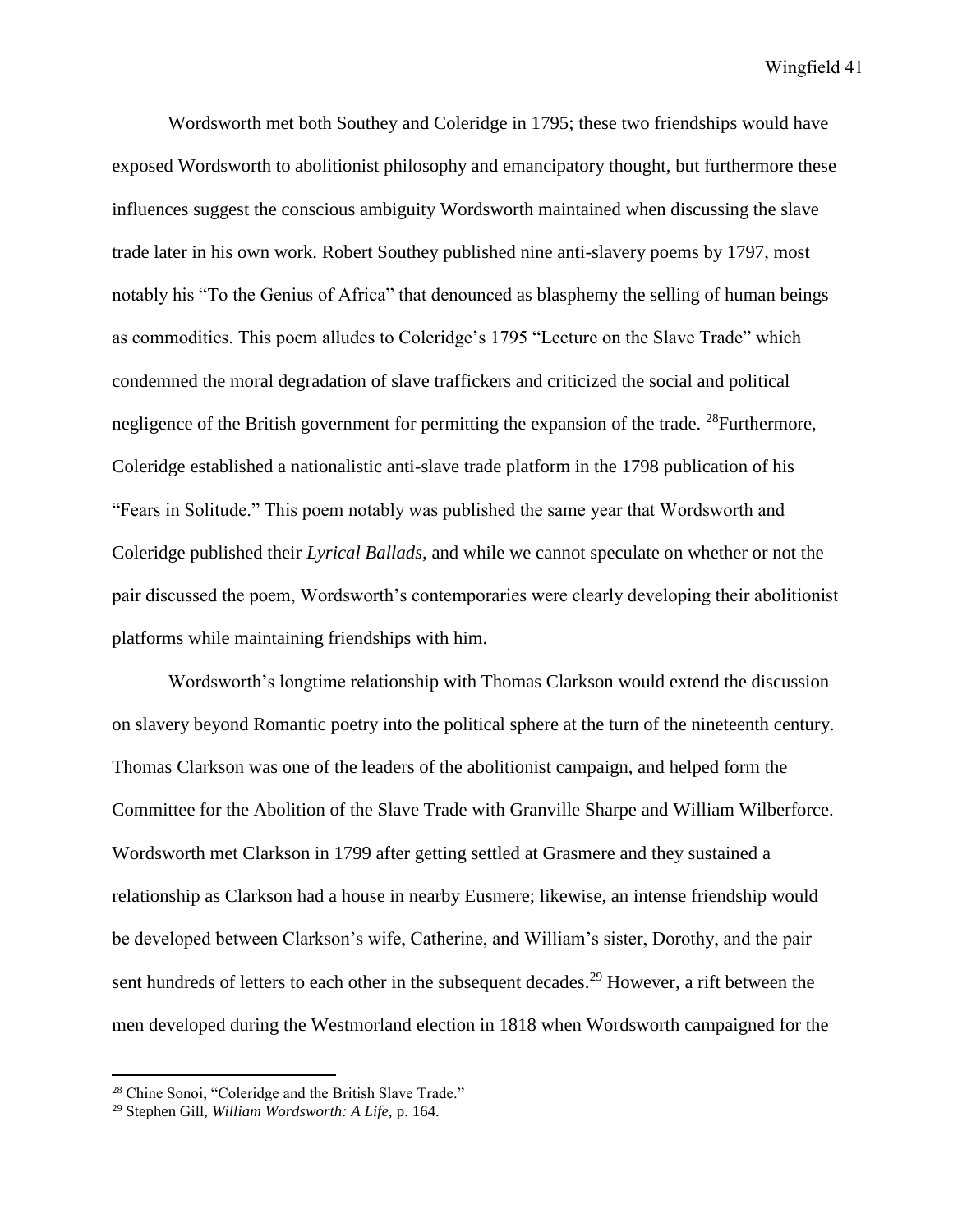Lowther brothers, sons of his Tory patron Lord Lonsdale, rather than for the radical challenger Henry Brougham (who had helped pass the Abolition Bill). A subsequent letter to Clarkson in 1824 following a period of revived opposition to slavery reveals the turning of political tides for Wordsworth, as he coldly declined Clarkson's request for him to circulate anti-slavery papers in the Lakes. Ronald Tetreault argues that "despite their friendship, the two men were natural opponents. Though they maintained a respect and even some affection for one another, they were wedded to rival outlooks. Enthusiasm and restrain, eagerness for reform and patient faith were the conflicting ideals of Clarkson and Wordsworth."<sup>30</sup>

The passing of the 1832 Reform Act was one final event that encouraged Wordsworth's support of colonial planters in the 1833 letter. Drafted while the Whigs held power in Parliament, the Act was introduced by Prime Minister Lord Grey and effectively removed seats from the small electorates dominated by wealthy patrons while also expanding the electorate. As a result, more men were eligible to vote and the Whigs retained power to potentially pass numerous acts of liberal legislation, one of which was the Slavery Abolition Act. Prior to its passing, Wordsworth harbored extreme anxiety for the future of the country under a Whig governmental majority, and as Parliament commenced the process of transforming the nation, Wordsworth's conservative loyalties were exacerbated by a perceived upheaval of British identity.

Thus, by 1832 Wordsworth adopted increasingly traditionalist attitudes that encouraged him to protect the sanctity of his homeland. The passing of the 1832 Reform Bill as a result of the Whig Party's ascension to power allowed for both the emancipation of Catholics and slaves in the British colonies; Wordsworth felt obligated to entreat God's forgiveness for the authors of the Bill, writing that they had "already gone so far towards committing a greater political crime

<sup>30</sup> Tetreault, "Wordsworth on Enthusiasm," p. 58.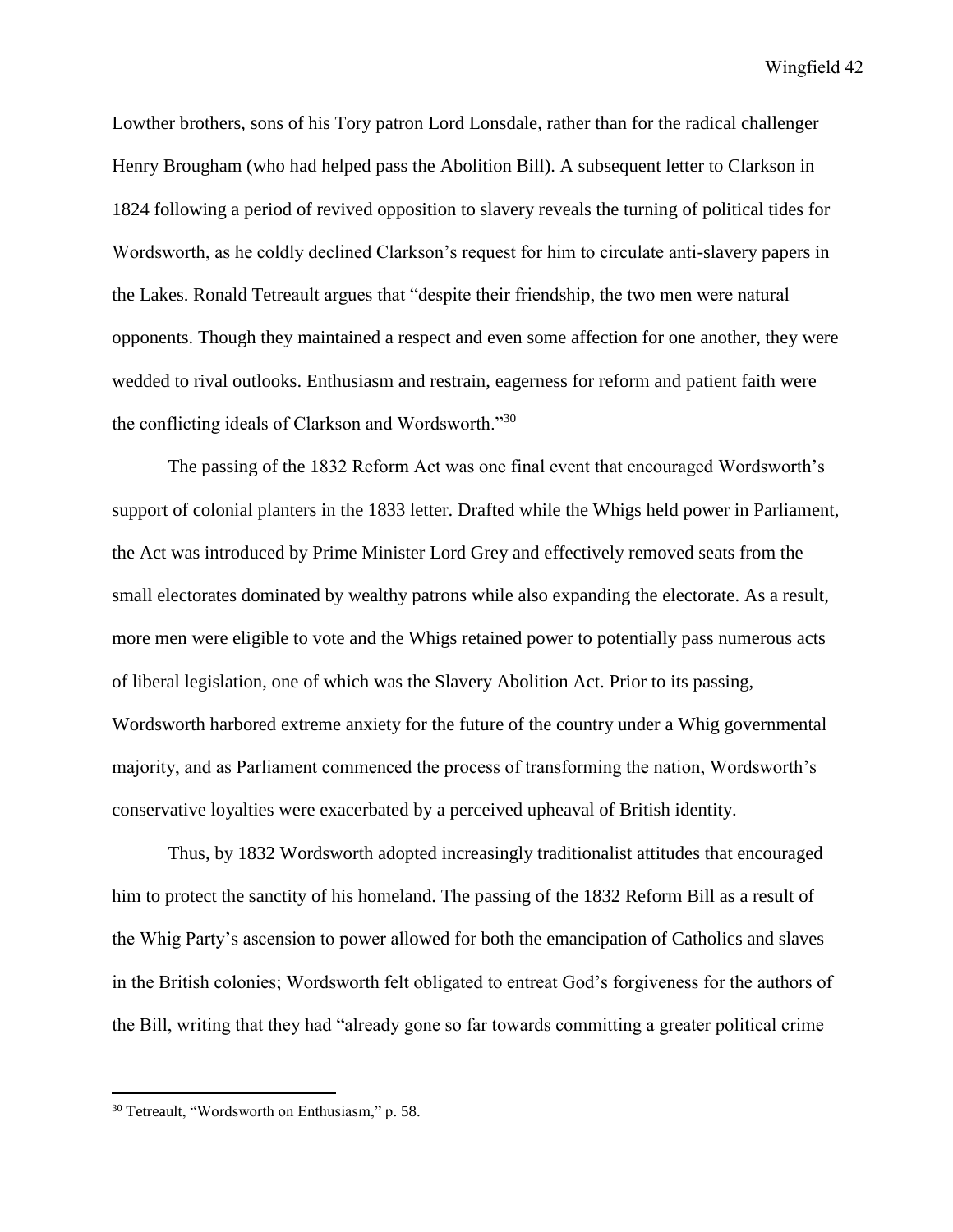than any recorded in History." <sup>31</sup> Despite extended exposure to radical abolitionist thought from friendships with Southey, Coleridge, and Clarkson, Wordsworth's intrinsic affiliations with rationality, sense, and familiarity distanced him philosophically from his Romantic contemporaries at an early age; by the time he writes to Dockray in 1833 his love of nation surpassed his support for abolition.

## **Problematic Slave Tropes and Anti-Interference Philosophy**

For most of Wordsworth's life, slavery and the abolitionist debate remained relevant topics that sparked national discussion. Although slavery on English soil remained illegal, the spoils of the triangular trade route between Great Britain, Africa, and the West Indies comprised almost 80% of Britain's foreign income by 1783. <sup>32</sup> Anti-slavery campaigns took shape in the late 1780s with the rise of the Quakers and the Society for Effecting the Abolition of the Slave Trade. In 1792, William Wilberforce brought a bill calling for abolition to Parliament, which was struck down and replaced by Tory Foreign Minister Lord Melville's installation of many acts of gradual abolition that effectively delayed total abolition for the British colonies. Abolitionist efforts would be thwarted by the French Revolution, as its associations with French republicanism and British radicals reduced support from the public. The end of the slave trade would come in 1807 with the Slave Trade Act, but this legislation only prohibited the slave trade in the British Empire; total emancipation of slaves in the British colonies occurred nearly thirty years later with the passing of the Slavery Abolition Act in 1833.

Connections between Wordsworth and the abolitionist debate can be made beyond the fact that he lived during those historical events. Wordsworth's 1791 trip to France exposed him

<sup>31</sup> Letter to Lord Lonsdale, 24 February 1832. *The Letters of William and Dorothy Wordsworth: Vol. 5: The Later Years, Part II,* p. 455.

<sup>32</sup> Hague, *William Wilberforce: The Life of the Great Anti-Slave Campaigner,* p. 119.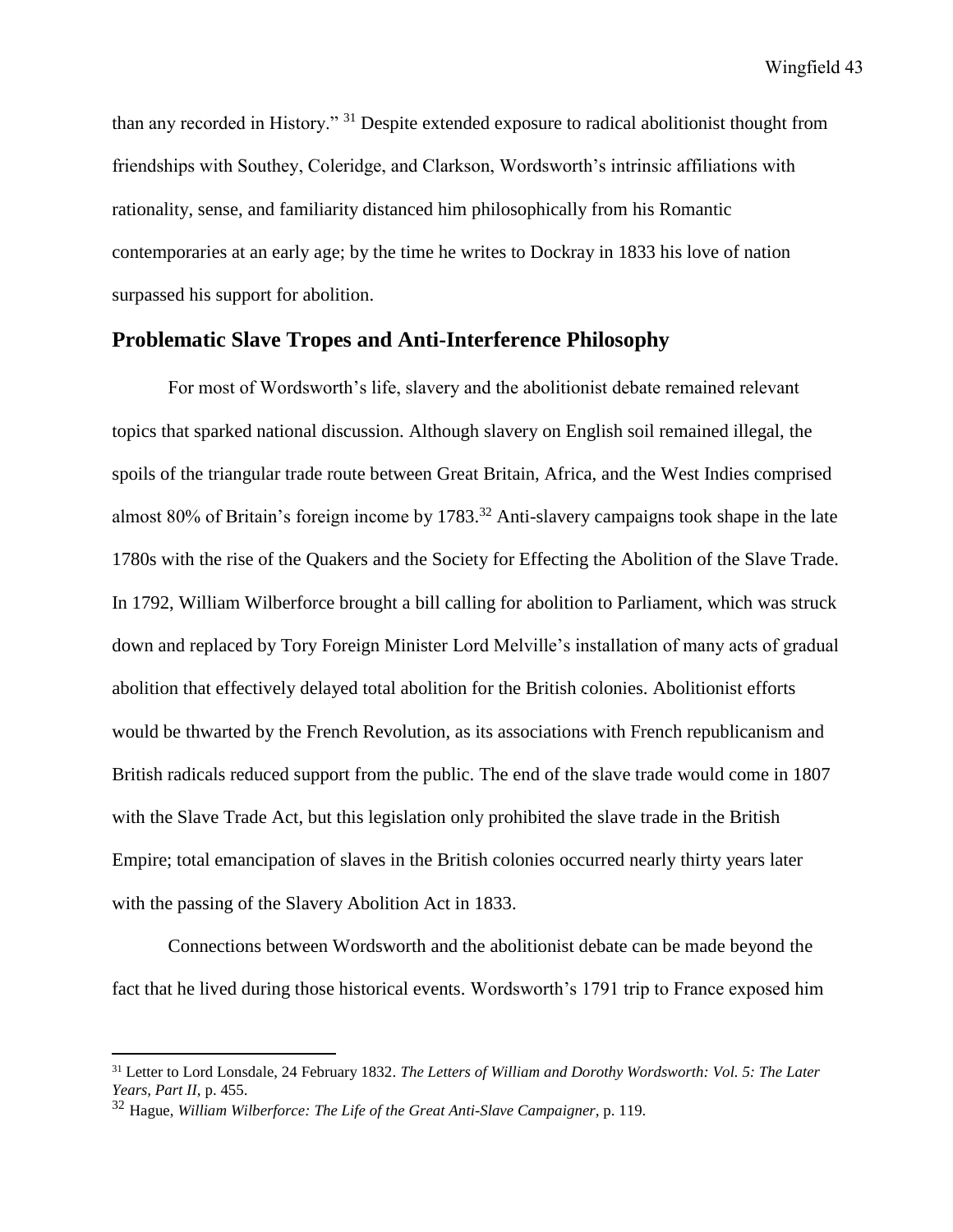to and enchanted him with republican ideals, such as the abolition of slavery. His later aversions to Napoleon may have influenced his knowledge of abolitionist discussions due to Bonaparte's reinstitution of slavery in the French colonies in 1802. He devoted one of his 1807 *Sonnets Dedicated to Liberty* to Toussaint L'Ouverture after the Haitian revolt leader died in a French prison in 1803. Furthermore, Wordsworth maintained a close friendship with Thomas Clarkson throughout his life, even writing a poem in his honor after the Slave Trade Act's passing in 1807. All of these associations suggest that Wordsworth not only was aware of the abolitionist movement, but that he had personal connections to those political developments in the early nineteenth century. However, his opinions on the matter are rarely made explicit in his poetry or prose, and while this may be an intentional device used with poetic license, certain discrepancies between his descriptions of liberty and his descriptions of slaves prove problematic and deserve further investigation.

## **"To Toussaint L'Ouverture"**

Composed in the tumultuous year 1802 and published as one of the *Sonnets Dedicated to Liberty*, Wordsworth's "To Toussaint L'Ouverture" reflects on the death of the Haitian revolutionary leader, but its ambiguous depictions of L'Ouverture fail to effectively praise his efforts. L'Ouverture amassed attention for his leadership in the Haitian Rebellion, which was inspired by the French Revolution and took place in 1789; his political and military acumen helped the colonists to transform the slave rebellion into a revolution, and by 1800 Saint Domingue had become the first free colonial society which rejected race as a basis for social ranking. He fought on multiple sides for various wars, but distinguished himself as the Governor-General for life, and led the revolt against Napoleon after slavery was reinstated in the colony in 1802. L'Ouverture's capture and subsequent death in France reignited abolitionist debate, and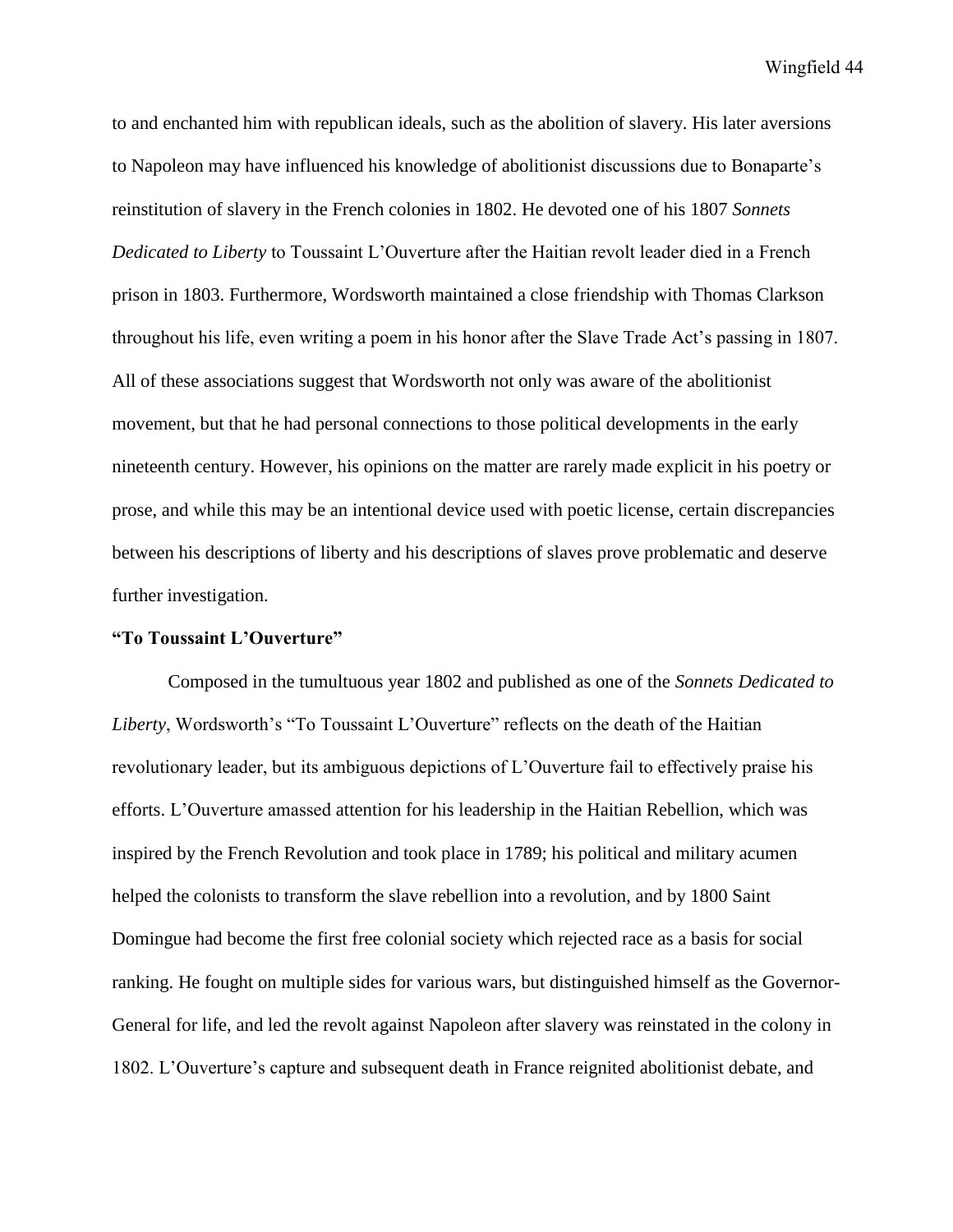Wordsworth's sonnet dedicated to him would be published in the same year that the slave trade was abolished in Great Britain. "To Toussaint L'Ouverture" links foundations of imaginative freedom to British nationalism, and the ambivalent diction within the poem embodies a conscious disregard of the realities of slavery in England. Mary Persyn argues that the poet formulated this "Wordsworthian sublime" by turning "away from the recognition of material slavery and bondage and toward an imaginative freedom nationed [sic] specifically English."33 The obscure language in the sonnet alludes to a gradual process of emancipation that delays any immediate or tangible freedom, and the poet presents a somewhat imbalanced image of L'Ouverture that leaves readers unsure of Wordsworth's personal opinion on the effectiveness of the abolitionist cause.

The sonnet directly addresses L'Ouverture in the first line, but the conflicting language places him in a liminal space between freedom and oppression that creates tension and fails to effectively praise his efforts. The narrator exclaims:

> Toussaint, the most unhappy Man of Men! Whether the rural Milk-Maid by her Cow Sing in thy hearing, or thy liest now Alone in some deep dungeon's earless den, O miserable Chieftain! Where and when Wilt thou find patience? Yet die not; do thou Wear rather in thy bonds a chearful brow: Though fallen Thyself, never to rise again, Live, and take comfort. Thou hast left behind Powers that will work for thee; air, earth, and skies; There's not a breathing of the common wind That will forget thee; thou hast great allies; Thy friends are exultations, agonies, And love, and Man's unconquerable mind. ("To Toussaint L'Ouverture"*)*

Notably, Wordsworth referred to L'Ouverture as a man, which lends some credit to a positive treatment of the figure; however, the phrase "most unhappy" sets the bleak tone and immediately

<sup>&</sup>lt;sup>33</sup> Mary Kelly Persyn, "The Sublime Turn Away from Empire: Wordsworth's Encounter with Colonial Slavery, 1802," p. 2.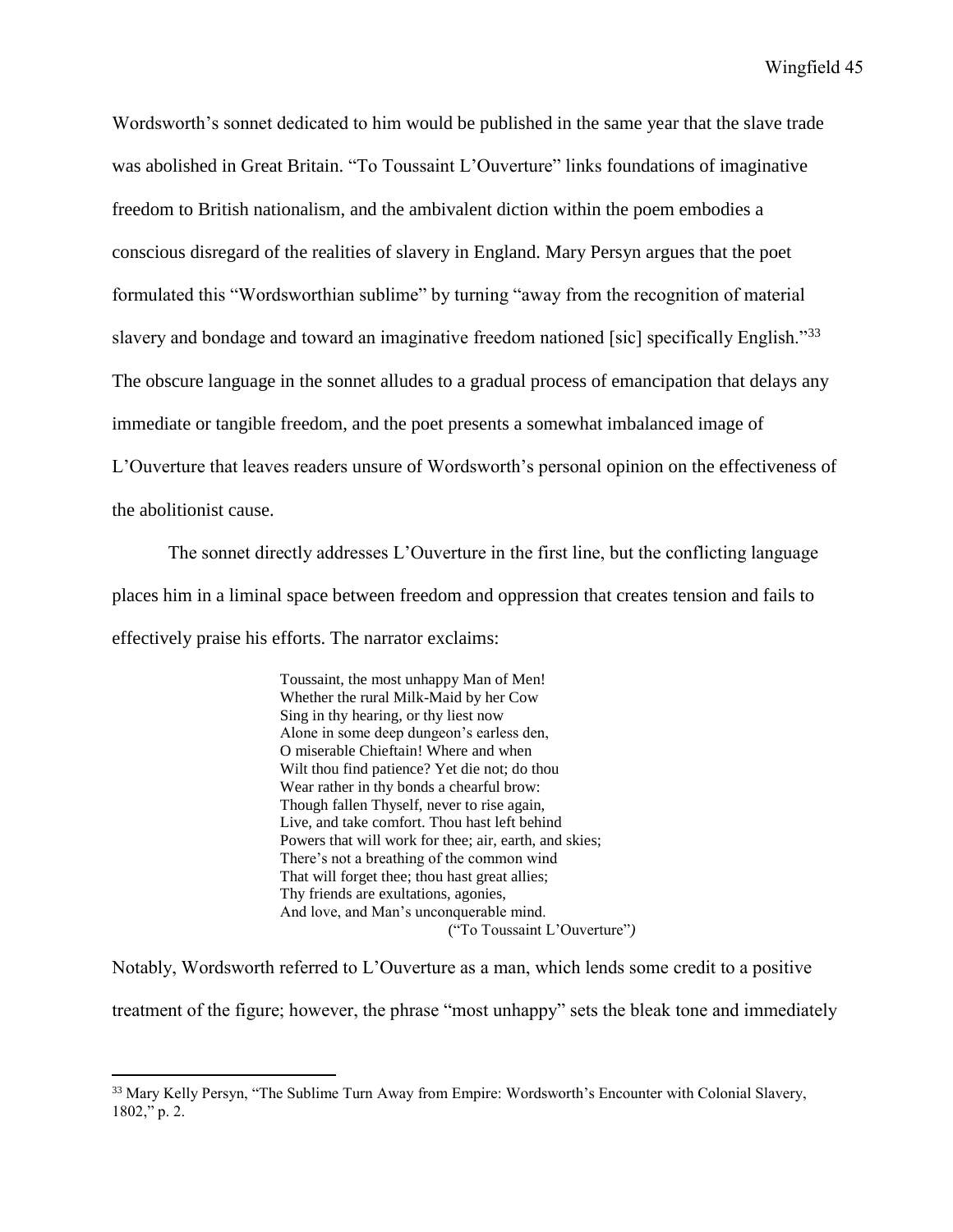sets up the dichotomy that continues throughout the poem. A pastoral image represents freedom in the second line, which seems problematic considering that the rural land that L'Ouverture had known was the same land he would have worked on as a slave. The word "whether" at the beginning of the line suggests a contrast that will be followed by a uniting phrase, but instead the clause ends with "O miserable Chieftain," which indicates a misery that exists regardless of location. The effusively dejected tone of the poem denies autonomy to the man it addresses, and furthermore attributes Wordsworth with a problematic superiority, as if he looks down on the scene and pities L'Ouverture without realizing his own condescension. Both adjectives "miserable" and "unhappy" discredit any attempts to honor the man in the sonnet, and the question posed at the middle of the work insinuates that he never had patience in his lifetime. Readers are conditioned to expect either a sharp contrasting image of power or the continuation of misery in the second half of the sonnet with the shifting answer to the question; however, the ambiguous comforts that are exalted leave readers unsatisfied and doubtful about Wordsworth's complimentary attitude. Furthermore, the confusing shift between tenses makes the poem difficult to understand as we struggle to determine if the poem addresses L'Ouverture in the present ("do thou"), or future ("wilt thou"). All of these discrepancies devalue any glorifying aspects of the language and seem to communicate an uncertainty that mirrors Wordsworth's own views on the emancipation debate.

The sonnet's indeterminate presentation of L'Ouverture extends further autonomy to the "powers" that supposedly will comfort him and carry on his work after death; while the nature imagery attributes a universal characteristic to his legacy, a realistic interpretation of the sonnet forces us to consider how defective the sonnet is in providing a definitive answer to the abolition problem. Wordsworth interfused Toussaint with earthly elements to associate his legacy with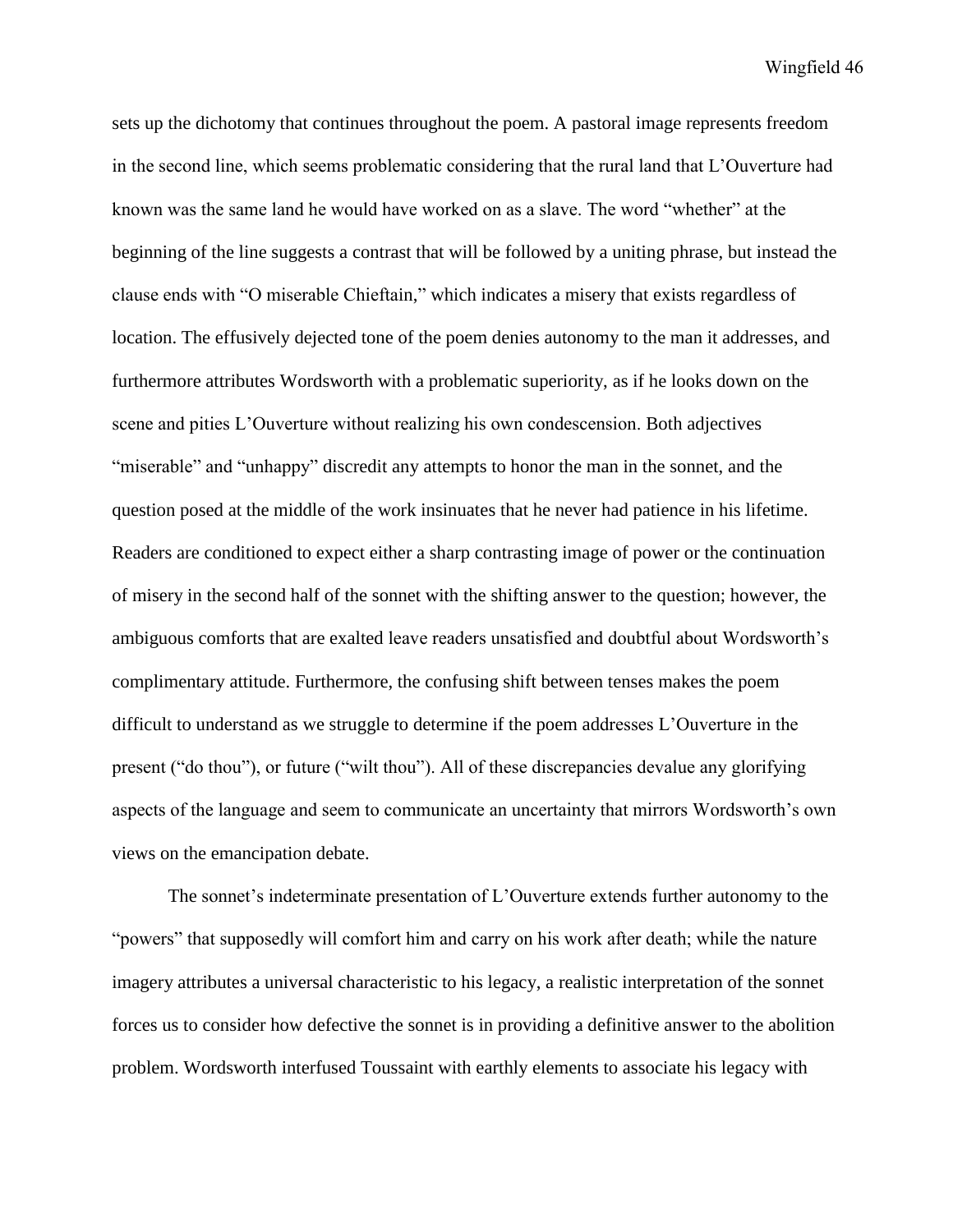permanence or subsistence; however, the lack of reference to men essentially leaves the destiny of the abolitionist movement up to impalpable forces. While credit must be extended to Wordsworth's attempt to liken L'Ouverture with great entities such as the earth and sky, one must wonder how the trees or the clouds would instigate social or political change in their nineteenth-century world. Enslaved Africans would probably take little comfort in knowing that the wind will never forget them, or that they have allies in "exultations" and "agonies." The language presumably attempts to weave L'Ouverture into the fabric of mankind, but the lack of dialogue on how his death will initiate change poses a major problem in our interpretations of the poem's effectiveness.

Overall, the poem reads as an endeavor to praise Toussaint L'Ouverture and liken the power of his impact to the greatest forces of nature; and yet, the evasion of historical events presents the struggle for emancipation as something fantastical and unattainable in the real world. Despite the idyllic image of L'Ouverture being forever remembered by "Man's unconquerable mind," the sonnet fails to suggest a definitive stance on the abolitionist debate. The ambiguousness that flows throughout may be the result of Wordsworth's own uncertainty, or even of the dangers faced when writing explicitly in favor of a revolutionary ex-slave; either way, none of the references in the text suggest that a substantial change in the institution of slavery will be brought on by L'Ouverture's death. Instead, readers are left with the choice of waiting for larger forces to instigate a change, and even if the mind of man truly remains unconquered, the bodies of some men continue to wear their bonds with an assumedly uncheerful brow.

## **"To Thomas Clarkson"**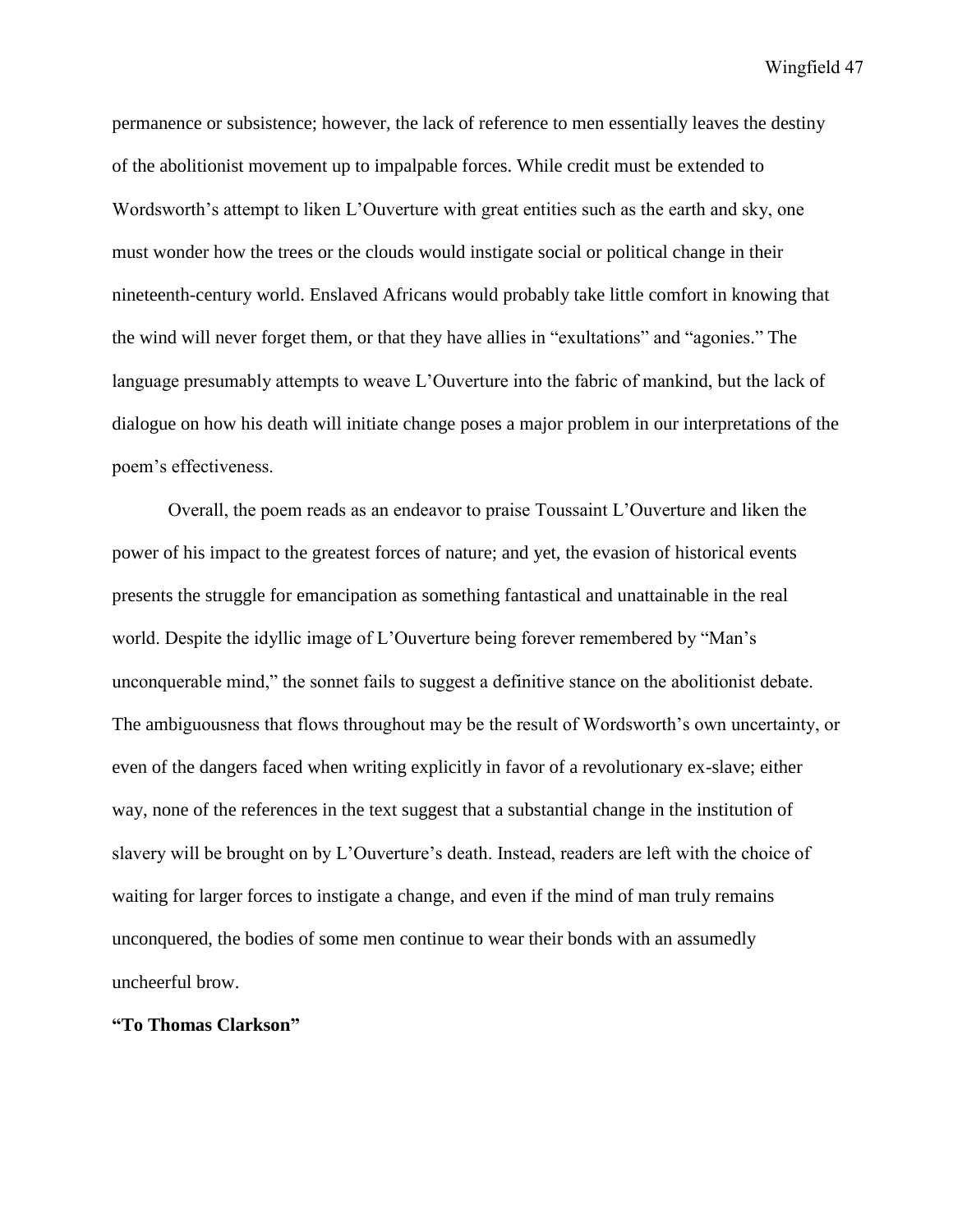However opaque Wordsworth's earlier poems may appear, his "To Thomas Clarkson" profusely praises the abolitionist leader for his attempts to eradicate the slave trade in Great Britain. Published as part of the second volume of the 1807 *Poems in Two Volumes,* this would be one of the last pieces that Wordsworth would write before the release of his collection; Wordsworth noted beneath the title that the poem was written "On the final passing of the Bill for the Abolition of the Slave Trade, March, 1807," and fact that he included this work in a book published the same year speaks to the momentousness of the occasion. The sonnet applauds Clarkson's exhaustive efforts in reigniting the abolitionist campaign amidst the Napoleonic Wars and gaining support from members of Parliament. Wordsworth's affection may in part be influenced by his close friendship with Clarkson, and the variation in tone between "To Toussaint L'Ouverture" and "To Thomas Clarkson" can potentially be due to their different racial identities. Ronald Tetreault argues that early signs of fissure between Wordsworth and Clarkson can be seen in his sonnet as it expressed a hope that Clarkson would "settle into a peaceful old age" despite the fact that "repose was not Clarkson's natural posture."<sup>34</sup> Regardless, the explicitness of the diction pushes Wordsworth over to the more pro-abolitionist side of the debate spectrum, distinguishing the sonnet as one of the less problematic of those that grapple with themes of emancipation and slavery.

Unlike "To Toussaint L'Ouverture," the language addressing Clarkson leaves little room for doubt and presents his struggle to ratify emancipation as a worthy cause. Although Wordsworth never explicitly mentions slavery in the sonnet, he alludes to the debate and applauded Clarkson's relentless efforts:

> Clarkson! it was an obstinate Hill to climb; How toilsome, nay how dire it was, by Thee Is known,—by none, perhaps, so feelingly;

<sup>34</sup> Tetreault, "Wordsworth on Enthusiasm," p. 56.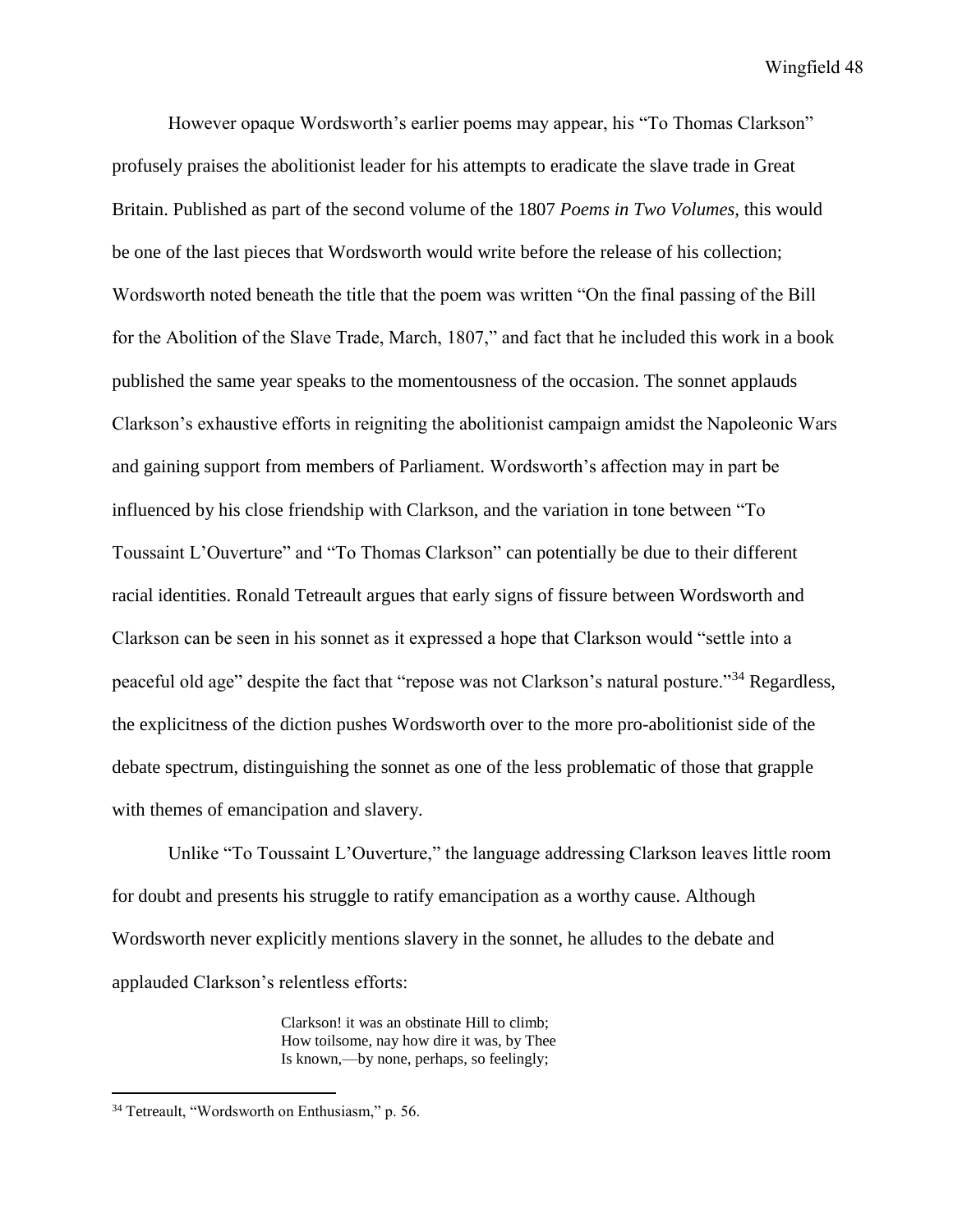But Thou, who, starting in thy fervent prime, Didst first lead forth this pilgrimage sublime, Hast heard the constant Voice its charge repeat, Which, out of thy young heart's oracular seat, First roused thee.—O true yoke-fellow of Time With unabating effort, see, the palm Is won, and by all Nations shall be worn! The bloody Writing is for ever torn, And Thou henceforth shalt have a good Man's calm, A great Man's happiness; thy zeal shall find Repose at length, firm Friend of human kind! ("To Thomas Clarkson")

Words such as "dire" and "toilsome" suggest the difficulty of the fight to abolish the slave trade, and the image of Clarkson climbing a hill strengthens the notion that his accomplishment required ample labor. However, Wordsworth suggested that Clarkson not only exerted physical energy, but internalized the struggle by becoming emotionally invested in the cause. Unlike the dejected depiction of L'Ouverture, Clarkson emerges as energetic and ardent, and Wordsworth even used the word "lead" to stress his role as an enthusiastic guide. Furthermore, readers are assured that Clarkson's efforts have impacted the future of humanity; unlike L'Ouverture, who Wordsworth associated with natural forces such as wind and earth, Clarkson gets connected with human sensations, even being described as a "firm Friend of human kind." We feel certain that Clarkson impacted physical people, and his zealous personality in life warrants assurance, rather than the uncertainty far more prevalent in "To Toussaint L'Ouverture." The difference in attitudes towards the two figures reveals a subtle prejudice that may be elucidated by the patriotic implications of the sonnet itself.

Wordsworth's perceptions of freedom are defined in purely English terms, and he only speaks definitively on the issue when it is legitimized by the British nation. Firstly, his insinuation that Clarkson "lead first this pilgrimage sublime" discredits the efforts of other emancipatory leaders such as L'Ouverture but additionally adds a religious connotation to Clarkson's victory with a reference to palm leaves; this reference could possibly allude to Palm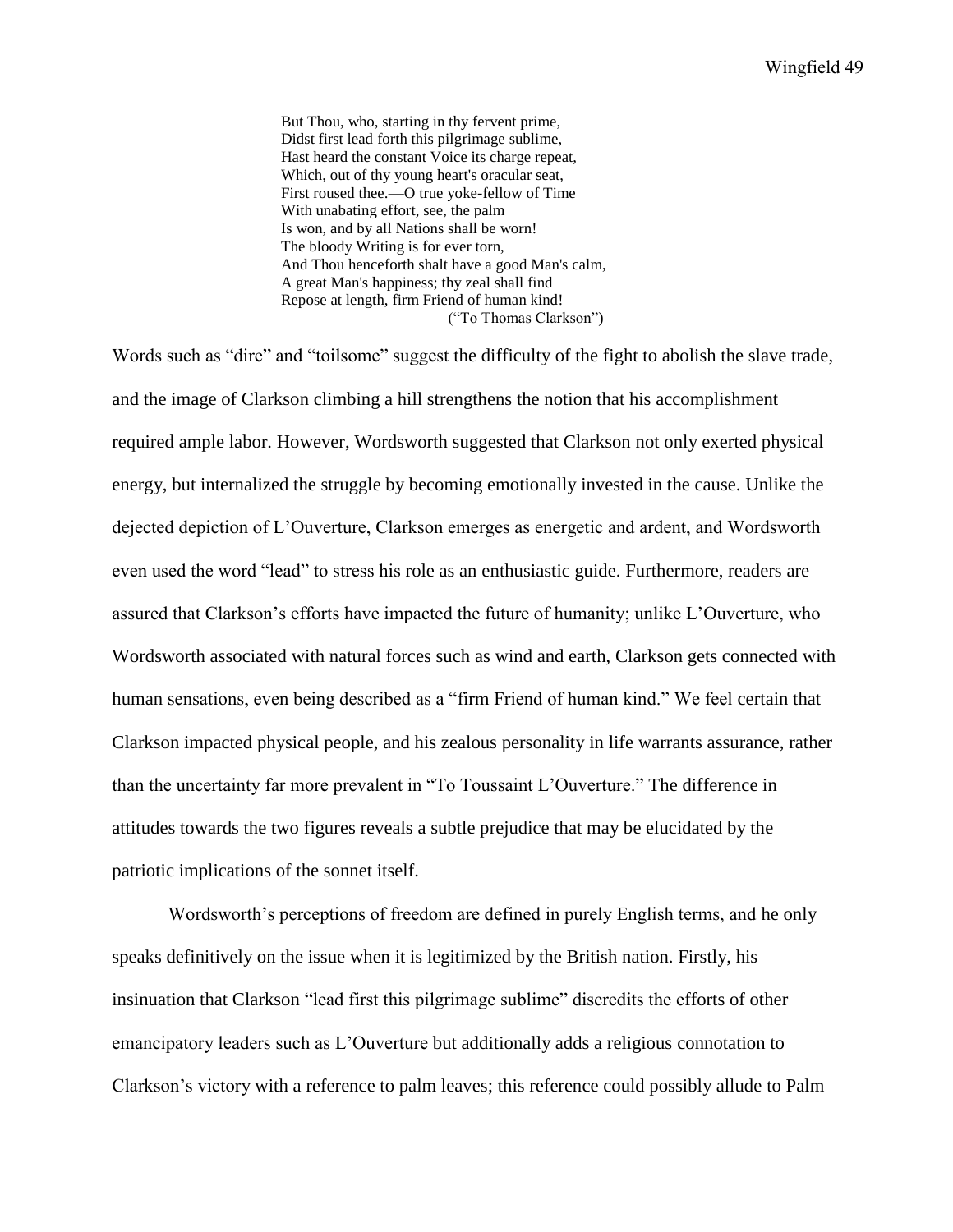Sunday as the people of Jerusalem laid palm leaves down to represent victory, or the Greek tradition of Nike's palm leaf as a symbol for peace. The powerful "Voice" which rouses Clarkson to action seems to appear as a moral guide, and the implication that England's efforts were guided by the divine reminds readers of the same image presented in "Composed on the Sea-Side near Calais," which intimated Wordsworth's perceptions of his nation as one chosen and consecrated by the gods. Overall, the poem effectively praises Clarkson but readers are inclined to believe that these praises are inextricably linked to a national bias; Wordsworth's ambiguous language in "To Toussaint L'Ouverture" seems more problematic when compared to this sonnet, and the fight for freedom described here as a "pilgrimage sublime" seems all the less worthy when fought by any nation but England.

#### **"September 1st 1802"**

The most explicitly racialized of Wordsworth's *Sonnets Dedicated to Liberty,*  "September 1st, 1802" recounts his interaction with a Negro woman who attempted to immigrate to Great Britain during the 1802 peace between England and France. As indicated by the title, the sonnet was composed in September of 1802, three days after the Wordsworths left Calais and sailed back to Dover. The poem, originally published in *The Morning Post* in February of 1803 under the title "The Banished Negroes," would be revised throughout most of Wordsworth's life; the final 1845 edition appeared as "September  $1<sup>st</sup>$ , 1802," with a headnote added in 1827 that stated "Among the capricious acts of tyranny that disgraced those times, was the chaseing of all Negroes from France by decree of the government: we had a Fellow passenger who was one of the expelled." The most significant revisions are made to the 1827 edition, with the final 1845 sonnet containing only one identical line to the earlier copy. Both versions portray the racialized figure as a symbol of otherness, and her silence separates the Negro woman from the narrator,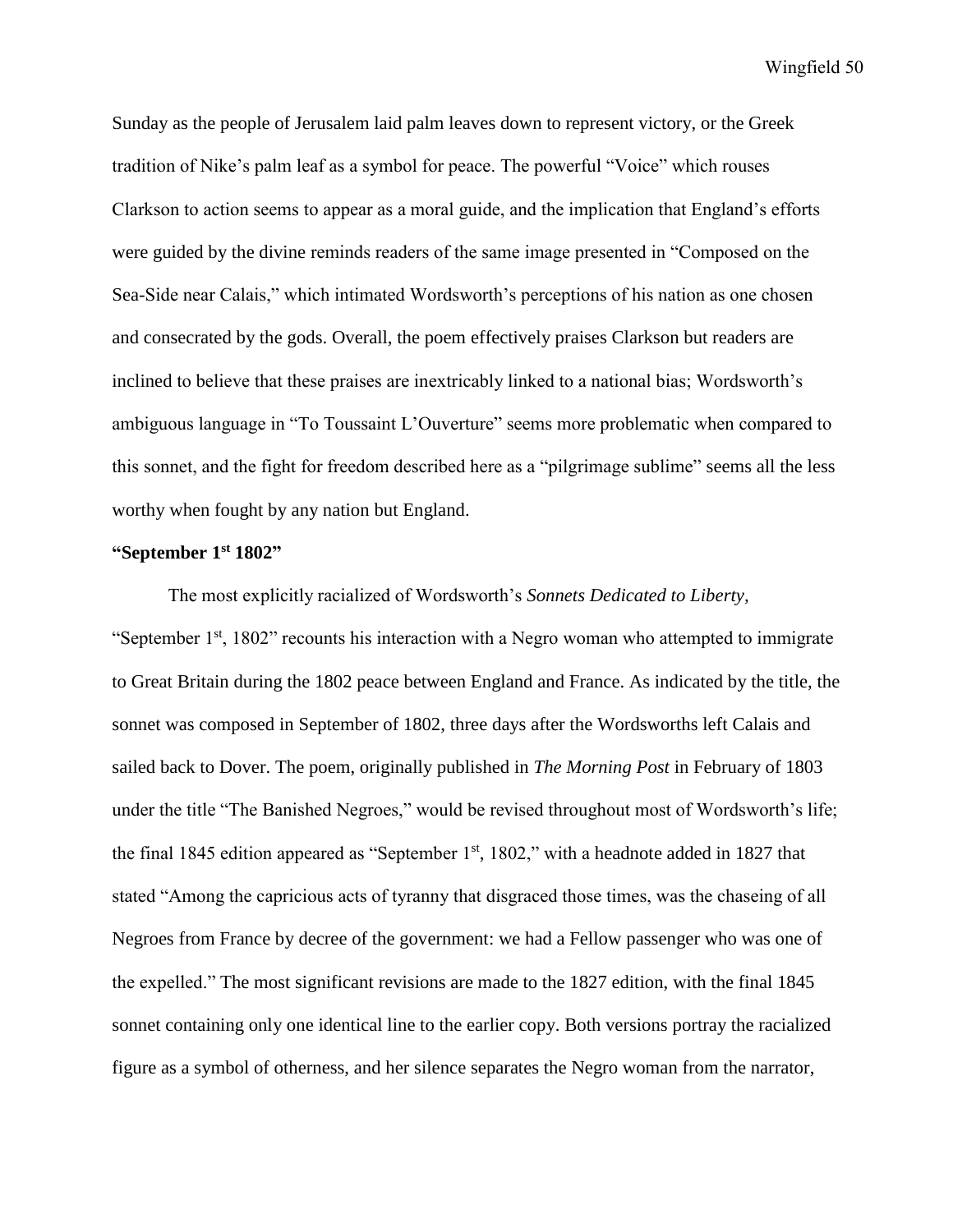even though that silence can be interpreted as either a strength or a weakness. Judith Page argues in *Wordsworth and the Cultivation of Women* that while the presentation of the woman may possibly evoke the European stereotype of the noble savage, it more likely depicts "a figure who will not be shaped or contained by the poet's desire," a black woman who repels exploitation by convention or patriarchal attitudes.<sup>35</sup> Analyzing the implications of Wordsworth's revisions allows us to more distinctly decipher the ambiguous quality of his later writing, but furthermore recognize certain points of progression in the trajectory of his stance on abolition.

Unlike the more defeated descriptions of the woman in the 1827 version, Wordsworth's final 1845 edition allows space for hope and a more positive reading of the figure as a symbol for strength. The adoption of white imagery sanctifies the woman, and Wordsworth inclines readers to interpret her as a kind of fallen angel:

#### **1827 Edition: 1845 Edition:** We had a fellow-Passenger who came We had a female Passenger who came From Calais with us, gaudy in array, From Calais with us, spotless in array,--A Negro Woman like a Lady gay,  $\overline{A}$  white-robed Negro, like a lady gay, Yet silent as a woman fearing blame; Yet downcast as a woman fearing blame; Dejected, meek, yea pitiably tame, Meek, destitute, as seemed, of hope or aim She sate, from notice turning not away, She sate, from notice turning not away, ("Sept. 1, 1802," ll. 1-6) ("Sept. 1, 1802," ll. 1-6)

The shift from "fellow-Passenger" to "female Passenger" discourages a sense of unification between the narrator and the figure, which may be problematic but also could suggest the woman's ascension above the rest of the party. This interpretation is strengthened by the revision "spotless in array," which associates her with a sense of sacredness; the 1845 edition portrays the woman in a white robe, evoking angelic images of purity that strongly contrast her "gaudy" appearance in the earlier publication. Wordsworth changed "silent" to "downcast," which lessens the burden of guilt that readers associate with the fear of blame: we assume that the woman's

<sup>35</sup> Judith Page, *Wordsworth and the Cultivation of Women,* p. 73.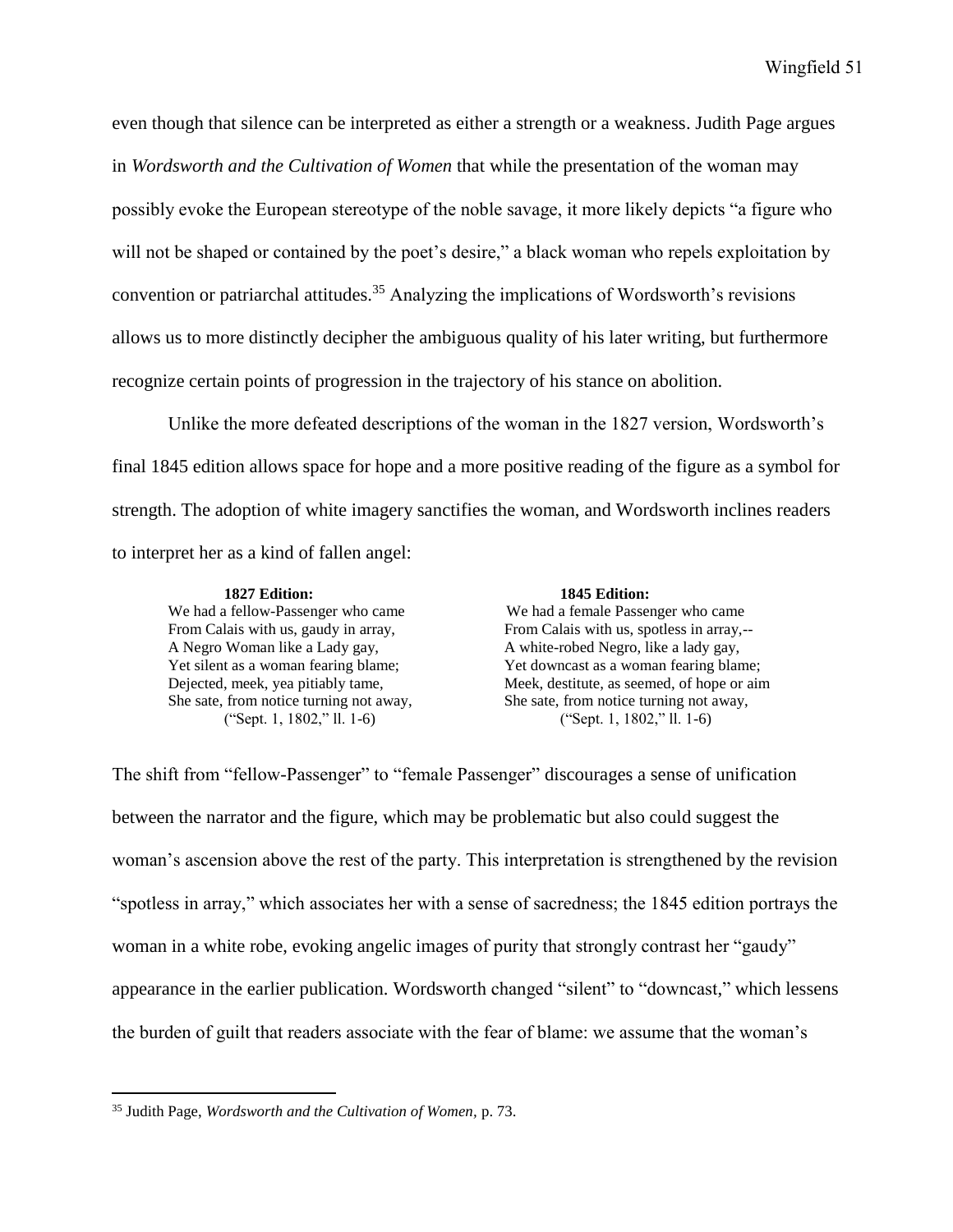silence comes from culpability, whereas the phrase "downcast" intimates a hopelessness that may stem from her oppression. The revision helps emphasize the woman's autonomy, and the subsequent diction affords the Negro a greater intentionality, suggesting that she merely appears weakened by her oppression rather than "dejected" or "pitiably tame" by nature.

While Wordsworth's revisions in the first half of the sonnet offer a more powerful reading of the Negro woman, his second-half revisions attempt to transcend political culpability which makes his statement on the slave issue far more universal and problematic. Any sense of definiteness that exists in the earlier version disappears, and Wordsworth presents a far broader image that reminds readers of the generality in "To Toussaint L'Ouverture." The lack of specificity in the later version portrays abolitionist reform as an abstract idea rather than a feasible construct, with divine intervention being the only source of authority capable of administering change:

A weight of languid speech, or at the same A weight of languid speech, or to the same Was silent, motionless in eyes and face. No sign of answer made by word or face: She was a Negro Woman driv'n from France, Yet still her eyes retained their tropic fire, Rejected like all others of that race, That, burning independent of the mind, Not one of whom may now find footing there; Joined with the lustre of her rich attire Nor murmured at the unfeeling Ordinance. And feel, thou Earth, for this afflicted Race!

#### **1827 Edition: 1845 Edition:**

But on our proffered kindness still did lay But on all proffered intercourse did lay This the poor Out-cast did to us declare, To mock the Outcast. –O ye Heavens, be kind! ("Sept. 1, 1802," ll. 7-14) ("Sept. 1, 1802," ll. 7-14)

The 1827 edition presents readers with an image positioned in a distinct historical context ("driv'n from France") which solidifies our understanding of the poem as a reaction to or criticism of a certain event. While poetry itself does not require reference to a specific moment, the increased ambiguity of the 1845 edition's setting relieves France of its guilt in legalizing such an "unfeeling Ordinance" that rejected "all others of that race."

Just as Wordsworth erases the phrase "not one of whom may now find footing there,"

readers struggle to place a foothold in the material world when reading the 1845 edition.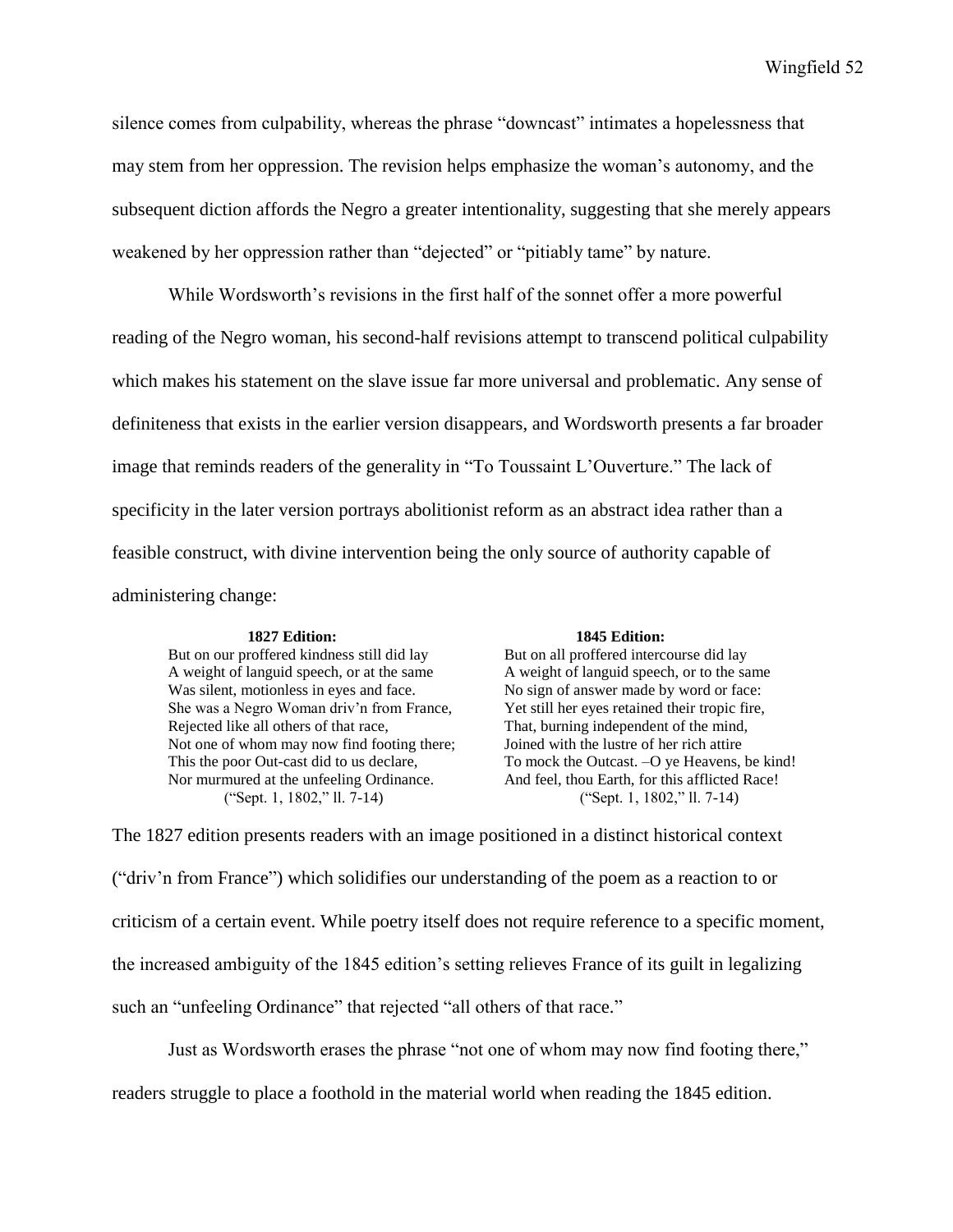Wordsworth removes the narrator almost entirely from the scene itself, modifying the word "our" to "all," which adds to the universal nature of the later edition. While he contrasts her "languid speech" with a strength of "tropic fire" in her eyes, Wordsworth also associates that strength with an emotionality separate from the mind; the derisiveness of this description seems emphasized by the narrator's assumption that the passion in her eyes, "joined with the lustre of her rich attire" ridicules or derides the woman herself. Though this phrase may attempt to elicit sympathy in readers by suggesting that the woman's immense feelings and fine clothes "mock" or are paradoxical to her oppressive situation, the subsequent appeal to the Heavens reads almost condescendingly as the narrator asks the Heavens to "be kind!"

We are left with a sense of uncertainty when analyzing the revisions to "September  $1<sup>st</sup>$ , 1802." While the increasingly universal language initially associates the Negro woman with sacredness and purity, the extension of collective diction to the latter half of the poem denies any call for immediate action or retribution for the sufferings of the oppressed African population. Wordsworth instead ascribes authority to the Heavens, begging for kindness and feeling on behalf of the "afflicted race." Like in "To Toussaint L'Ouverture," his ambivalent handling of race here seems insufficient in providing a definitive answer to the problem he presents; however, the final revisions to this poem occur in 1845, twelve years after the abolition of slaves in the British colonies, which may help to explain his retreat from explicitly political language. Overall, this poem's revisions show Wordsworth's increasingly abstract interpretation of racialized issues, and leave readers wondering how he responded more directly to the slave question itself.

## **"Humanity"**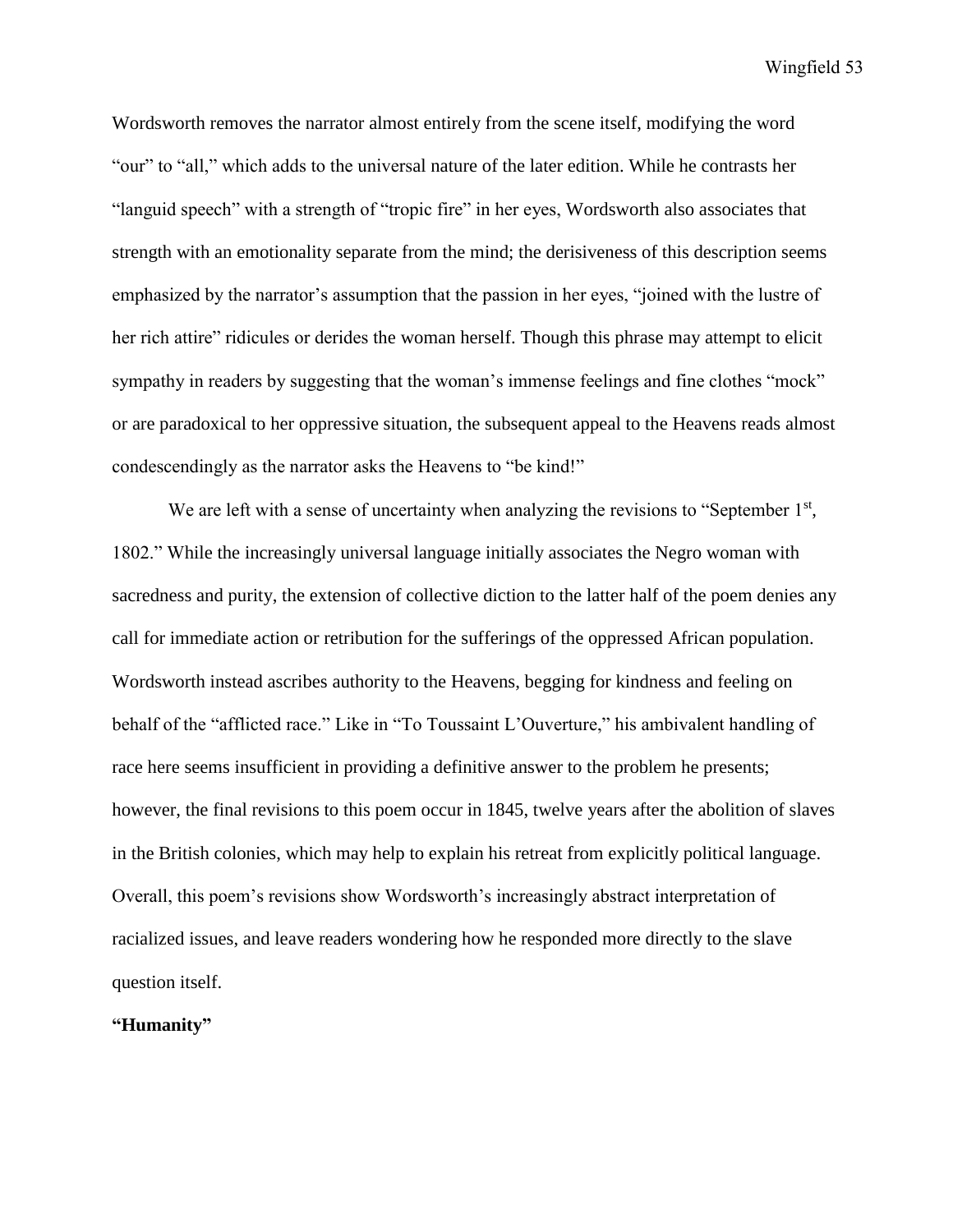While the inspiration for "Humanity" came from an imaginative scenario, the poem nonetheless addresses the issue of slavery openly, investigating the long-term effects of slavery on the integrity of humanity. Original portions of the poem appear in the earlier "To a Friend*,*" but after Mary Wordsworth suggested that the poem was unwieldy, Wordsworth divided "To A Friend" into two separate poems, "Liberty" and "Humanity*.*" As previously mentioned, all three poems were written in 1829 after Wordsworth was gifted a goldfish by Maria Jewsbury, with "To a Friend" honoring Jewsbury, "Liberty" contemplating the most natural forms of freedom, and "Humanity" asserting the interconnectedness of all creatures with humanity. Although "Humanity" argues that peace and love be bestowed to all beings, its calls for self-restraint and providential interference expand Wordsworth's conservative platform by supporting abolition on an individual basis rather than as a result of widespread reform.

Wordsworth's reliance on providence, with god or nature providing and protecting through spiritual care, encourages him to see corruption as a product of overindulgence; in "Humanity" he wrote: "What a fair World were ours for Verse to paint,/ If power could live at ease with self-restraint! Opinion bow before the naked sense/ Of the greatest vision, -faith in providence;/ Merciful over all existence, just/ To the least particle of sentient dust" (ll. 42-46). In this system, man, inspired by the equality of God, attempts to enforce the same parity in his own life. For Wordsworth, abolition would come as an organic result of each man recognizing the limitations of his own knowledge and placing his faith in a higher power that will bring justice to everything in due time:

> Then Genius, shunning fellowship with Pride, Would braid his golden locks at Wisdom's side; Love ebb and flow untroubled by caprice, And not alone *harsh* tyranny would cease, But unoffending creatures find release From *qualified* oppression, whose defence Rests on a hollow plea of recompence; Thought-tempered wrongs, for each humane respect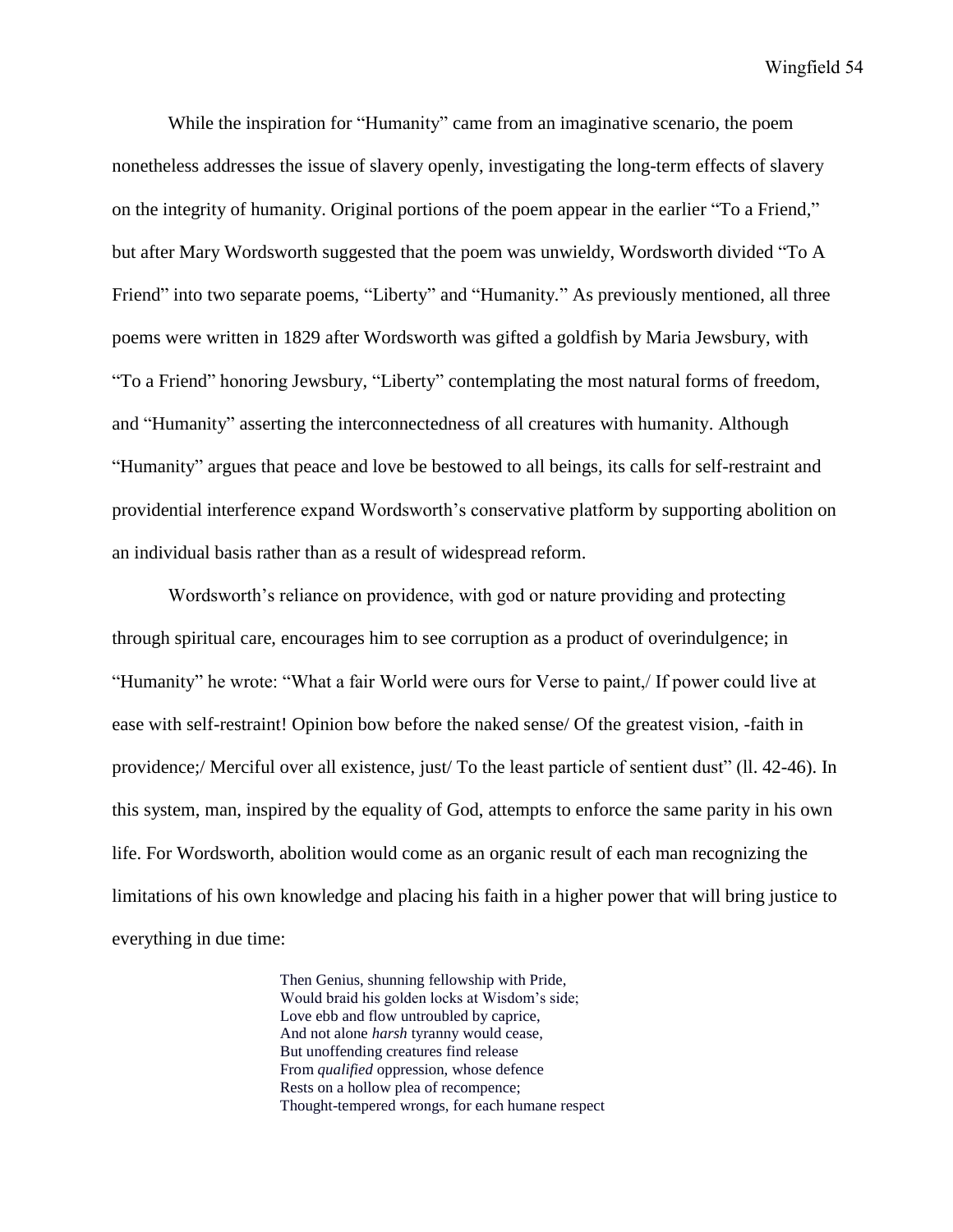Oft worse to bear, or deadlier in effect. Witness those glances of indignant scorn From some high-minded Slave, impelled to spurn The kindness that would make him less forlorn; Or, if the soul to bondage be subdued, His look of pitiable gratitude! ("Humanity" ll. 56-69, in *Last Poems* p. 212)

Wordsworth's idyllic depiction of humanity can be problematic when considering his belief that man's inaction would eventually lead to freedom; many abolitionists would argue that it wasn't enough to be anti-slave, one must be pro-abolition. This passage suggests that once men separate their intelligence from their pride and instead trust in Providence, "not alone *harsh*  tyranny would cease,/ But unoffending creatures find release/ From *qualified* oppression" (ll. 59- 61); the word "qualified" probably means "limited" or "incomplete," which implies that all forms of oppression would be eradicated. Wordsworth attempts to denounce human slavery by arguing that its defense relies on "a hollow plea of recompence," or a demand for slave owners to be reimbursed for their monetary losses; however, the slave references here are ambiguous, and may simply be referencing any person who remains oppressed by their own pride. This reading makes the last three lines far less problematic, as Wordsworth suggests that men would be gratified by the soul's release from oppression. And yet, Wordsworth utilized the slave figure when writing this poem in 1829, four years before the Abolition Act, which demands at least some consideration of the phrase as a direct reference to slavery. Either way, his references become less metaphorical as the poem develops, and as Wordsworth addressed the English nation in reference to global slavery, we are forced to analyze his writing's effectiveness in the political and historical contexts of the time.

Wordsworth's disregard, whether intentional or not, for the very real colonial slaves oppressed under the British empire becomes clear as he establishes a criticism of England's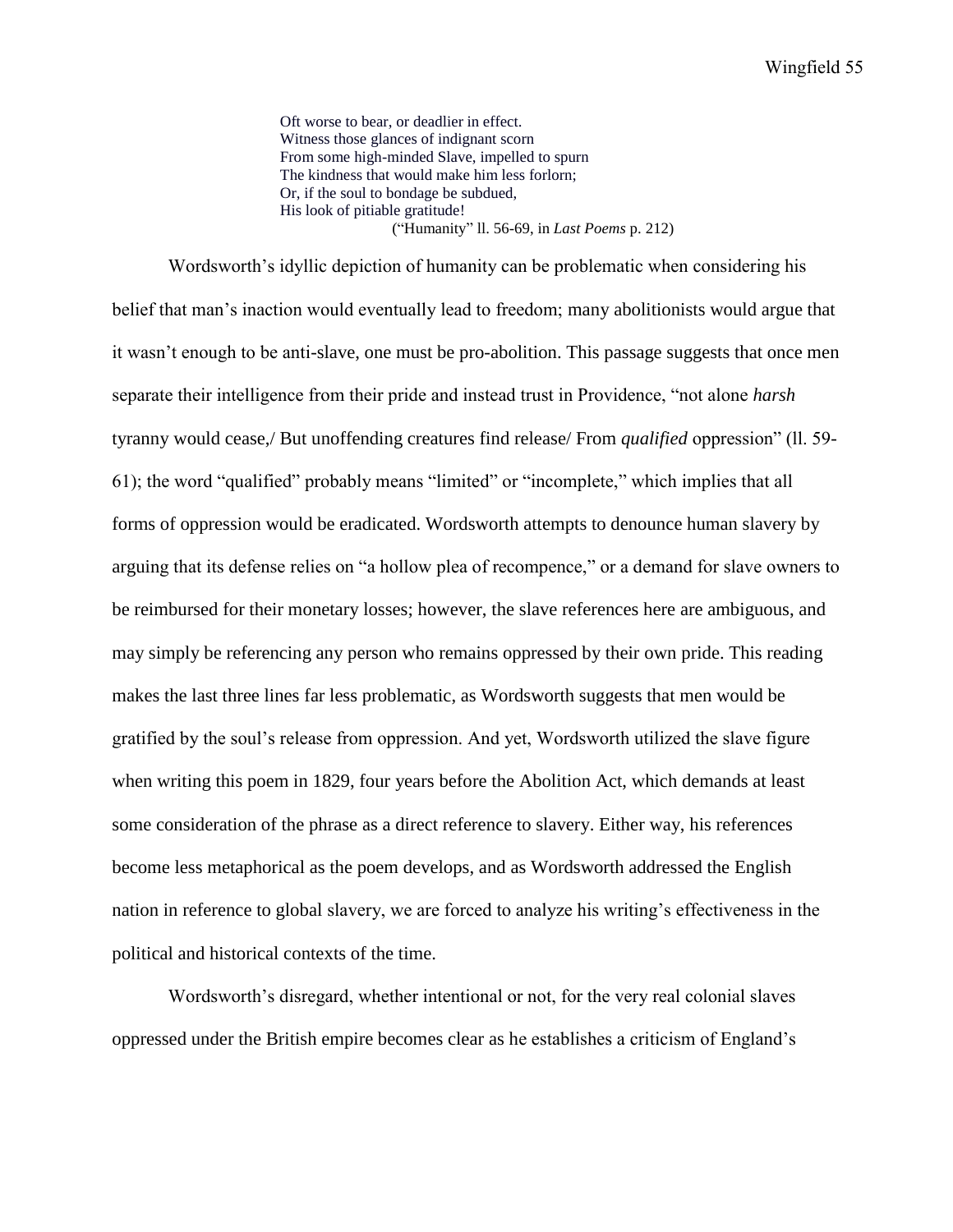hypocrisy but then focuses his censure on the massive poor class laboring in the country itself.

The introduction of his critique seems promising, and he firmly claims:

Though cold as winter, gloomy as the grave, Stone-walls a prisoner make, but not a slave. Shall man assume a property in man? Lay on the moral will a withering ban? Shame that our laws at distance still protect Enormities, which they at home reject! "Slaves cannot breathe in England"--yet that boast Is but a mockery! when from coast to coast, Though 'fettered' slave be none, her floors and soil Groan underneath a weight of slavish toil, For the poor Many, measured out by rules Fetched with cupidity from heartless schools, That to an Idol, falsely called "the Wealth Of Nations," sacrifice a People's health, Body and mind and soul; a thirst so keen Is ever urging on the vast machine Of sleepless Labour, 'mid whose dizzy wheels The Power least prized is that which thinks and feels. ("Humanity" ll. 78-95 in *Last Poems* pp. 212-213)

Immediately, readers expect some sort of scathing criticism of England for its claim that "Slaves cannot breathe in England" despite the fact that most of its foreign income relies on colonial slave labor; Wordsworth even exclaims "that boast/ Is but a mockery!" (ll. 84-85). He prepares readers for an explicit argument against the anti-abolitionist argument that slaves are simply considered property, addressing the "shame that [England's] at distances still protect/ Enormities, which they at home reject!" (ll.82-83). All of these statements encourage us to anticipate an overt denunciation of colonial slavery, and yet Wordsworth quickly shifts the focus on to England. While some acclaim can be offered for his defense of the working-class in England, Wordsworth's claim that "though 'fettered' slaves be none, her floors and soil/ Groan underneath a weight of slavish toil" seems exceedingly impertinent when considering his belief that the nation protected global freedom while failing to guard it at home. Many may be inclined to ask, "Well what about the thousands of slaves abroad in the British colonies who are forced to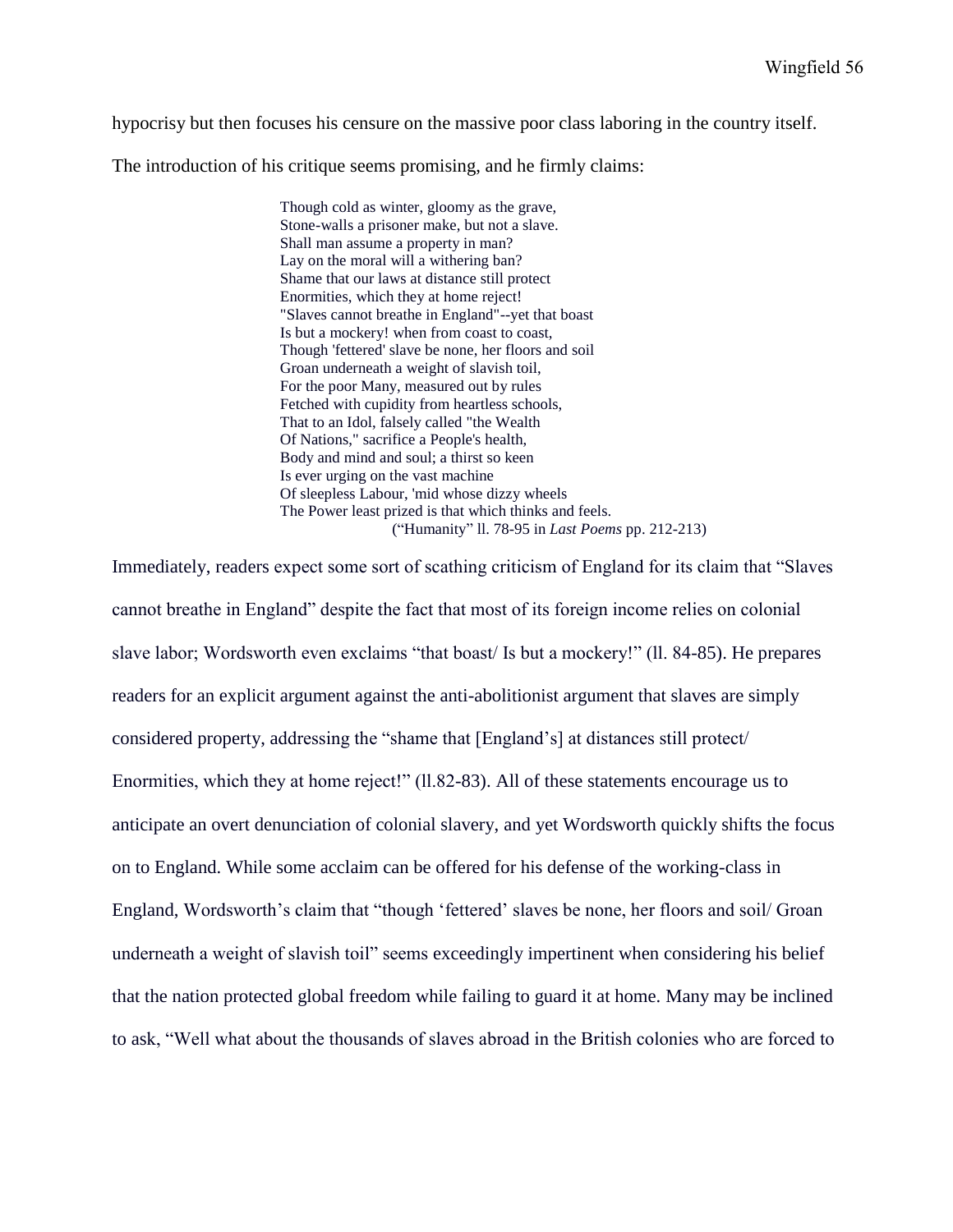work for the 'Wealth of Nations' as oppressed cogs in the 'vast machine/ Of sleepless labour?'" (ll. 91-92, 93-94).

Granted, this passage may be read as an implicit example of England's political failings, and the example may be further extended to suggest that if the nation treats its own citizens as slaves, how much guiltier it should be for its treatment of literal slaves; and yet, Wordsworth created for himself an impeccable opportunity to criticize the nation's economic reliance on colonial slave labor and opted to focus more directly on the state of the homeland. The poem ends with a call for patience, as Wordsworth commends those who yield "perpetual lessons of forbearance" from nature and pause, "lest Fancy trifle with eternal laws" (ll. 104, 101). Again, Wordsworth's active avoidance of human intervention seems somewhat ineffective, and his belief in providence as guardian of liberty seems complacent when considering it in the political context of the times.

## *The Prelude*

Although Wordsworth dedicated three separate books in *The Prelude* to his time in France and how it influenced his views on liberty and nationhood, there are few references to Negro slavery in the entire work. The passage most relevant to this study appears in Book X, "Residence in France (Continued)," and it recounts Wordsworth's return to England in 1792, at which time he experienced the fervent abolitionist debates that were prominent in English politics. This segment reminds readers of the early Wordsworth years, years in which the poet sympathized with the French republican cause and criticized the old institutions of Great Britain. However, even here, Wordsworth's writing calls for faith in a higher moral force, which repudiates any sense of responsibility for men to intervene; in doing so, Wordsworth reveals his own early propensities for conservatism, with his personal philosophy granting autonomy to each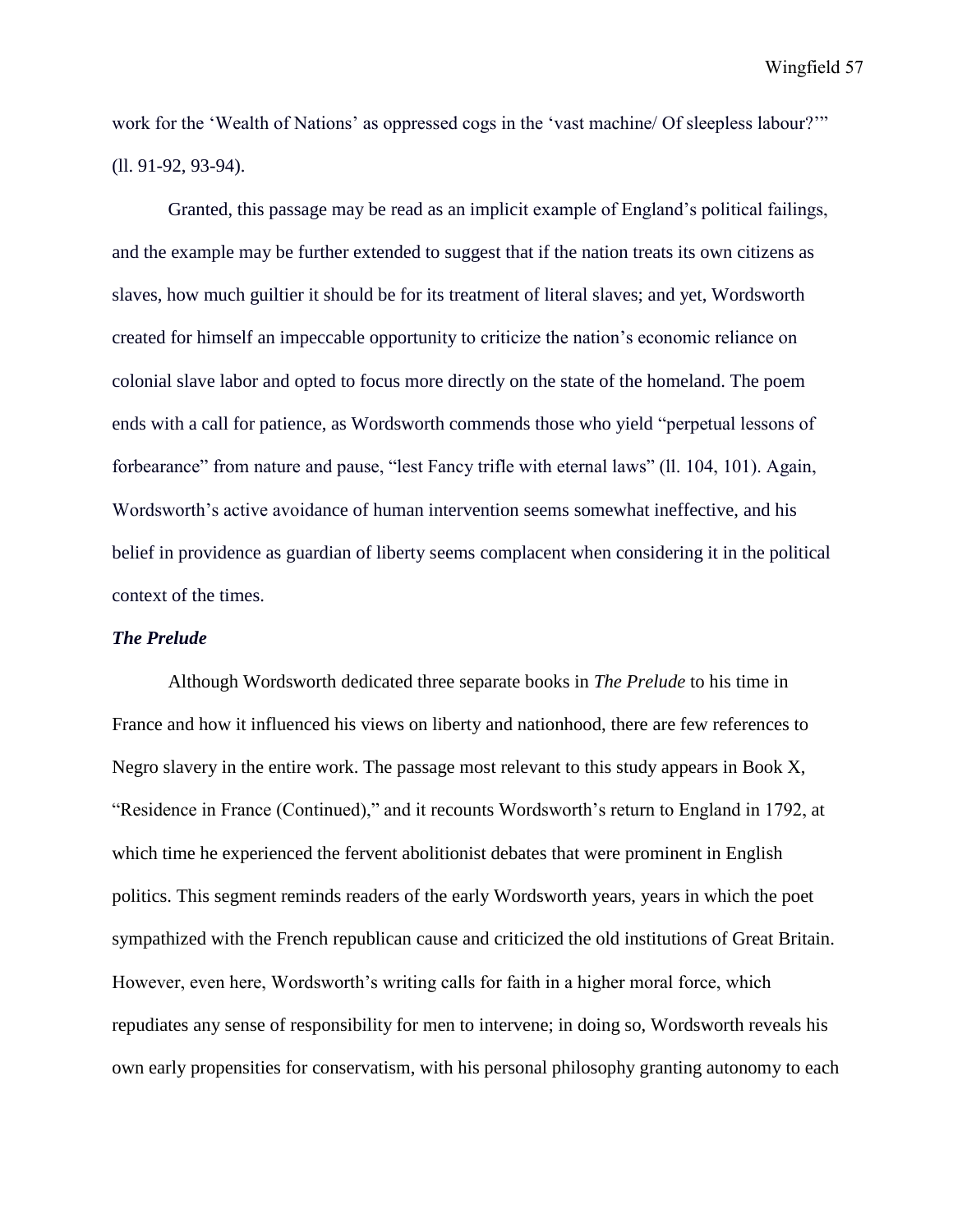individual rather than a collective body in reforming British politics. In his eyes, if every man acted virtuous, restrained their egotism, and believed in a greater divine force that would influence and discipline the nation, the problems afflicting humanity would be corrected on their own. The foundations of this philosophy can be noted in this passage, and it helps us to understand Wordsworth's anti-intervention stance on abolition.

While Wordsworth praised the efforts of abolitionists in *The Prelude,* his description of the movement suggests that the Parliamentary defeat of Wilberforce's Abolition Bill in 1792 willingly tabled the issue while attempting to pursue other means of protecting freedom. The language describing this transition maintains an air of respect, and Wordsworth insinuates that many English citizens considered the abolition of the slave trade to be imminent in the distant future:

> When to my native Land (After a whole year's absence) I returned I found the air yet busy with the stir Of a contention, which had been raised up Against the Traffickers in Negro blood, An effort, which though baffled, nevertheless Had called back old forgotten principles, Dismissed from service, had some diffused truths And more of virtuous feeling through the heart Of the English People. And no few of those So numerous (little less in verity Than a whole Nation crying with one voice) Who had been crossed in their just intent And righteous hope, thereby were well prepared To let that journey sleep awhile, and join Whatever other Caravan appeared To travel forward towards Liberty With more success. (1805 *Prelude*, X, ll. 202-129)

He proposed that the abolition debate "called back old forgotten principles," which dispels any sense of novelty associated with abolitionist efforts; understanding this argument as one that had recurred in the past helps to explain why some may have been more susceptible to a gradual approach. The word "thereby" creates an association between this clause and the subsequent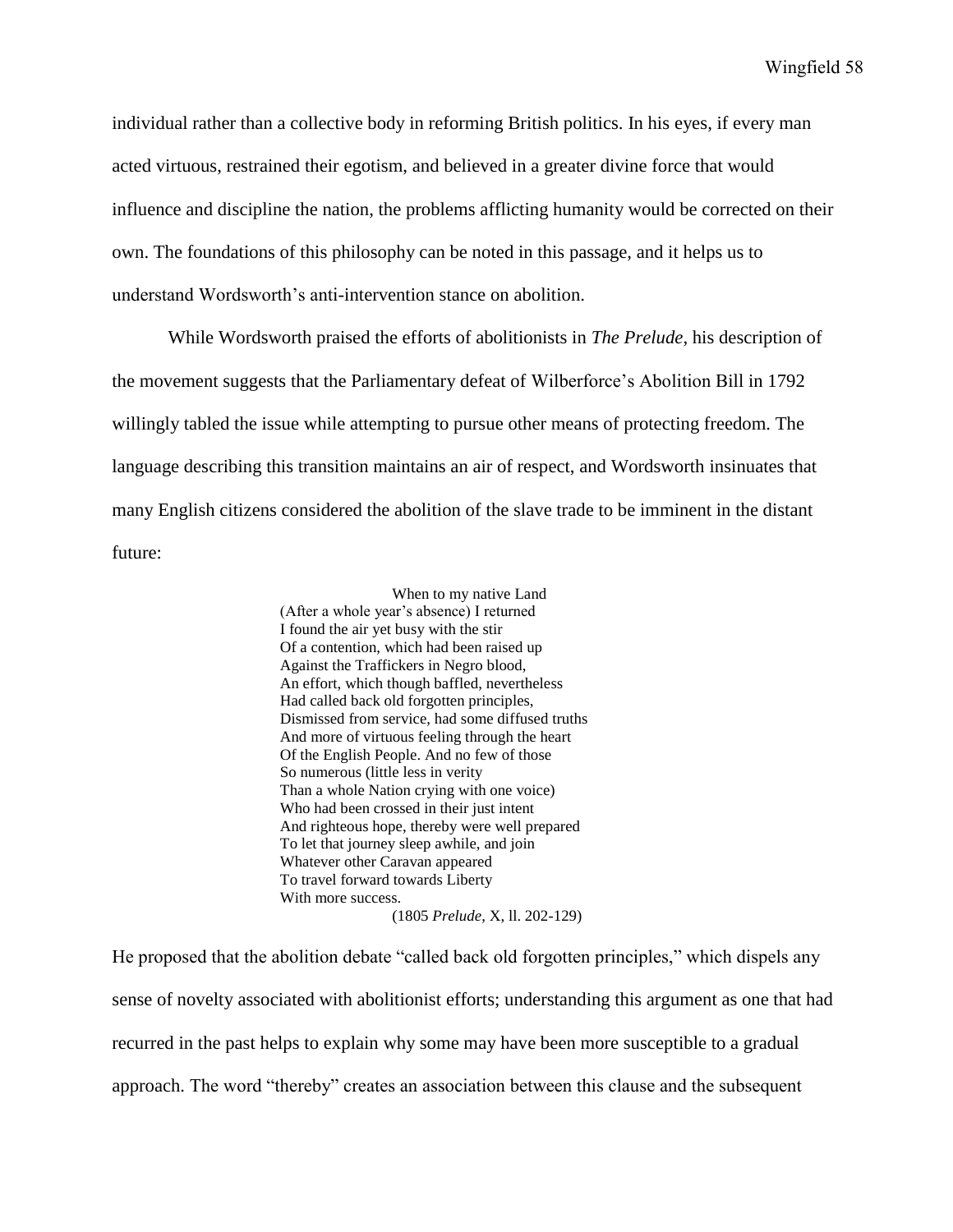claim, as if to say that because this had been a long-debated matter, the abolitionists were consequently "well-prepared" to postpone further action on the issue. Other language in the passage emphasizes the gradual nature of the campaign; for instance, Wordsworth referred to the cause as a "journey" rather than an immediate conversion. The willingness to defer reform follows because many believe that the journey will end eventually, sleeping only "awhile" but perhaps triumphing after other related causes "[traveled] forward towards Liberty/ With more success." Like his description of the "English People," Wordsworth trusted in this slow but sure process, and used it as a justification for his own lack of sympathy towards the abolitionist debate.

Here, Wordsworth finally admitted his apathy to the British slave trade, but asserted that he failed to retain interest only because he assumed that this smaller problem would be rectified with the expulsion of the larger evil of tyranny. Wordsworth expresses himself honestly, and while many would be quick to judge, understanding where his indifference stemmed from allows readers to more authentically comprehend the poet and his poetry. He reflected that:

> …For me that strife had ne'er Fastened on my affections, nor did now Its unsuccessful issue much excite My sorrow, having laid this faith to heart, That if France prospered good Men would not long Pay fruitless worship to humanity, And this most rotten branch of human shame, Object, as seemed, of a superfluous pains Would fall together with its parent tree. (1805 *Prelude*, X, ll. 219-226)

Thus, we observe the prototype of Wordsworth's later conservative stance on abolition, one rooted in gradualism and the moral conviction of the individual rather than immediate political action. He considered slavery to be "this most rotten branch of human shame," but placed his faith in a larger transformation that would come at the hands of republican triumph. Slavery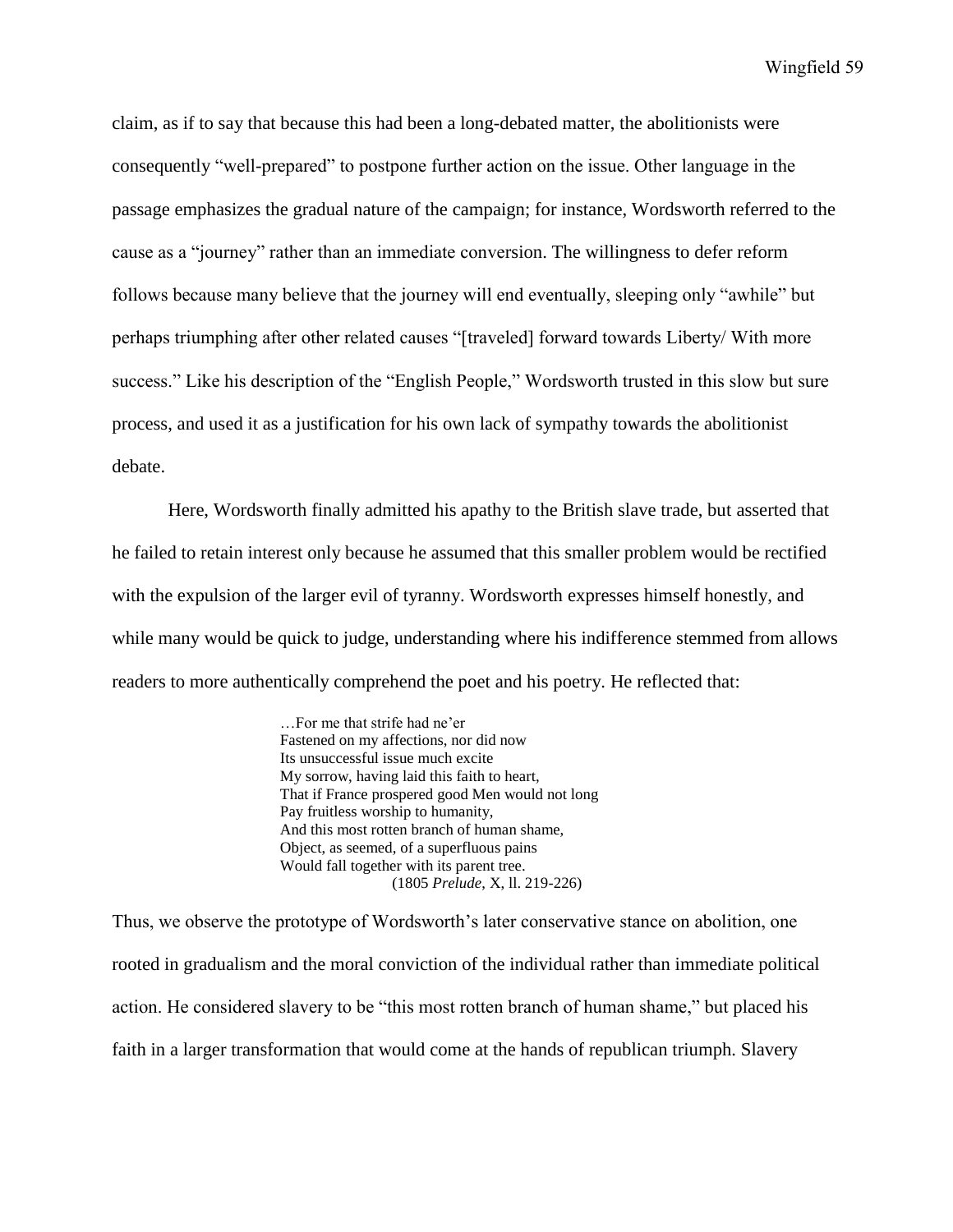ripens as a physical spoil of tyranny, and Wordsworth contested that destroying the fruit would serve no purpose if the tree remained intact.

Arguably, there are problematic elements of this philosophy that deserve attention, but attempting to criticize Wordsworth's views retrospectively and at face value serves little purpose in extending discourse on his poetry as a symbol for the uncertainties of the time. Instead, I aim to connect these discrepancies and provide a deeper understanding of the political stance some of Britain's most prominent and powerful politicians took amidst the drastic changes of the post-Napoleonic era. Wordsworth's philosophy, reliant on the individual, gradualism, and a greater moral force, takes shape in this passage of *The Prelude,* but it appears most prominently and problematically in a letter written in defense of land-owners mere months before the emancipation of colonial slaves in 1833.

## **Letter to Benjamin Dockray, April 1833**

The most direct and expressive illustration of Wordsworth's later attitude towards the slave question appears in a letter to Benjamin Dockray in April of 1833; the letter, written as the emancipation movement reached its climax, makes evident Wordsworth's approval of Dockray's proposed process of gradual emancipation in his 1833 *Observations Suggested by the Present State of the Slavery Question.* Tetreault argues that Wordsworth's views were "in entire accord with those advanced by Benjamin Dockray [in which] the slave, through 'industry, commerce, and care,' might purchase his freedom."<sup>36</sup> This reference opens the letter, after which Wordsworth reflected that fanaticism was "the disease of these times… as it has always been… upon attainment of its ends with disregard of the means."<sup>37</sup> Readers are then introduced to one

<sup>36</sup> Tetreault, "Wordsworth on Enthusiasm," p. 57.

<sup>37</sup> William Wordsworth, "To Benjamin Dockray, 1833," in *The Letters of William and Dorothy Wordsworth: The Later Years,* p. 647.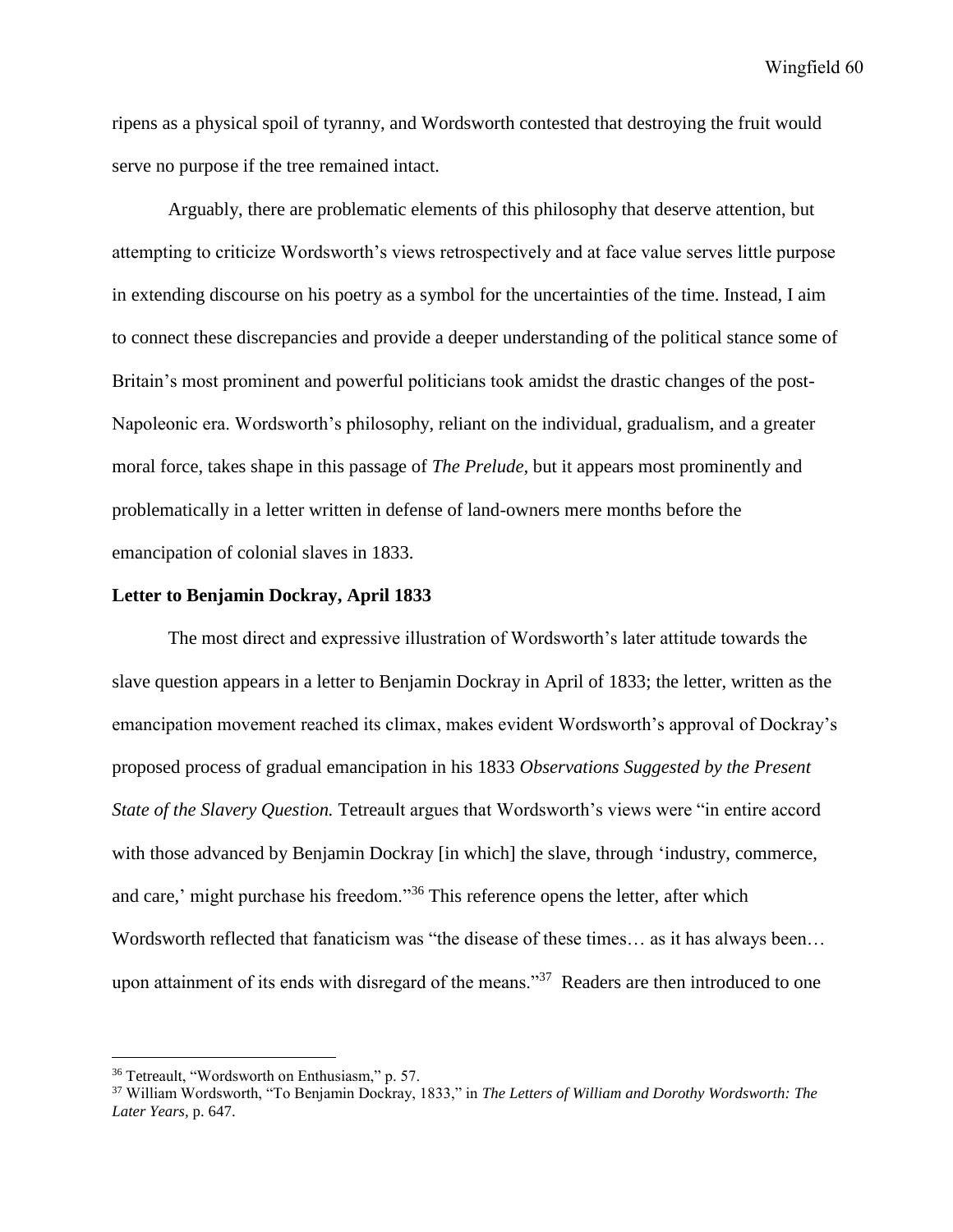of the most explicitly political pieces of slave-related prose written by Wordsworth, and its doctrine hinges on the now fully-developed principles of gradualism, self-determinism, and moral impetus that first appeared in the poems "September  $1<sup>st</sup>$ , 1802," "Humanity," and Book X of *The Prelude.* 

Wordsworth's letter introduces his conceptual schema for how abolition should come about and the parties who are relevant to the argument, and responsibility falls on the moral impetus of the slave owner rather than on administrative intervention to grant freedom. He believed that these proprietors would be righteously obligated to renounce their ownership over the slave once persuaded to believe that freedom would benefit the slave on spiritual and ethical levels:

In this question there are *three* parties, --the slave, the slaveowner, and the British people. As to the first, it might be submitted to the consideration of the owner whether, in the present state of society, he can, as a matter of private conscience, retain his property in the slave, after he is convinced that it would be for the slave's benefit, civil, moral, and religious, that he should be emancipated. Whatever pecuniary loss might, under these circumstances, attend emancipation, it seems that a slave-owner, taking a right view of the case, ought to be prepared to undergo it. It is probable, however, that one of the best assurances which could be given of the slave being likely to make a good use of his liberty would be found in his ability and disposition to make a recompense for the sacrifice should the master, from the state of his affairs, feel himself justified in accepting a recompense.

(Letter to Benjamin Dockray, April 1833, *Letters: LY* pp. 647-648)

Much like Wordsworth's portrayal of authority in *The Prelude,* his description of influence here relies heavily on a higher force of virtue that presumably will overpower the owner's economic or political ambitions. The referral of accountability thus shifts from the nation to the individual, and Wordsworth considered this decision of emancipation to be "a matter of private conscience" rather than a matter of public sentiment. Wordsworth defended the liberties of the individual over a centralized government, but we must consider the fact that relying on the moral enlightenment of each gentrified landowner cannot feasibly support a functional, uncorrupt nation. More controversially, Wordsworth believed that the best indication of the slave making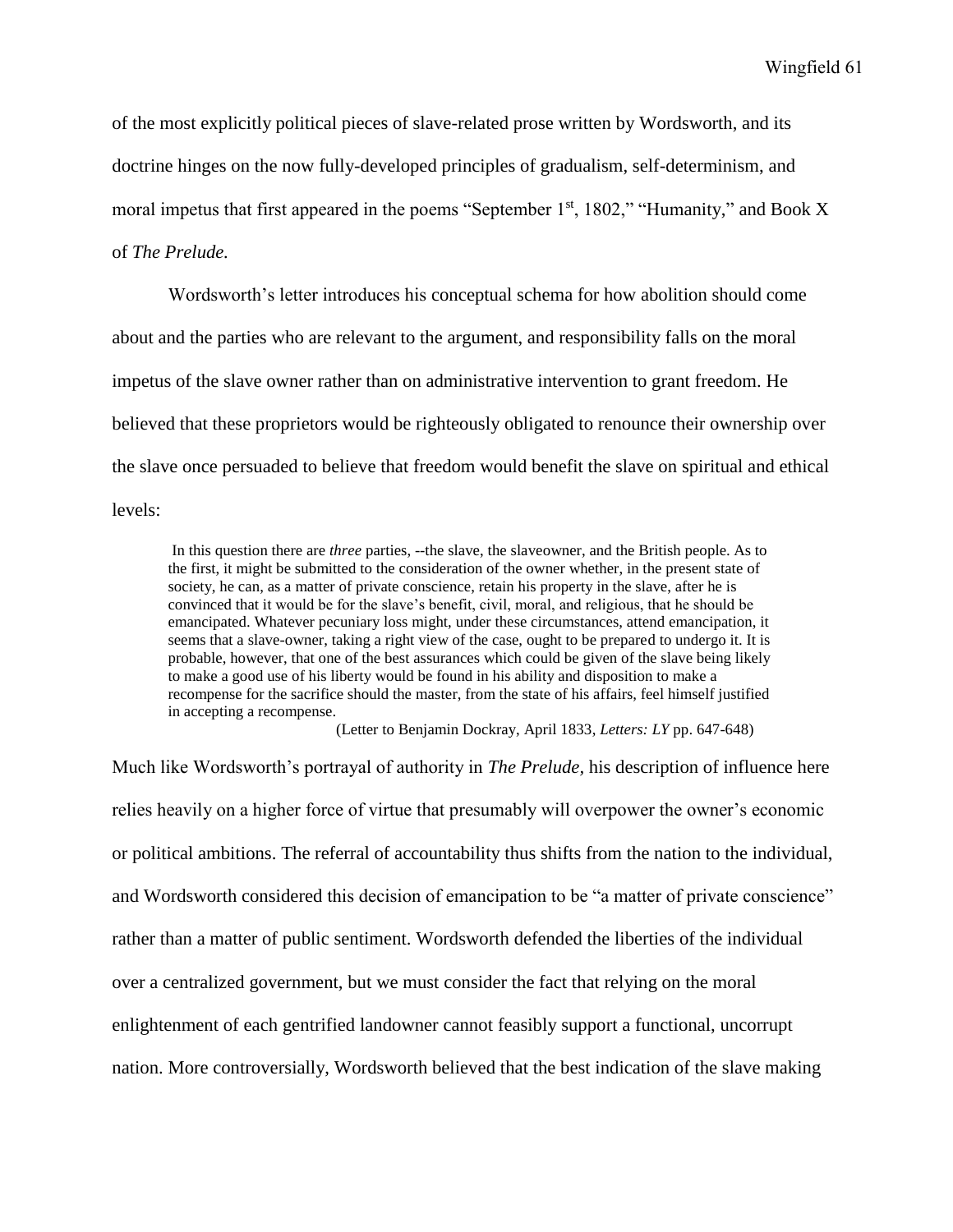"good use of his liberty" would be if he offered his owner compensation for his pecuniary sacrifice. This suggestion that the slave should feel indebted to his owner and furthermore grateful for his freedom not only reminds readers of the "pitable gratitude" Wordsworth spoke of in his 1833 "Humanity" (l. 69) but also implies that liberty does not exist as an inherent possession for the slave. Despite numerous other poems describing liberty as an innate right that cannot be taken from man, here we see the slave owner portrayed as a sort of white-savior figure who should "feel himself justified in accepting a recompense" for sacrificing his property to procure the slave's freedom. Individual rights hold all authority in Wordsworth's diagram of the slave debate, but only when the individuals are the powerful and wealthy gentry class rather than the governmental institutions designed to speak on behalf of the public or the enslaved themselves.

The British government and its servants are perceived by Wordsworth as impulsive and irrelevant to the abolition dispute, and they should simply serve as observers between the slave and slave owner; this staunch anti-interference component of Wordsworth's philosophy goes against his own critiques of the government's inaction in protecting the poor laborers in "Humanity" and potentially indicates his bias towards landowners. After defining the relationship between slave and slave owner, Wordsworth wrote:

But by no means does it follow, from this view of individual cases, that the *third* party, the people of England, who through their legislature have sanctioned and even encouraged slavery, have a right to interfere for its destruction by a sweeping measure, of which an equivalent to the owner makes no part. This course appears to me unfeeling and unjust. (Letter to Benjamin Dockray, April 1833, *Letters: LY* p. 648)

Even though Wordsworth believes that Parliament enabled the existence and expansion of the slave trade in the eighteenth century, he defends the rights of slave owners over a national bill that would abolish the legalization of slavery in the British colonies. Significantly, Wordsworth also argued against this "sweeping measure" of his destruction because it did not offer an evenly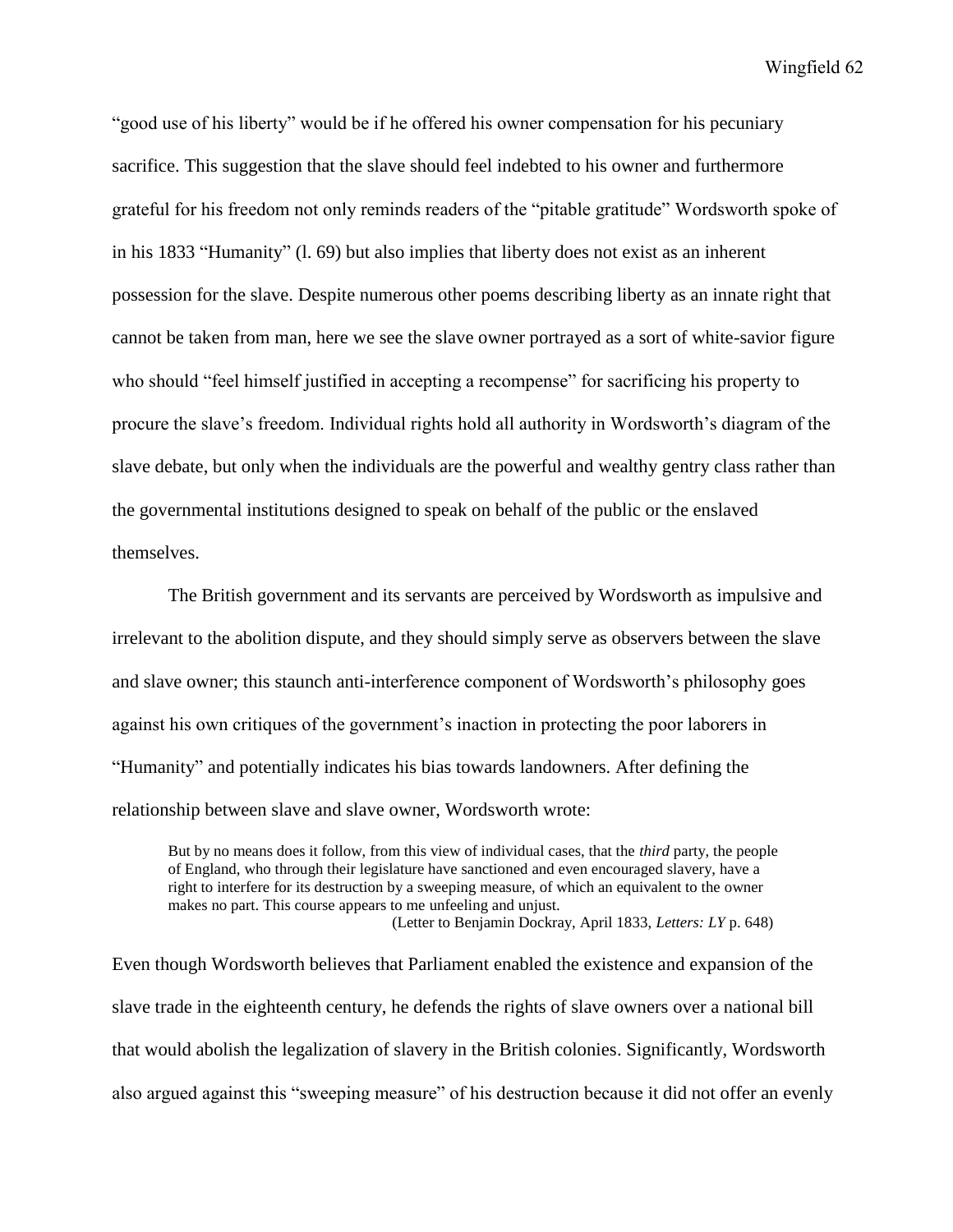aggregate recompense for the owners themselves, which implies that their ownership of slaves does not violate moral codes. In other words, his belief that owners should be reimbursed by the government for their losses insinuates either that possessing slaves was not an unethical practice deserving reprimand, or that land owners should receive a reward even though they were convinced by their consciences that they were doing the wrong thing. This somewhat flippant response makes readers more doubtful of his universal detestation of slavery, which grows stronger as he reflected that:

They who are most active in promoting entire and immediate Abolition do not seem sufficiently to have considered that slavery is not in itself at all times and under all circumstances to be deplored. In many states of society it has been a check upon worse evils; so much inhumanity has prevailed among men that the best way of protecting the weak from the powerful has often been found in what seems at first sight a monstrous arrangement; viz., in one man having a property in many of his fellows.

(Letter to Benjamin Dockray, April 1833, *Letters: LY* p. 648)

Gone are the days of emphatic praise as seen in "To Thomas Clarkson," and the British abolition campaign no longer gleams as that "pilgrimage sublime" that Wordsworth believed would inspire all others to forever tear "the bloody Writing" (l. 5, l. 11). The main point of critique in this passage seems to be the "entire and immediate" eradication of slavery proposed by abolitionists, and the letter implicates that instantaneously releasing the "weak" slaves would endanger them to greater evils than they may suffer at the hands of their "powerful" protectors. The final fragment of this section nearly contradicts Wordsworth's own question in "Humanity," as he scathingly asked "Shall man assume a property in man?" (l. 80). Readers begin to wonder how Wordsworth believed his policy of avoidance to be more beneficial to slaves than a policy of intervention, and more importantly how his perception of the problem spoke to his partiality towards landowners' rights.

As previously stated, Wordsworth's theory on how to solve the slave question relies entirely on the personal, moral conviction of the owner, meaning that the surest way to hinder the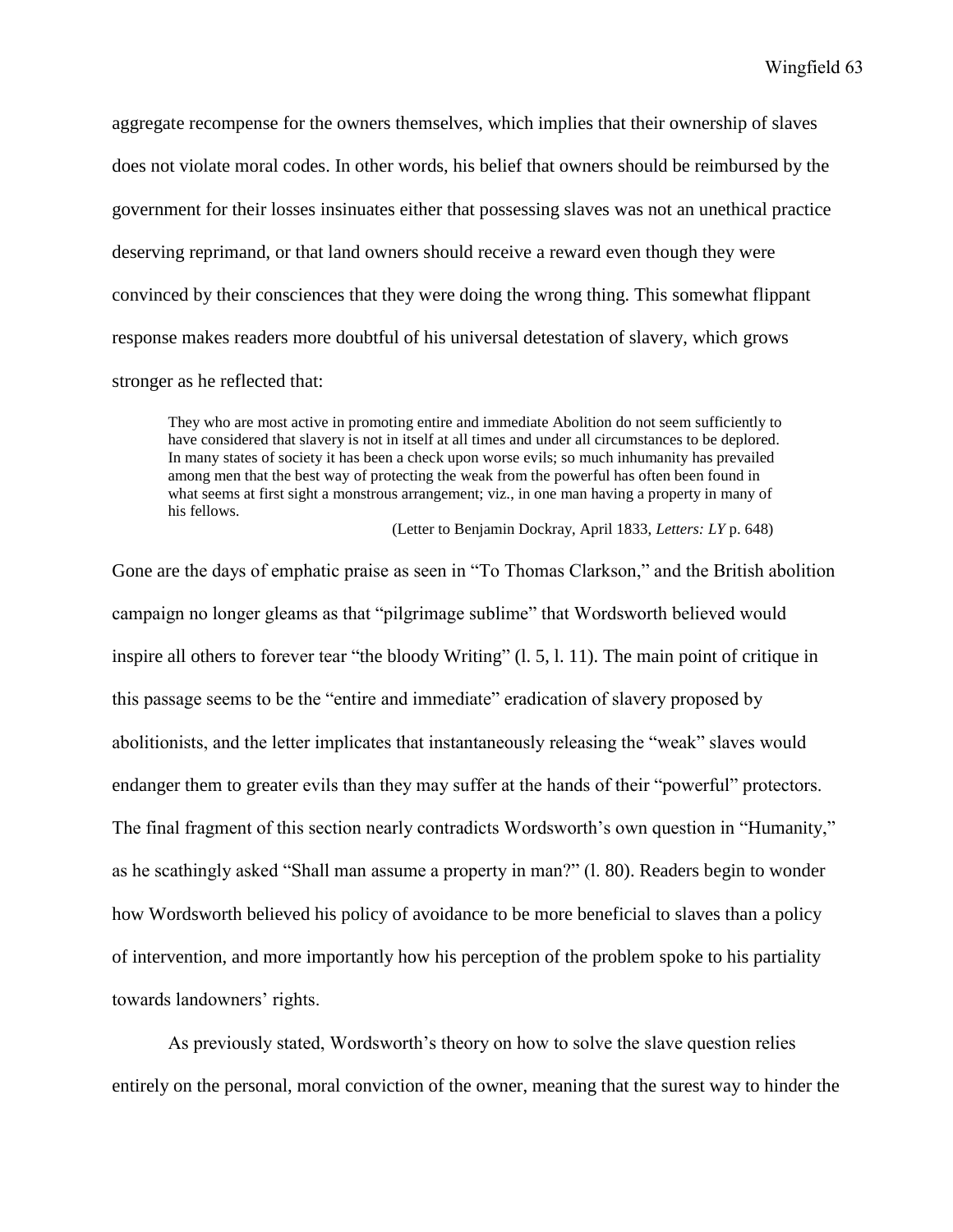process would be to deny the individual his freedom to come to the conclusions under his own ethical impetus. Wordsworth expanded upon this principle because he felt convinced that the slaves would be subject to greater perils if their masters were systematically told how to treat their properties; taking away the freedom to make his own choices, the slave owner would feel less obligated to act according to his conscience:

The best surety for an uneducated man behaving with care and kindness to his beast lies in the sense of the uncontrolled property which he possesses in him. Hence a livelier interest, and a more efficient responsibility to his own conscience, than could exist were he made accountable for his conduct to law.

(Letter to Benjamin Dockray, April 1833, *Letters: LY* p. 648)

To more clearly comprehend Wordsworth's moral theory, I offer a simplified example that many of us may have experienced in our own childhoods. Imagine two children who own pets; Wordsworth suggests here that a child who takes care of their pet without the constant interference of their parents will feel more responsible for and thus more attentive to the needs of their pet than the child whose parents continually control his/her maintenance of their pet. Contextually, Wordsworth understood the integral element of the slave's well-being to be the sense of "uncontrolled" freedom that induced masters to act conscientiously. The letter's language encourages us to consider to whom and in what ways Wordsworth presented this argument, specifically in his references to the "uneducated" slave owner and the "beast[ly]" slave. If he genuinely believed that individual rights protected the slave, we wonder why he felt complacent in leaving the welfare of slaves up to "uneducated" men, and furthermore if he considered slavery to be an unethical practice, why he would compare slaves to "beast[s]." Perhaps contradictorily, Wordsworth ended the letter with a personal denunciation of slavery, assuring Dockray that he would support its eradication if a more cautious option could be proposed; this immediate flip leaves readers skeptical of Wordsworth's true intention, and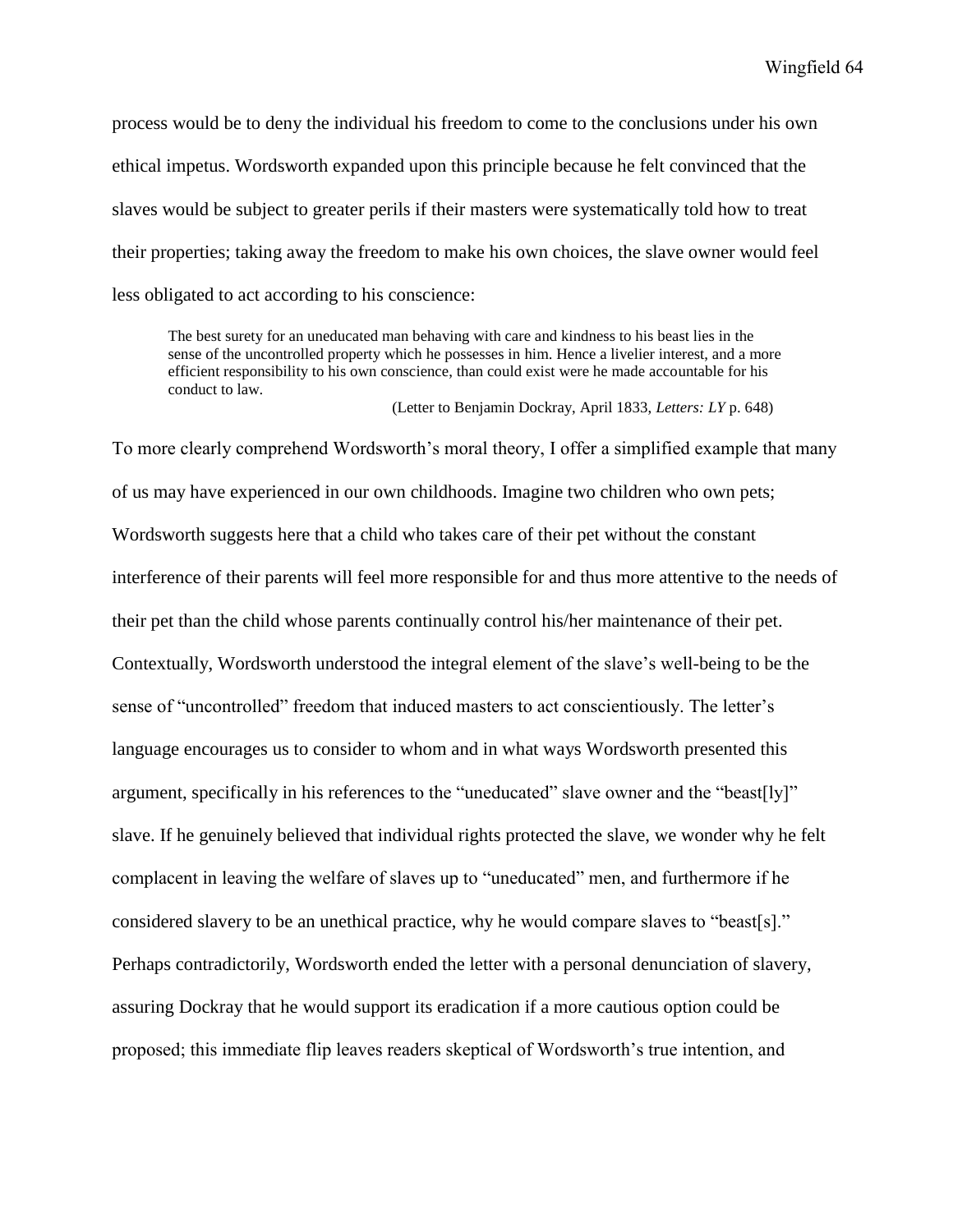effectively unconvinced of his sincerity. In concluding his depiction of the dangers should land owners be denied the right to individually enact emancipation, he claimed:

I mention this simply by way of illustration, for no man can deplore more than I do a state of slavery in itself. I do not only deplore but I *abhor* it, if it could be got rid of without the introduction of something worse, which I must fear would not be the case with respect to the West Indies, if the question be dealt with in the way many excellent men are so early set upon. (Letter to Benjamin Dockray, April 1833, *Letters: LY* pp. 648-649)

While a definitive line of reasoning cannot be applied to determine whether or not Wordsworth added this to the end as a method of preserving his reputation or as a genuine point of reflection, the letter in its entirety portrays an entirely different side of Wordsworth that seems less critical of slavery than we've seen in his earlier work.

Applying a critique to this letter would be difficult and precarious, so instead I offer an attempted objective summarization of its contents, as well as the importance of its elements, problematic or not. The main goal of the letter has less to do with protecting the slave and more with protecting the individual rights of land-owners; despite our modern definitions, many people in this period argued that this debate was one of property rights. Given the facts, Wordsworth's letter attests to that theory, which at the least provides us with a deeper understanding of the argument from the land-owner's perspective. Furthermore, readers can observe the fully-developed conservatism whose foundations were established as early as 1798, but this conservatism unquestionably remained linked to his life-long love of the land that he called home. While the land owners in the Lake District did not rely on slave labor, Wordsworth believed that defending the rights of land-owners in the colonies meant procuring protection for land owners in Great Britain, and any legislation that introduced the regulation of property could potentially facilitate larger, more restrictive laws in the future. This letter may contradict his previous writings because it dealt with a palpable issue relating to his home, his community, and his known way of life; additionally, we must analyze this as a letter rather than a poem or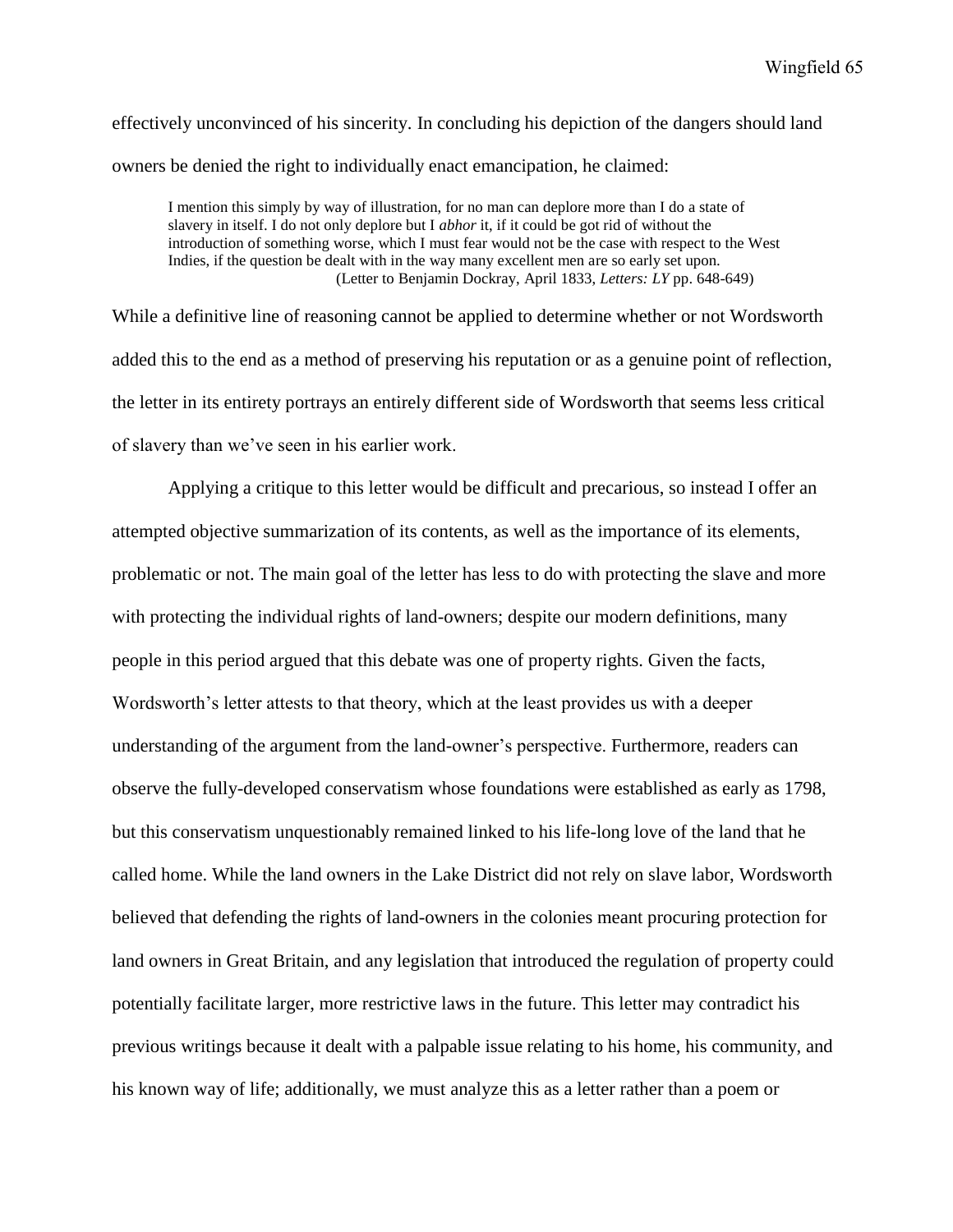published piece of prose, which forces us to consider his own political affiliations as separate from his intellectual, poetical modes. Lastly, regardless of its complications, Wordsworth's attitude towards slavery was indissolubly connected to his affections for land and rural life, and this letter presents one of the strongest examples of his cautions towards large government and immediate action in later life. Recognizing it as such allows readers to track the course of Wordsworth's political development, but more collectively recognize how some British citizens were drawn to the stability and tradition of Toryism after the chaos of the early nineteenth century.

## **Conclusion**

In conclusion, while Wordsworth's seemingly prejudiced reaction to abolition in 1833 does reveal problematic elements of his personal perception of freedom, we cannot analyze it at face value as something that can be explained by one simple factor. The fight for emancipation in the British colonies had many complex elements, and that intricacy mirrors Wordsworth's own internal struggle over the issue. I became interested in this subject because of one piece of evidence, but my own further evidence has suggested that, regardless of our retrospective interpretations of moral consciousness, Wordsworth's response does not necessarily speak to a racist poet, but rather a nationalist poet positioned in an empire that relied on racial inequity for survival. Admittedly, some aspects of his nationalism show signs of prejudice, and his theory on a hierarchy of freedom that contains various levels (with mental freedom superseding physical freedom) encourages further study; some would argue that just as you can't be somewhat dead, you can't be somewhat free: you are either free or you aren't. However, this study intended to merely determine the different influences on Wordsworth's belief rather than criticize that belief itself. His response to the slave question was not merely a response to that specific debate, but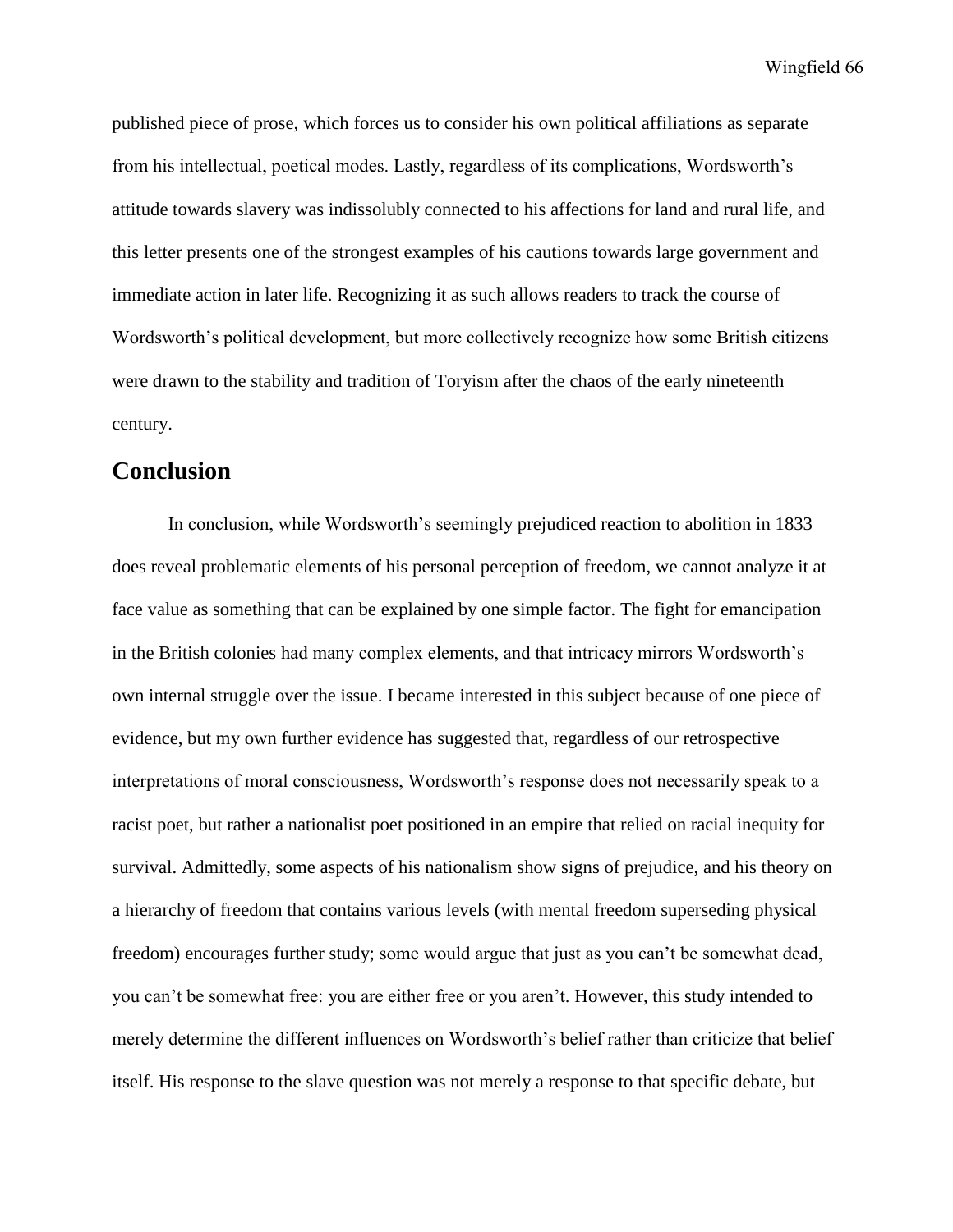furthermore a response to the heedless, enthusiastic idealism he associated with abolitionists and the liberal cause. By recognizing the ways in which Wordsworth supported gradual abolition in 1833, we can add understanding to the conservative side of the emancipation argument and more accurately comprehend current similar issues; in doing so, we afford ourselves more opportunity for progress, cooperation, and improvement in scholarship and in life.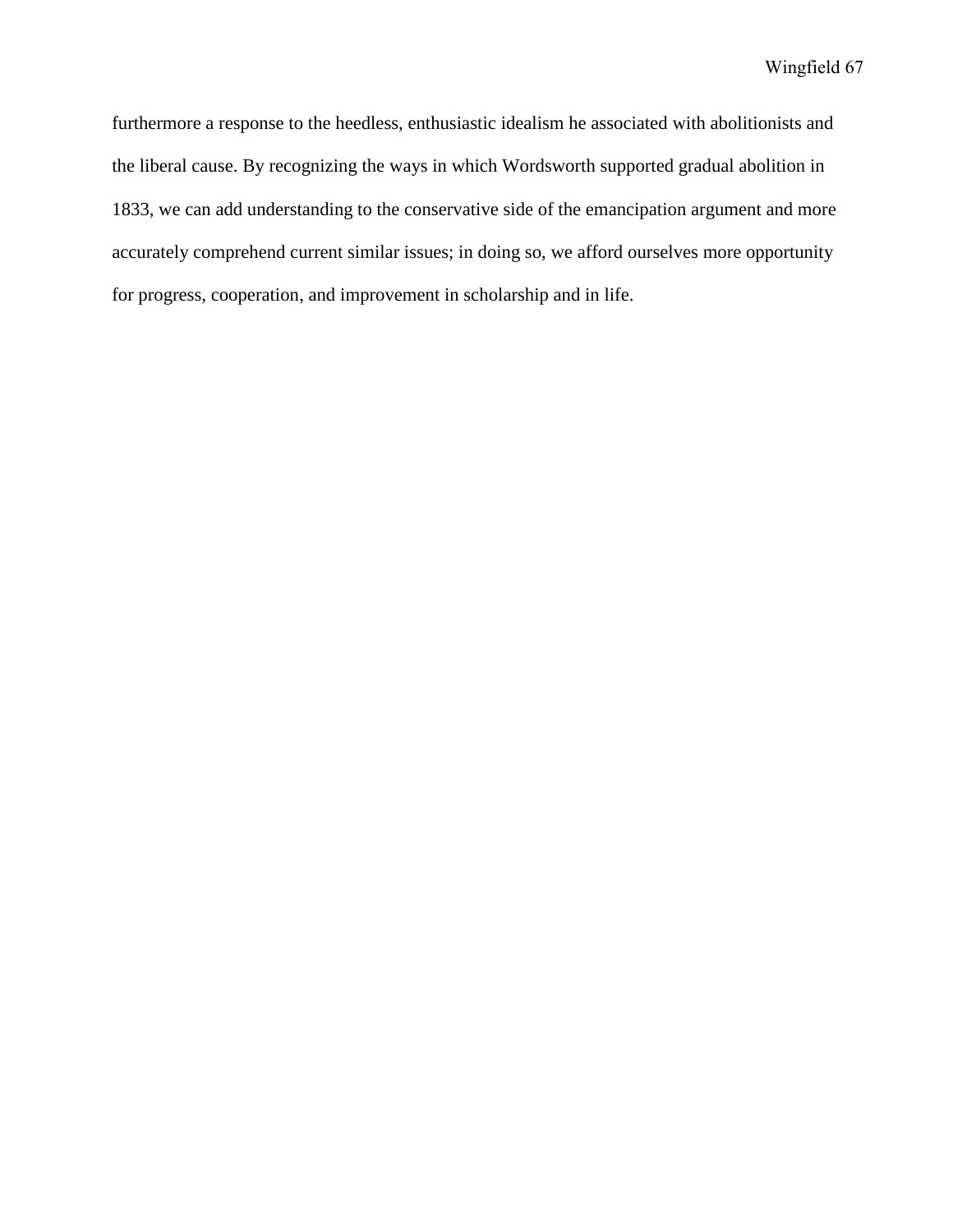## Works Cited

- [Anon.] "A Century of Great Poets." *Blackwood's Edinburgh Magazine,* vol. 110, no. 669, Autumn 1871, p. 308.
- Chandler, James K. "Wordsworth and Burke." *ELH,* vol. 47, no. 4, Winter 1980, pp. 741-771.
- Cowley, Abraham. *Essays.* Cassell & Company Publishing, 1893, p. 12.
- Drescher, Seymour. *Slavery in the Era of Abolition, 2nd Edition.* University of North Carolina Press, 2010.
- Fulford, Tim. "Wordsworth: The Politics of Landscape," in *Landscape, Liberty and Authority: Poetry, Criticism and Politics from Thomson to Wordsworth.* Cambridge UP, 1996.

Gill, Stephen. *William Wordsworth: A Life.* Oxford UP, 1989.

- Hague, William. *William Wilberforce: The Life of the Great Anti-Slavery Campaigner.*  HarperPress, 2007.
- Hooker, Edward Niles. "Wordsworth's Letter to the Bishop of Llandaff." *Studies in Philology,*  vol. 28, no.3, 1931, pp. 522-531.
- Johnston, Kenneth. *Wordsworth and the Recluse.* Yale UP, 1984.
- Matlak, Richard. "Wordsworth and the 'Great Terror' of 1803-05." *The Wordsworth Circle,* vol. 46, no.1, Winter 2015, pp. 21-26.
- Nethercot, Arthur. "Abraham Cowley's Essays." *The Journal of English and Germanic Philology,* vol. 29, no. 1, Winter 1930, pp. 114-130.
- Paine, Thomas. *Rights of Man.* Dover, 1999.
- Page, Judith. *Wordsworth and the Cultivation of Women.* University of California Press, 1994.
- Persyn, Mary Kelly. "The Sublime Turn Away from Empire: Wordsworth's Encounter with Colonial Slavery, 1802." *Romanticism on the Net,* vol. 26, 2002, pp. 2-8.
- Roe, Nicholas. *Wordsworth and Coleridge: The Radical Years, 2nd Edition.* Oxford UP, 2018.
- Sonoi, Chine. "Coleridge and the British Slave Trade." *The Coleridge Bulletin,* vol. 27, 2006, pp. 27-37.
- Tetreault, Ronald. "Wordsworth on Enthusiasm: A New Letter to Thomas Clarkson on the Slavery Question." *Modern Philology,* vol. 75, no.1, 1977, pp. 53-58.